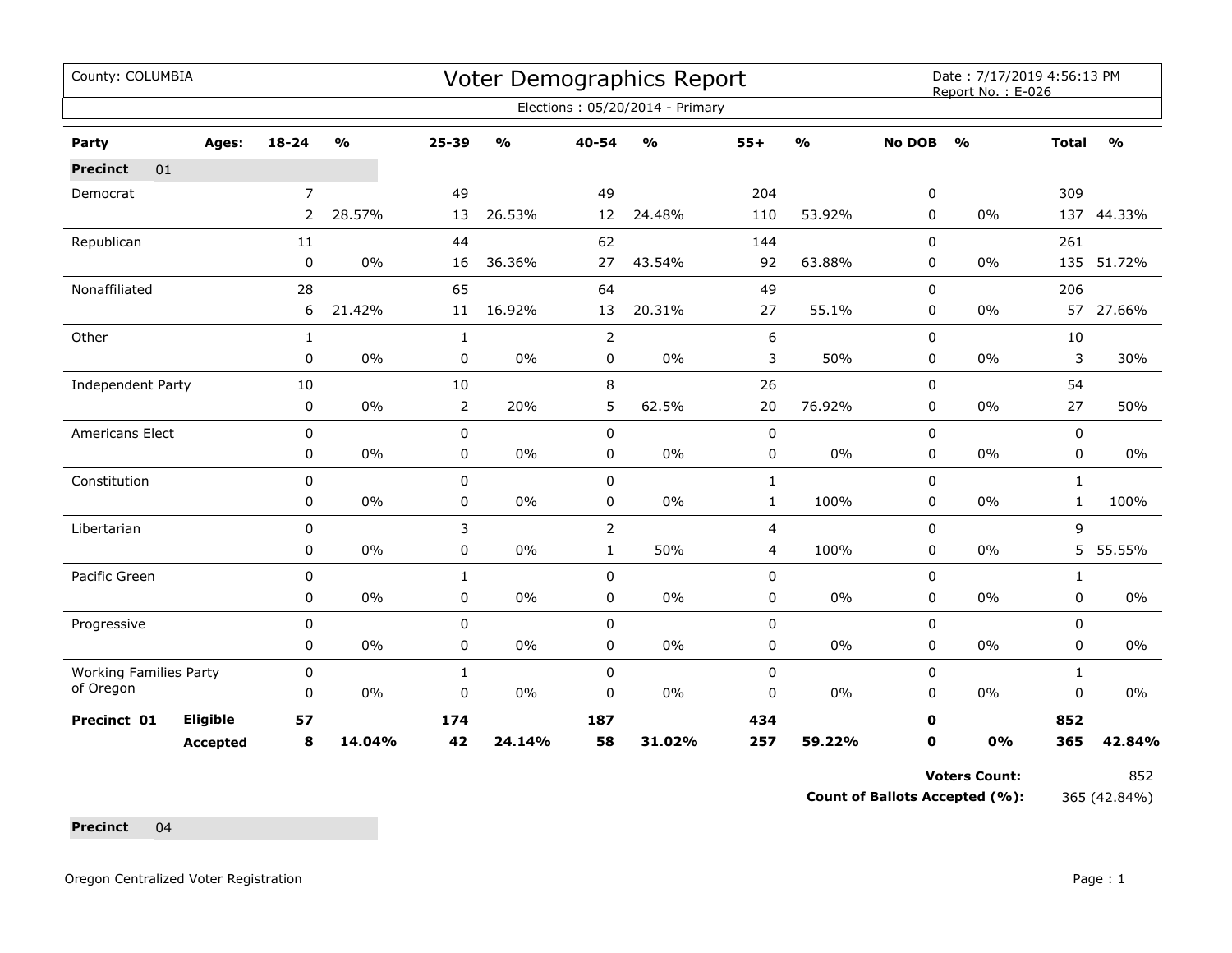| County: COLUMBIA                           |                 |              |               |                |               |                | Voter Demographics Report       |                |               |               | Date: 7/17/2019 4:56:13 PM<br>Report No.: E-026 |                         |               |
|--------------------------------------------|-----------------|--------------|---------------|----------------|---------------|----------------|---------------------------------|----------------|---------------|---------------|-------------------------------------------------|-------------------------|---------------|
|                                            |                 |              |               |                |               |                | Elections: 05/20/2014 - Primary |                |               |               |                                                 |                         |               |
| Party                                      | Ages:           | $18 - 24$    | $\frac{0}{0}$ | 25-39          | $\frac{1}{2}$ | 40-54          | $\frac{0}{0}$                   | $55+$          | $\frac{1}{2}$ | <b>No DOB</b> | $\frac{1}{2}$                                   | <b>Total</b>            | $\frac{0}{0}$ |
| Democrat                                   |                 | 6            |               | 17             |               | 43             |                                 | 175            |               | $\mathsf 0$   |                                                 | 241                     |               |
|                                            |                 | $\mathsf 0$  | $0\%$         | $\mathbf{1}$   | 5.88%         | 11             | 25.58%                          | 105            | 60%           | 0             | $0\%$                                           | 117                     | 48.54%        |
| Republican                                 |                 | 6            |               | 26             |               | 36             |                                 | 119            |               | $\pmb{0}$     |                                                 | 187                     |               |
|                                            |                 | 1            | 16.66%        | 11             | 42.3%         | 14             | 38.88%                          | 79             | 66.38%        | 0             | 0%                                              | 105                     | 56.14%        |
| Nonaffiliated                              |                 | 24           |               | 39             |               | 39             |                                 | 52             |               | $\mathbf 0$   |                                                 | 154                     |               |
|                                            |                 | $\mathbf{1}$ | 4.16%         | 6              | 15.38%        | 6              | 15.38%                          | 32             | 61.53%        | 0             | 0%                                              | 45                      | 29.22%        |
| Other                                      |                 | $\mathbf{1}$ |               | $\mathbf 0$    |               | 9              |                                 | $\overline{2}$ |               | $\mathbf 0$   |                                                 | 12                      |               |
|                                            |                 | 0            | $0\%$         | 0              | $0\%$         | $\mathbf{1}$   | 11.11%                          | $\mathbf{1}$   | 50%           | 0             | $0\%$                                           |                         | 2 16.66%      |
| Independent Party                          |                 | 3            |               | $\overline{7}$ |               | $\overline{2}$ |                                 | 8              |               | 0             |                                                 | 20                      |               |
|                                            |                 | 0            | $0\%$         | $\overline{2}$ | 28.57%        | 0              | $0\%$                           | $\overline{2}$ | 25%           | 0             | 0%                                              | $\overline{\mathbf{4}}$ | 20%           |
| Americans Elect                            |                 | 0            |               | $\pmb{0}$      |               | 0              |                                 | 0              |               | 0             |                                                 | 0                       |               |
|                                            |                 | 0            | 0%            | $\pmb{0}$      | 0%            | 0              | 0%                              | 0              | 0%            | 0             | 0%                                              | 0                       | 0%            |
| Constitution                               |                 | $\mathbf{1}$ |               | $\pmb{0}$      |               | 0              |                                 | $\overline{2}$ |               | 0             |                                                 | 3                       |               |
|                                            |                 | 0            | 0%            | $\pmb{0}$      | $0\%$         | 0              | 0%                              | $\overline{2}$ | 100%          | 0             | 0%                                              | $\overline{2}$          | 66.66%        |
| Libertarian                                |                 | $\pmb{0}$    |               | $\mathsf 0$    |               | $\overline{2}$ |                                 | 4              |               | $\pmb{0}$     |                                                 | 6                       |               |
|                                            |                 | 0            | $0\%$         | $\pmb{0}$      | 0%            | $\mathbf{1}$   | 50%                             | $\overline{2}$ | 50%           | 0             | 0%                                              | 3                       | 50%           |
| Pacific Green                              |                 | $\pmb{0}$    |               | $\mathbf 0$    |               | 0              |                                 | 3              |               | 0             |                                                 | 3                       |               |
|                                            |                 | 0            | 0%            | $\mathsf 0$    | 0%            | $\mathbf 0$    | 0%                              | $\mathbf{1}$   | 33.33%        | 0             | 0%                                              |                         | 1 33.33%      |
| Progressive                                |                 | $\pmb{0}$    |               | $\pmb{0}$      |               | 0              |                                 | 0              |               | $\pmb{0}$     |                                                 | $\pmb{0}$               |               |
|                                            |                 | $\pmb{0}$    | 0%            | $\mathsf 0$    | 0%            | 0              | 0%                              | 0              | 0%            | 0             | $0\%$                                           | 0                       | 0%            |
| <b>Working Families Party</b><br>of Oregon |                 | 0            |               | $\mathbf 0$    |               | $\mathsf 0$    |                                 | 0              |               | $\mathbf 0$   |                                                 | $\mathbf 0$             |               |
|                                            |                 | 0            | 0%            | $\mathbf 0$    | $0\%$         | $\mathbf 0$    | 0%                              | 0              | $0\%$         | 0             | 0%                                              | $\mathbf 0$             | $0\%$         |
| Precinct 04                                | Eligible        | 41           |               | 89             |               | 131            |                                 | 365            |               | $\mathbf 0$   |                                                 | 626                     |               |
|                                            | <b>Accepted</b> | $\mathbf{2}$ | 4.88%         | 20             | 22.47%        | 33             | 25.19%                          | 224            | 61.37%        | $\mathbf{0}$  | 0%                                              | 279                     | 44.57%        |
|                                            |                 |              |               |                |               |                |                                 |                |               |               | <b>Voters Count:</b>                            |                         | 626           |
|                                            |                 |              |               |                |               |                |                                 |                |               |               | <b>Count of Ballots Accepted (%):</b>           |                         | 279 (44.57%)  |
| 05<br><b>Precinct</b>                      |                 |              |               |                |               |                |                                 |                |               |               |                                                 |                         |               |
| Democrat                                   |                 | 5            |               | 16             |               | 46             |                                 | 134            |               | 0             |                                                 | 201                     |               |
|                                            |                 | $\mathbf{1}$ | 20%           |                | 5 31.25%      | 10             | 21.73%                          | 87             | 64.92%        | 0             | 0%                                              |                         | 103 51.24%    |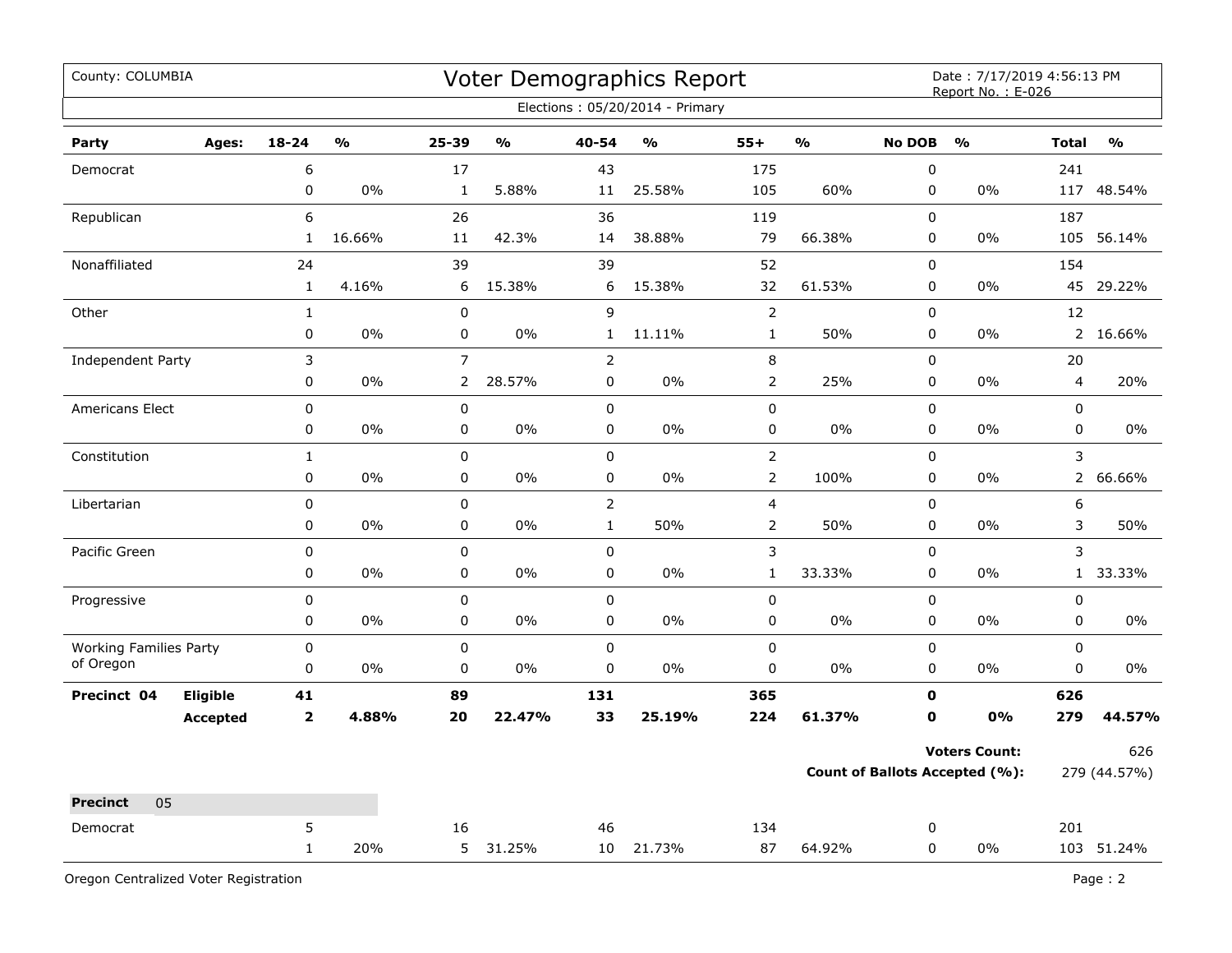| County: COLUMBIA              |                 |                |                         |                |        |                | Voter Demographics Report         |                |                         |               | Date: 7/17/2019 4:56:13 PM<br>Report No.: E-026 |                |                         |
|-------------------------------|-----------------|----------------|-------------------------|----------------|--------|----------------|-----------------------------------|----------------|-------------------------|---------------|-------------------------------------------------|----------------|-------------------------|
|                               |                 |                |                         |                |        |                | Elections: 05/20/2014 - Primary   |                |                         |               |                                                 |                |                         |
| Party                         | Ages:           | $18 - 24$      | $\mathbf{O}/\mathbf{O}$ | 25-39          | %      | 40-54          | $\mathsf{o}\mathsf{v}_\mathsf{o}$ | $55+$          | $\mathbf{O}/\mathbf{o}$ | <b>No DOB</b> | $\mathbf{O}/\mathbf{o}$                         | <b>Total</b>   | $\mathbf{O}/\mathbf{o}$ |
| Republican                    |                 | 6              |                         | 21             |        | 36             |                                   | 82             |                         | 0             |                                                 | 145            |                         |
|                               |                 | 3              | 50%                     | 3              | 14.28% | 12             | 33.33%                            | 51             | 62.19%                  | $\mathbf 0$   | $0\%$                                           |                | 69 47.58%               |
| Nonaffiliated                 |                 | 13             |                         | 41             |        | 31             |                                   | 44             |                         | 0             |                                                 | 129            |                         |
|                               |                 | $\mathbf{1}$   | 7.69%                   | $\overline{7}$ | 17.07% | 13             | 41.93%                            | 20             | 45.45%                  | 0             | 0%                                              | 41             | 31.78%                  |
| Other                         |                 | $\pmb{0}$      |                         | $\mathbf{1}$   |        | $\overline{2}$ |                                   | $\mathbf{1}$   |                         | $\pmb{0}$     |                                                 | 4              |                         |
|                               |                 | 0              | 0%                      | $\mathbf{1}$   | 100%   | $\mathbf{1}$   | 50%                               | 0              | $0\%$                   | $\mathbf 0$   | $0\%$                                           | $\overline{2}$ | 50%                     |
| Independent Party             |                 | $\overline{2}$ |                         | 6              |        | 3              |                                   | $\overline{9}$ |                         | 0             |                                                 | 20             |                         |
|                               |                 | 0              | $0\%$                   | $\mathbf{1}$   | 16.66% | 2              | 66.66%                            | 6              | 66.66%                  | 0             | 0%                                              | 9              | 45%                     |
| Americans Elect               |                 | $\pmb{0}$      |                         | $\pmb{0}$      |        | 0              |                                   | 0              |                         | 0             |                                                 | $\pmb{0}$      |                         |
|                               |                 | 0              | 0%                      | 0              | 0%     | 0              | 0%                                | 0              | $0\%$                   | 0             | $0\%$                                           | 0              | $0\%$                   |
| Constitution                  |                 | 0              |                         | $\mathbf 1$    |        | 0              |                                   | 0              |                         | 0             |                                                 | $\mathbf{1}$   |                         |
|                               |                 | 0              | $0\%$                   | $\mathbf{1}$   | 100%   | 0              | 0%                                | 0              | $0\%$                   | 0             | $0\%$                                           | $\mathbf{1}$   | 100%                    |
| Libertarian                   |                 | $\pmb{0}$      |                         | $\mathbf{1}$   |        | $\mathbf{1}$   |                                   | 5              |                         | $\mathbf 0$   |                                                 | $\overline{7}$ |                         |
|                               |                 | 0              | 0%                      | 0              | 0%     | $\mathbf{1}$   | 100%                              | $\mathbf{1}$   | 20%                     | 0             | 0%                                              | $\overline{2}$ | 28.57%                  |
| Pacific Green                 |                 | $\pmb{0}$      |                         | $\pmb{0}$      |        | 0              |                                   | 0              |                         | $\mathbf 0$   |                                                 | 0              |                         |
|                               |                 | 0              | $0\%$                   | 0              | $0\%$  | 0              | 0%                                | 0              | $0\%$                   | 0             | $0\%$                                           | 0              | $0\%$                   |
| Progressive                   |                 | 0              |                         | $\mathsf 0$    |        | 0              |                                   | 0              |                         | 0             |                                                 | $\mathbf 0$    |                         |
|                               |                 | 0              | 0%                      | 0              | 0%     | 0              | 0%                                | 0              | $0\%$                   | 0             | 0%                                              | 0              | $0\%$                   |
| <b>Working Families Party</b> |                 | $\pmb{0}$      |                         | $\pmb{0}$      |        | 0              |                                   | $\mathbf{1}$   |                         | $\pmb{0}$     |                                                 | $\mathbf{1}$   |                         |
| of Oregon                     |                 | $\pmb{0}$      | 0%                      | $\pmb{0}$      | $0\%$  | $\mathbf 0$    | $0\%$                             | $\mathbf 1$    | 100%                    | $\mathbf 0$   | 0%                                              | $\mathbf 1$    | 100%                    |
| Precinct 05                   | <b>Eligible</b> | 26             |                         | 87             |        | 119            |                                   | 276            |                         | $\mathbf 0$   |                                                 | 508            |                         |
|                               | <b>Accepted</b> | 5              | 19.23%                  | 18             | 20.69% | 39             | 32.77%                            | 166            | 60.14%                  | 0             | 0%                                              | 228            | 44.88%                  |
|                               |                 |                |                         |                |        |                |                                   |                |                         |               | <b>Voters Count:</b>                            |                | 508                     |
|                               |                 |                |                         |                |        |                |                                   |                |                         |               | <b>Count of Ballots Accepted (%):</b>           |                | 228 (44.88%)            |
| <b>Precinct</b><br>06         |                 |                |                         |                |        |                |                                   |                |                         |               |                                                 |                |                         |
| Democrat                      |                 | 20             |                         | 31             |        | 100            |                                   | 302            |                         | 0             |                                                 | 453            |                         |
|                               |                 | 5              | 25%                     | 6              | 19.35% | 26             | 26%                               | 174            | 57.61%                  | $\mathbf 0$   | $0\%$                                           |                | 211 46.57%              |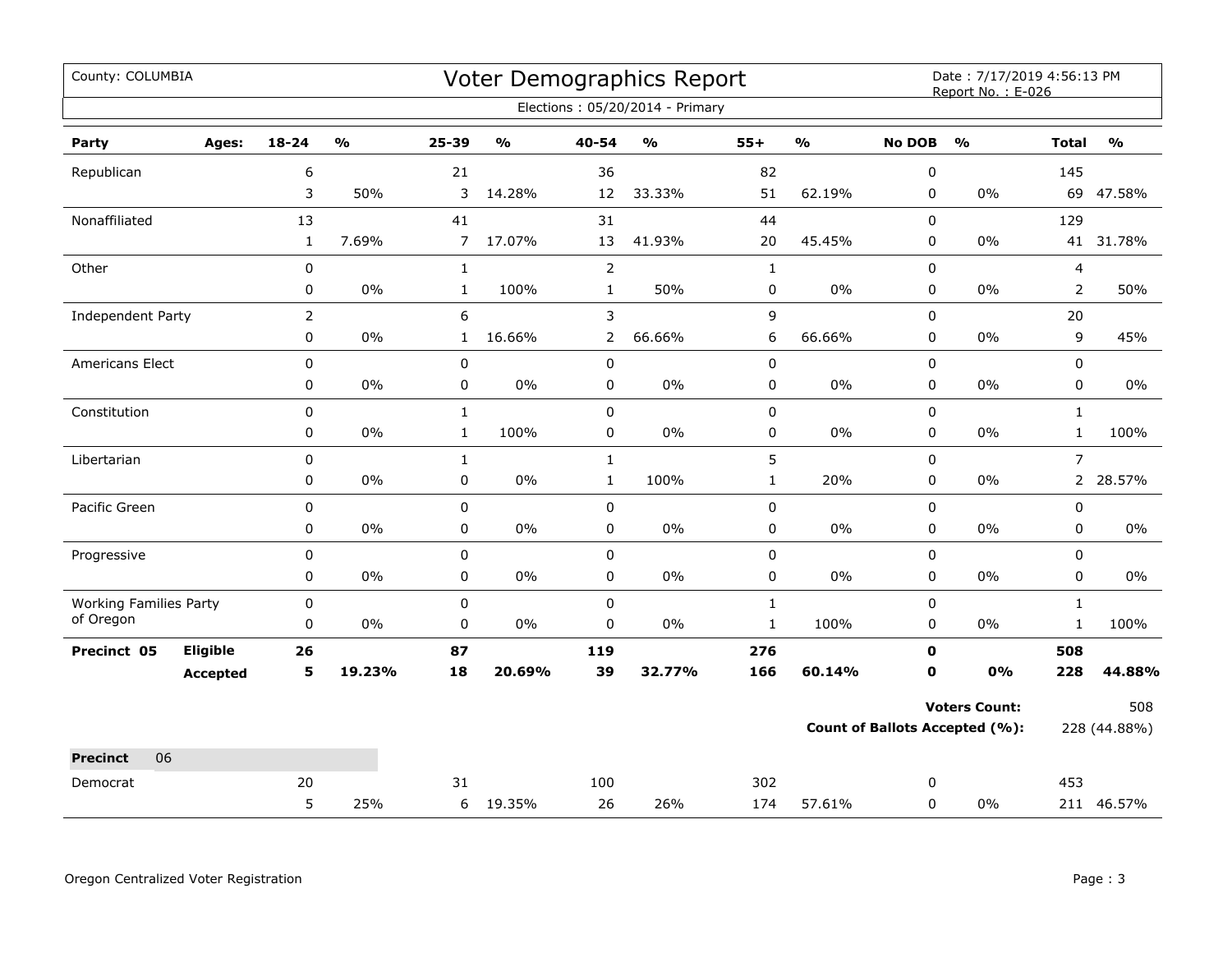| County: COLUMBIA              |                 |                |        |                |               |                | Voter Demographics Report<br>Elections: 05/20/2014 - Primary |                         |                         |               | Date: 7/17/2019 4:56:13 PM<br>Report No.: E-026 |                |                         |
|-------------------------------|-----------------|----------------|--------|----------------|---------------|----------------|--------------------------------------------------------------|-------------------------|-------------------------|---------------|-------------------------------------------------|----------------|-------------------------|
| Party                         | Ages:           | $18 - 24$      | %      | 25-39          | $\frac{1}{2}$ | 40-54          | $\mathsf{o}\mathsf{v}_\mathsf{o}$                            | $55+$                   | $\mathbf{0}/\mathbf{0}$ | <b>No DOB</b> | $\frac{0}{0}$                                   | <b>Total</b>   | $\mathbf{O}/\mathbf{O}$ |
| Republican                    |                 | 28             |        | 44             |               | 73             |                                                              | 192                     |                         | $\pmb{0}$     |                                                 | 337            |                         |
|                               |                 | 4              | 14.28% | 13             | 29.54%        | 27             | 36.98%                                                       | 104                     | 54.16%                  | $\pmb{0}$     | 0%                                              | 148            | 43.91%                  |
| Nonaffiliated                 |                 | 45             |        | 66             |               | 64             |                                                              | 86                      |                         | $\mathbf 0$   |                                                 | 261            |                         |
|                               |                 | 3              | 6.66%  | 12             | 18.18%        | 17             | 26.56%                                                       | 42                      | 48.83%                  | $\pmb{0}$     | 0%                                              | 74             | 28.35%                  |
| Other                         |                 | 0              |        | 3              |               | 4              |                                                              | $\boldsymbol{6}$        |                         | $\pmb{0}$     |                                                 | 13             |                         |
|                               |                 | 0              | 0%     | $\pmb{0}$      | $0\%$         | $\pmb{0}$      | 0%                                                           | 4                       | 66.66%                  | 0             | 0%                                              | $\overline{4}$ | 30.76%                  |
| <b>Independent Party</b>      |                 | 9              |        | $\,8\,$        |               | 8              |                                                              | 17                      |                         | 0             |                                                 | 42             |                         |
|                               |                 | 0              | 0%     | $\overline{2}$ | 25%           | $\overline{2}$ | 25%                                                          | $11\,$                  | 64.7%                   | 0             | 0%                                              |                | 15 35.71%               |
| <b>Americans Elect</b>        |                 | 0              |        | $\pmb{0}$      |               | $\pmb{0}$      |                                                              | $\pmb{0}$               |                         | $\pmb{0}$     |                                                 | 0              |                         |
|                               |                 | 0              | 0%     | 0              | 0%            | 0              | 0%                                                           | $\pmb{0}$               | $0\%$                   | 0             | 0%                                              | 0              | 0%                      |
| Constitution                  |                 | $\overline{2}$ |        | 3              |               | 3              |                                                              | 5                       |                         | $\pmb{0}$     |                                                 | 13             |                         |
|                               |                 | $\mathbf{1}$   | 50%    | 1              | 33.33%        | $\mathbf{1}$   | 33.33%                                                       | $\overline{\mathbf{4}}$ | 80%                     | $\pmb{0}$     | 0%                                              | $\overline{7}$ | 53.84%                  |
| Libertarian                   |                 | $\mathbf 0$    |        | $\pmb{0}$      |               | $\pmb{0}$      |                                                              | $\mathbf 2$             |                         | $\pmb{0}$     |                                                 | $\overline{2}$ |                         |
|                               |                 | 0              | $0\%$  | $\mathbf 0$    | $0\%$         | $\pmb{0}$      | $0\%$                                                        | $\mathbf{1}$            | 50%                     | $\mathbf 0$   | 0%                                              | $\mathbf 1$    | 50%                     |
| Pacific Green                 |                 | 0              |        | $\pmb{0}$      |               | $\pmb{0}$      |                                                              | $\mathbf 1$             |                         | $\pmb{0}$     |                                                 | $\mathbf 1$    |                         |
|                               |                 | 0              | 0%     | 0              | 0%            | 0              | 0%                                                           | $\mathbf{1}$            | 100%                    | 0             | $0\%$                                           | $\mathbf{1}$   | 100%                    |
| Progressive                   |                 | 0              |        | 0              |               | $\mathbf 0$    |                                                              | $\mathbf 1$             |                         | $\Omega$      |                                                 | $\mathbf{1}$   |                         |
|                               |                 | 0              | 0%     | 0              | $0\%$         | $\mathbf 0$    | 0%                                                           | 0                       | $0\%$                   | $\mathbf 0$   | 0%                                              | 0              | 0%                      |
| <b>Working Families Party</b> |                 | 0              |        | $\mathbf 0$    |               | $\mathbf{1}$   |                                                              | $\pmb{0}$               |                         | $\mathbf 0$   |                                                 | $\mathbf{1}$   |                         |
| of Oregon                     |                 | 0              | 0%     | 0              | $0\%$         | 0              | 0%                                                           | 0                       | $0\%$                   | 0             | $0\%$                                           | 0              | 0%                      |
| Precinct 06                   | Eligible        | 104            |        | 155            |               | 253            |                                                              | 612                     |                         | $\mathbf 0$   |                                                 | 1124           |                         |
|                               | <b>Accepted</b> | 13             | 12.50% | 34             | 21.94%        | 73             | 28.85%                                                       | 341                     | 55.72%                  | $\mathbf 0$   | 0%                                              | 461            | 41.01%                  |
|                               |                 |                |        |                |               |                |                                                              |                         |                         |               | <b>Voters Count:</b>                            |                | 1124                    |
|                               |                 |                |        |                |               |                |                                                              |                         |                         |               | <b>Count of Ballots Accepted (%):</b>           |                | 461 (41.01%)            |
| 08<br><b>Precinct</b>         |                 |                |        |                |               |                |                                                              |                         |                         |               |                                                 |                |                         |
| Democrat                      |                 | $\overline{2}$ |        | 20             |               | 74             |                                                              | 181                     |                         | 0             |                                                 | 277            |                         |
|                               |                 | 0              | 0%     | 6              | 30%           | 17             | 22.97%                                                       | 103                     | 56.9%                   | $\pmb{0}$     | 0%                                              |                | 126 45.48%              |
| Republican                    |                 | 12             |        | 18             |               | 50             |                                                              | 103                     |                         | $\mathbf 0$   |                                                 | 183            |                         |
|                               |                 | $\overline{2}$ | 16.66% | 3              | 16.66%        | 15             | 30%                                                          | 55                      | 53.39%                  | $\mathbf 0$   | 0%                                              |                | 75 40.98%               |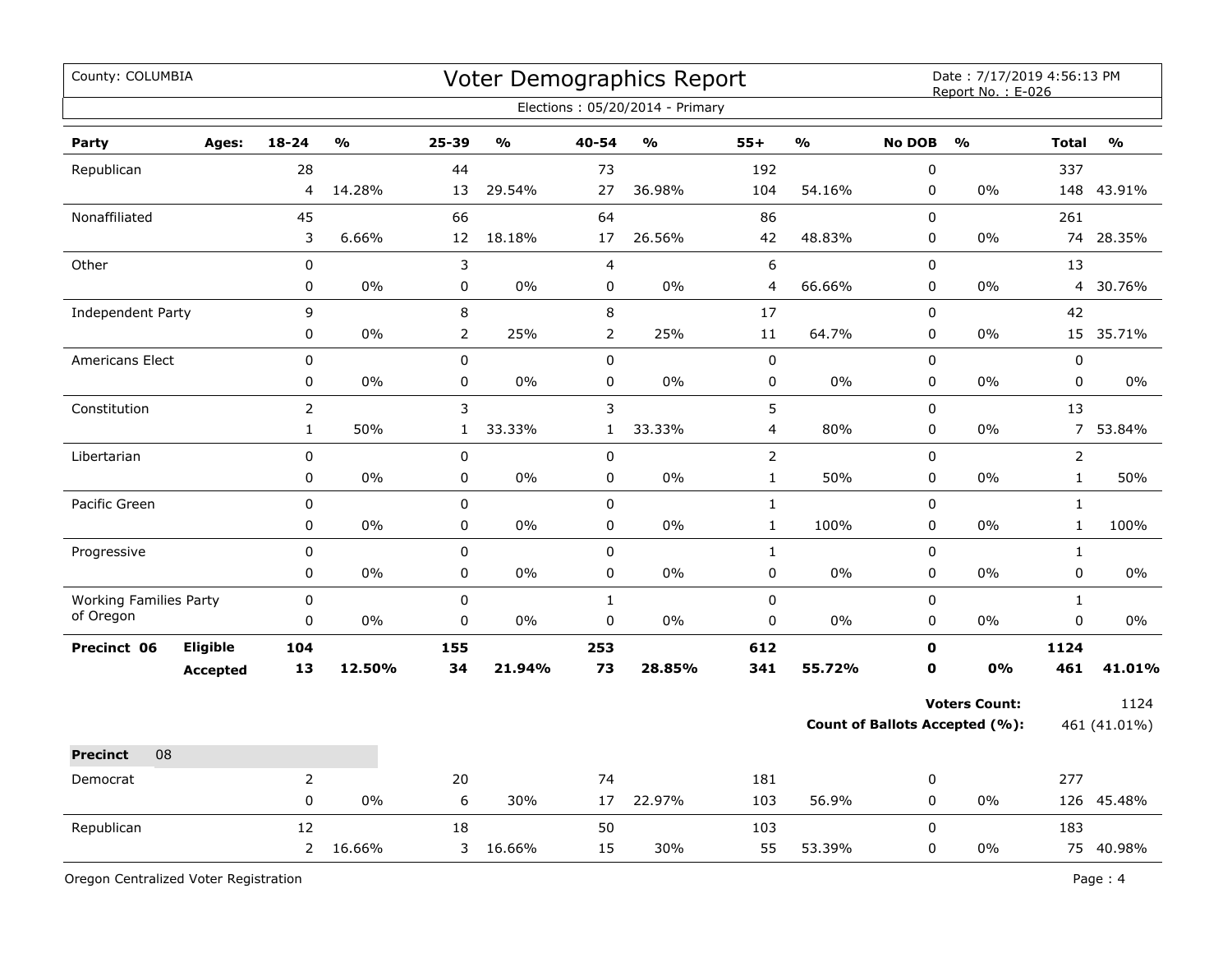| County: COLUMBIA                           |                 |                |                         |                |               |                | <b>Voter Demographics Report</b>  |                         |                         |               | Date: 7/17/2019 4:56:13 PM<br>Report No.: E-026 |                |                                   |
|--------------------------------------------|-----------------|----------------|-------------------------|----------------|---------------|----------------|-----------------------------------|-------------------------|-------------------------|---------------|-------------------------------------------------|----------------|-----------------------------------|
|                                            |                 |                |                         |                |               |                | Elections: 05/20/2014 - Primary   |                         |                         |               |                                                 |                |                                   |
| Party                                      | Ages:           | 18-24          | $\mathbf{O}/\mathbf{o}$ | 25-39          | $\frac{0}{0}$ | 40-54          | $\mathsf{o}\mathsf{v}_\mathsf{o}$ | $55+$                   | $\mathbf{O}/\mathbf{o}$ | <b>No DOB</b> | $\frac{0}{0}$                                   | <b>Total</b>   | $\mathsf{o}\mathsf{v}_\mathsf{o}$ |
| Nonaffiliated                              |                 | 16             |                         | 34             |               | 57             |                                   | 64                      |                         | $\pmb{0}$     |                                                 | 171            |                                   |
|                                            |                 | $\mathbf{1}$   | 6.25%                   | 5              | 14.7%         | 16             | 28.07%                            | 30                      | 46.87%                  | 0             | 0%                                              | 52             | 30.4%                             |
| Other                                      |                 | 0              |                         | $\mathbf 0$    |               | $\mathbf 1$    |                                   | $\overline{4}$          |                         | $\pmb{0}$     |                                                 | 5              |                                   |
|                                            |                 | 0              | 0%                      | 0              | 0%            | $\mathbf{1}$   | 100%                              | $\mathbf{1}$            | 25%                     | 0             | 0%                                              | 2              | 40%                               |
| Independent Party                          |                 | 5              |                         | 6              |               | 6              |                                   | $10\,$                  |                         | $\mathbf 0$   |                                                 | 27             |                                   |
|                                            |                 | 3              | 60%                     | $\mathbf{1}$   | 16.66%        | $\mathbf{1}$   | 16.66%                            | 5                       | 50%                     | $\pmb{0}$     | 0%                                              | 10             | 37.03%                            |
| Americans Elect                            |                 | 0              |                         | 0              |               | $\pmb{0}$      |                                   | $\pmb{0}$               |                         | 0             |                                                 | 0              |                                   |
|                                            |                 | 0              | $0\%$                   | 0              | 0%            | 0              | $0\%$                             | 0                       | 0%                      | 0             | $0\%$                                           | 0              | 0%                                |
| Constitution                               |                 | $\pmb{0}$      |                         | $\overline{2}$ |               | $\mathbf{1}$   |                                   | $\pmb{0}$               |                         | 0             |                                                 | 3              |                                   |
|                                            |                 | 0              | 0%                      | $\mathbf{1}$   | 50%           | $\mathbf{1}$   | 100%                              | 0                       | 0%                      | 0             | 0%                                              | $\overline{2}$ | 66.66%                            |
| Libertarian                                |                 | 0              |                         | 0              |               | $\mathbf{1}$   |                                   | $\overline{\mathbf{4}}$ |                         | 0             |                                                 | 5              |                                   |
|                                            |                 | 0              | 0%                      | 0              | $0\%$         | $\pmb{0}$      | $0\%$                             | 3                       | 75%                     | $\pmb{0}$     | 0%                                              | 3              | 60%                               |
| Pacific Green                              |                 | $\mathbf 0$    |                         | $\mathbf{1}$   |               | $\mathbf 0$    |                                   | $\mathbf 0$             |                         | 0             |                                                 | $\mathbf{1}$   |                                   |
|                                            |                 | 0              | 0%                      | $\mathbf{1}$   | 100%          | 0              | 0%                                | 0                       | $0\%$                   | 0             | 0%                                              | $\mathbf{1}$   | 100%                              |
| Progressive                                |                 | 0              |                         | 0              |               | $\pmb{0}$      |                                   | $\pmb{0}$               |                         | 0             |                                                 | 0              |                                   |
|                                            |                 | 0              | 0%                      | 0              | $0\%$         | $\pmb{0}$      | $0\%$                             | $\pmb{0}$               | 0%                      | 0             | 0%                                              | 0              | $0\%$                             |
| <b>Working Families Party</b><br>of Oregon |                 | 0              |                         | $\mathsf 0$    |               | $\overline{2}$ |                                   | $\mathbf{1}$            |                         | 0             |                                                 | 3              |                                   |
|                                            |                 | 0              | 0%                      | 0              | 0%            | $\mathbf{1}$   | 50%                               | 0                       | 0%                      | 0             | 0%                                              |                | 1 33.33%                          |
| Precinct 08                                | Eligible        | 35             |                         | 81             |               | 192            |                                   | 367                     |                         | $\mathbf 0$   |                                                 | 675            |                                   |
|                                            | <b>Accepted</b> | 6              | 17.14%                  | 17             | 20.99%        | 52             | 27.08%                            | 197                     | 53.68%                  | $\mathbf 0$   | 0%                                              | 272            | 40.30%                            |
|                                            |                 |                |                         |                |               |                |                                   |                         |                         |               | <b>Voters Count:</b>                            |                | 675                               |
|                                            |                 |                |                         |                |               |                |                                   |                         |                         |               | Count of Ballots Accepted (%):                  |                | 272 (40.30%)                      |
| <b>Precinct</b><br>10                      |                 |                |                         |                |               |                |                                   |                         |                         |               |                                                 |                |                                   |
| Democrat                                   |                 | 10             |                         | 45             |               | 78             |                                   | 235                     |                         | 0             |                                                 | 368            |                                   |
|                                            |                 | $\mathbf{1}$   | 10%                     | 18             | 40%           | 32             | 41.02%                            | 172                     | 73.19%                  | 0             | 0%                                              |                | 223 60.59%                        |
| Republican                                 |                 | 19             |                         | 30             |               | 58             |                                   | 154                     |                         | $\Omega$      |                                                 | 261            |                                   |
|                                            |                 | $\overline{7}$ | 36.84%                  | 9              | 30%           | 37             | 63.79%                            | 110                     | 71.42%                  | 0             | 0%                                              |                | 163 62.45%                        |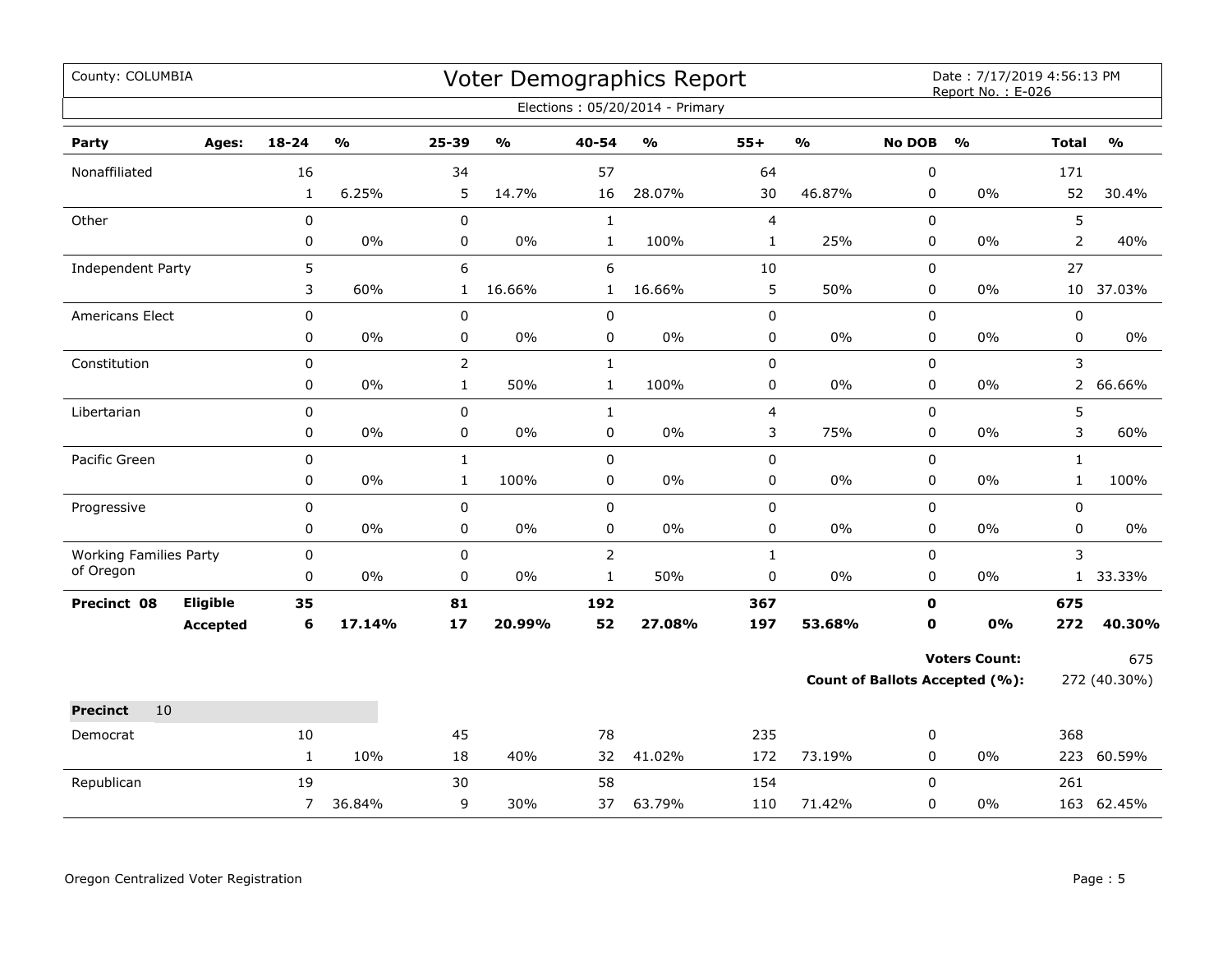| County: COLUMBIA                           |                             |                      |               |                                |               |                              | Voter Demographics Report<br>Elections: 05/20/2014 - Primary |                               |        |                            | Date: 7/17/2019 4:56:13 PM<br>Report No.: E-026               |                              |                     |
|--------------------------------------------|-----------------------------|----------------------|---------------|--------------------------------|---------------|------------------------------|--------------------------------------------------------------|-------------------------------|--------|----------------------------|---------------------------------------------------------------|------------------------------|---------------------|
| Party                                      | Ages:                       | $18 - 24$            | $\frac{0}{0}$ | 25-39                          | $\frac{0}{0}$ | 40-54                        | $\frac{0}{0}$                                                | $55+$                         | %      | <b>No DOB</b>              | $\frac{0}{0}$                                                 | <b>Total</b>                 | $\frac{0}{0}$       |
| Nonaffiliated                              |                             | 17<br>4              | 23.52%        | 35<br>10                       | 28.57%        | 43<br>18                     | 41.86%                                                       | 47<br>23                      | 48.93% | 0<br>0                     | 0%                                                            | 142<br>55                    | 38.73%              |
| Other                                      |                             | $\overline{2}$<br>0  | $0\%$         | 3<br>0                         | 0%            | 3<br>2                       | 66.66%                                                       | $\mathbf{1}$<br>$\pmb{0}$     | 0%     | 0<br>0                     | $0\%$                                                         | 9<br>$\overline{2}$          | 22.22%              |
| Independent Party                          |                             | 8<br>1               | 12.5%         | 9<br>3                         | 33.33%        | $\overline{7}$<br>4          | 57.14%                                                       | 12<br>6                       | 50%    | 0<br>0                     | 0%                                                            | 36                           | 14 38.88%           |
| <b>Americans Elect</b>                     |                             | 0<br>0               | 0%            | 0<br>$\mathsf 0$               | 0%            | $\mathbf 0$<br>$\pmb{0}$     | 0%                                                           | $\pmb{0}$<br>0                | 0%     | 0<br>0                     | 0%                                                            | 0<br>$\pmb{0}$               | $0\%$               |
| Constitution                               |                             | 0<br>0               | 0%            | 0<br>0                         | $0\%$         | $\mathbf{1}$<br>$\mathbf{1}$ | 100%                                                         | $\pmb{0}$<br>0                | 0%     | 0<br>0                     | 0%                                                            | $\mathbf{1}$<br>$\mathbf{1}$ | 100%                |
| Libertarian                                |                             | 0<br>0               | $0\%$         | $\mathbf{1}$<br>0              | $0\%$         | $\mathsf{3}$<br>$\pmb{0}$    | 0%                                                           | $\overline{2}$<br>$\mathbf 1$ | 50%    | 0<br>0                     | $0\%$                                                         | 6<br>1                       | 16.66%              |
| Pacific Green                              |                             | $\mathbf{1}$<br>0    | 0%            | $\overline{2}$<br>$\mathbf{1}$ | 50%           | $\mathbf{1}$<br>$\mathbf{1}$ | 100%                                                         | $\mathsf 0$<br>$\pmb{0}$      | 0%     | 0<br>0                     | 0%                                                            | 4<br>$\overline{2}$          | 50%                 |
| Progressive                                |                             | $\mathbf{1}$<br>0    | 0%            | 0<br>0                         | 0%            | $\pmb{0}$<br>0               | 0%                                                           | $\mathsf 0$<br>$\pmb{0}$      | 0%     | 0<br>0                     | 0%                                                            | $\mathbf{1}$<br>0            | 0%                  |
| <b>Working Families Party</b><br>of Oregon |                             | 0<br>0               | 0%            | 0<br>0                         | 0%            | $\mathsf 0$<br>$\mathsf 0$   | 0%                                                           | $\pmb{0}$<br>$\pmb{0}$        | 0%     | 0<br>0                     | 0%                                                            | 0<br>0                       | 0%                  |
| Precinct 10                                | Eligible<br><b>Accepted</b> | 58<br>13             | 22.41%        | 125<br>41                      | 32.80%        | 194<br>95                    | 48.97%                                                       | 451<br>312                    | 69.18% | $\mathbf 0$<br>$\mathbf 0$ | 0%                                                            | 828<br>461                   | 55.68%              |
|                                            |                             |                      |               |                                |               |                              |                                                              |                               |        |                            | <b>Voters Count:</b><br><b>Count of Ballots Accepted (%):</b> |                              | 828<br>461 (55.68%) |
| 12<br><b>Precinct</b>                      |                             |                      |               |                                |               |                              |                                                              |                               |        |                            |                                                               |                              |                     |
| Democrat                                   |                             | 20<br>9              | 45%           | 41<br>9                        | 21.95%        | 96<br>35                     | 36.45%                                                       | 271<br>197                    | 72.69% | 0<br>0                     | 0%                                                            | 428<br>250                   | 58.41%              |
| Republican                                 |                             | 17<br>5              | 29.41%        | 39<br>11                       | 28.2%         | 103<br>40                    | 38.83%                                                       | 158<br>124                    | 78.48% | 0<br>0                     | 0%                                                            | 317<br>180                   | 56.78%              |
| Nonaffiliated                              |                             | 21<br>$\overline{7}$ | 33.33%        | 52<br>11                       | 21.15%        | 60<br>20                     | 33.33%                                                       | 55<br>31                      | 56.36% | 0<br>0                     | 0%                                                            | 188<br>69                    | 36.7%               |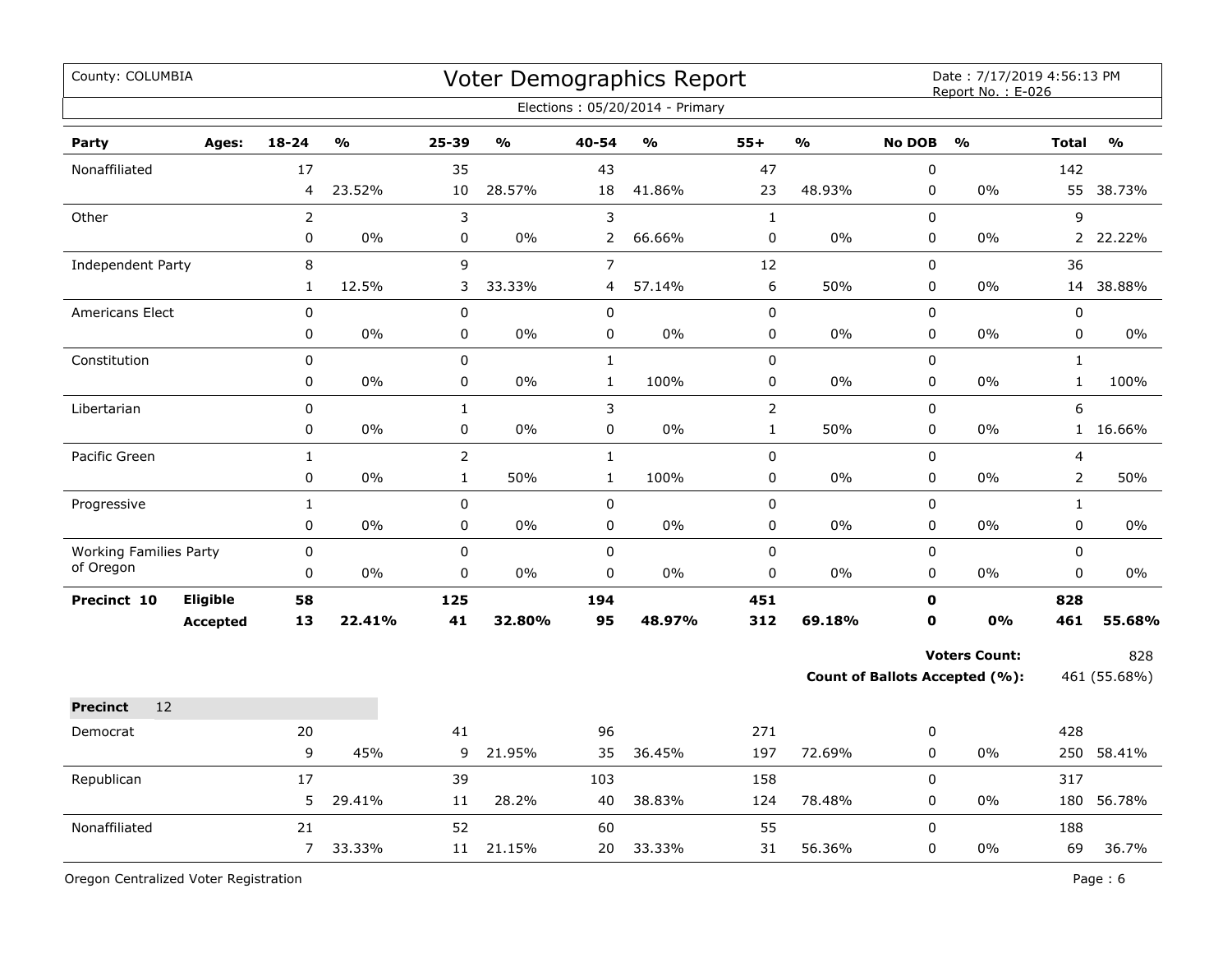| County: COLUMBIA                                  |                 |               |                |               |                | Voter Demographics Report<br>Elections: 05/20/2014 - Primary |                |               |                             | Date: 7/17/2019 4:56:13 PM<br>Report No.: E-026 |                |               |
|---------------------------------------------------|-----------------|---------------|----------------|---------------|----------------|--------------------------------------------------------------|----------------|---------------|-----------------------------|-------------------------------------------------|----------------|---------------|
| Party<br>Ages:                                    | 18-24           | $\frac{0}{0}$ | 25-39          | $\frac{0}{0}$ | 40-54          | $\frac{9}{0}$                                                | $55+$          | $\frac{1}{2}$ | <b>No DOB</b>               | $\frac{0}{0}$                                   | <b>Total</b>   | $\frac{0}{0}$ |
| Other                                             | $\mathbf{1}$    |               | $\mathbf{1}$   |               | $\overline{2}$ |                                                              | $\mathbf{1}$   |               | 0                           |                                                 | 5              |               |
|                                                   | 0               | 0%            | $\mathbf{1}$   | 100%          | $\mathbf{1}$   | 50%                                                          | $\mathbf 1$    | 100%          | $\mathbf 0$                 | $0\%$                                           | 3              | 60%           |
| Independent Party                                 | 4               |               | 8              |               | $\overline{4}$ |                                                              | 11             |               | 0                           |                                                 | 27             |               |
|                                                   | $\overline{2}$  | 50%           | $\mathbf{1}$   | 12.5%         | $\mathbf{1}$   | 25%                                                          | 9              | 81.81%        | 0                           | 0%                                              | 13             | 48.14%        |
| Americans Elect                                   | 0               |               | $\pmb{0}$      |               | $\mathbf 0$    |                                                              | $\pmb{0}$      |               | $\mathbf 0$                 |                                                 | 0              |               |
|                                                   | 0               | 0%            | 0              | $0\%$         | 0              | $0\%$                                                        | 0              | 0%            | $\mathbf 0$                 | $0\%$                                           | 0              | 0%            |
| Constitution                                      | $\pmb{0}$       |               | $\pmb{0}$      |               | $\pmb{0}$      |                                                              | $\mathbf 1$    |               | $\mathsf 0$                 |                                                 | $\mathbf{1}$   |               |
|                                                   | 0               | $0\%$         | 0              | $0\%$         | 0              | 0%                                                           | $\mathbf{1}$   | 100%          | 0                           | 0%                                              | $\mathbf{1}$   | 100%          |
| Libertarian                                       | $\mathbf 0$     |               | $\mathbf{1}$   |               | $\mathbf{1}$   |                                                              | 5              |               | 0                           |                                                 | $\overline{7}$ |               |
|                                                   | 0               | 0%            | 0              | 0%            | 0              | $0\%$                                                        | $\overline{2}$ | 40%           | $\mathbf 0$                 | 0%                                              |                | 2 28.57%      |
| Pacific Green                                     | $\mathbf{1}$    |               | $\mathbf{1}$   |               | $\mathbf{1}$   |                                                              | $\pmb{0}$      |               | $\mathsf 0$                 |                                                 | 3              |               |
|                                                   | 0               | $0\%$         | $\mathbf{1}$   | 100%          | $\mathbf{1}$   | 100%                                                         | $\pmb{0}$      | $0\%$         | 0                           | 0%                                              |                | 2 66.66%      |
| Progressive                                       | $\mathbf{1}$    |               | $\mathbf 0$    |               | $\mathbf 0$    |                                                              | $\mathbf{1}$   |               | $\mathbf 0$                 |                                                 | $\overline{2}$ |               |
|                                                   | 0               | 0%            | $\pmb{0}$      | $0\%$         | $\mathbf 0$    | $0\%$                                                        | $\pmb{0}$      | 0%            | 0                           | 0%                                              | $\mathbf 0$    | 0%            |
| <b>Working Families Party</b><br>of Oregon        | $\mathbf{1}$    | 0%            | $\mathbf 1$    | $0\%$         | $\mathbf 1$    | $0\%$                                                        | $\pmb{0}$      | 0%            | $\pmb{0}$                   | $0\%$                                           | 3              | $0\%$         |
|                                                   | $\pmb{0}$       |               | $\pmb{0}$      |               | $\pmb{0}$      |                                                              | $\pmb{0}$      |               | 0                           |                                                 | $\pmb{0}$      |               |
| <b>Eligible</b><br>Precinct 12<br><b>Accepted</b> | 66<br>23        | 34.85%        | 144<br>34      | 23.61%        | 268<br>98      | 36.57%                                                       | 503<br>365     | 72.56%        | $\mathbf{0}$<br>$\mathbf 0$ | 0%                                              | 981<br>520     | 53.01%        |
|                                                   |                 |               |                |               |                |                                                              |                |               |                             |                                                 |                |               |
|                                                   |                 |               |                |               |                |                                                              |                |               |                             | <b>Voters Count:</b>                            |                | 981           |
|                                                   |                 |               |                |               |                |                                                              |                |               |                             | Count of Ballots Accepted (%):                  |                | 520 (53.01%)  |
| 14<br><b>Precinct</b>                             |                 |               |                |               |                |                                                              |                |               |                             |                                                 |                |               |
| Democrat                                          | 4               |               | 11             |               | 27             |                                                              | 114            |               | 0                           |                                                 | 156            |               |
|                                                   | $\mathbf 0$     | 0%            | $\overline{2}$ | 18.18%        | 8              | 29.62%                                                       | 70             | 61.4%         | 0                           | 0%                                              | 80             | 51.28%        |
| Republican                                        | 13              |               | 40             |               | 35             |                                                              | 78             |               | $\mathsf 0$                 |                                                 | 166            |               |
|                                                   | 5               | 38.46%        | 14             | 35%           | 20             | 57.14%                                                       | 54             | 69.23%        | $\mathbf 0$                 | $0\%$                                           |                | 93 56.02%     |
| Nonaffiliated                                     | 14<br>$\pmb{0}$ | 0%            | 30<br>9        | 30%           | 28<br>15       | 53.57%                                                       | 34<br>20       | 58.82%        | $\Omega$<br>0               | $0\%$                                           | 106<br>44      | 41.5%         |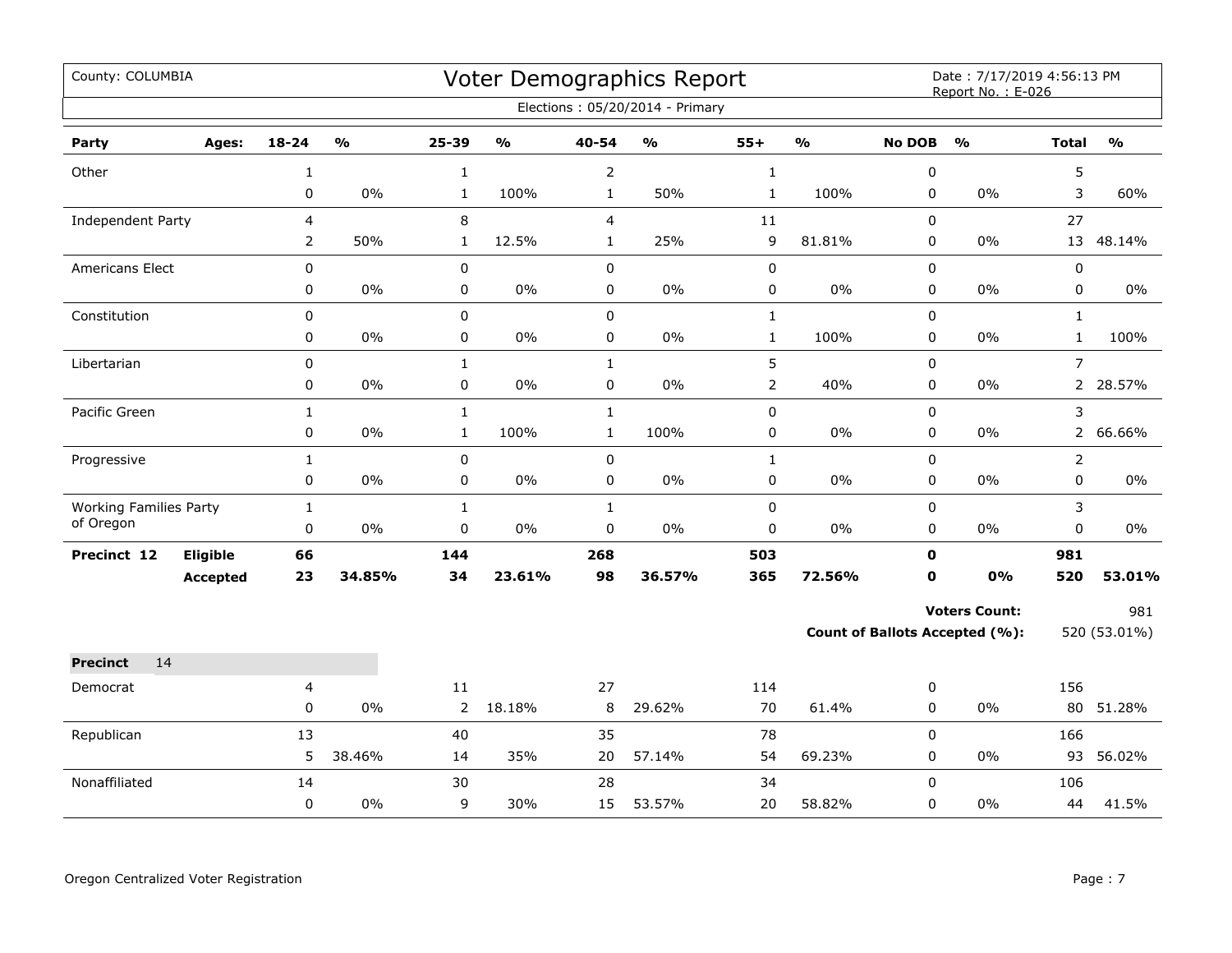| County: COLUMBIA              |                 |              |               |              |               |                          | Voter Demographics Report<br>Elections: 05/20/2014 - Primary |                                           |               |               | Date: 7/17/2019 4:56:13 PM<br>Report No.: E-026 |                |               |
|-------------------------------|-----------------|--------------|---------------|--------------|---------------|--------------------------|--------------------------------------------------------------|-------------------------------------------|---------------|---------------|-------------------------------------------------|----------------|---------------|
| Party                         | Ages:           | $18 - 24$    | $\frac{0}{0}$ | $25 - 39$    | $\frac{0}{0}$ | 40-54                    | $\frac{1}{2}$                                                | $55+$                                     | $\frac{1}{2}$ | <b>No DOB</b> | $\frac{0}{0}$                                   | <b>Total</b>   | $\frac{1}{2}$ |
|                               |                 |              |               | 3            |               |                          |                                                              |                                           |               | 0             |                                                 | $\overline{7}$ |               |
| Other                         |                 | 0<br>0       | 0%            | 0            | $0\%$         | $\pmb{0}$<br>$\mathbf 0$ | 0%                                                           | $\overline{\mathbf{4}}$<br>$\overline{2}$ | 50%           | 0             | 0%                                              | $\mathbf{2}$   | 28.57%        |
| Independent Party             |                 | 3            |               | 3            |               | $\overline{7}$           |                                                              | 9                                         |               | 0             |                                                 | 22             |               |
|                               |                 | 0            | 0%            | $\mathbf{1}$ | 33.33%        | $\overline{2}$           | 28.57%                                                       | 5                                         | 55.55%        | 0             | 0%                                              | 8              | 36.36%        |
| <b>Americans Elect</b>        |                 | 0            |               | 0            |               | $\mathbf 0$              |                                                              | $\pmb{0}$                                 |               | 0             |                                                 | 0              |               |
|                               |                 | 0            | 0%            | 0            | 0%            | 0                        | $0\%$                                                        | 0                                         | 0%            | 0             | 0%                                              | 0              | 0%            |
| Constitution                  |                 | 0            |               | 0            |               | $\mathbf{1}$             |                                                              | $\mathbf{1}$                              |               | 0             |                                                 | $\overline{2}$ |               |
|                               |                 | 0            | 0%            | 0            | 0%            | $\pmb{0}$                | 0%                                                           | $\mathbf 1$                               | 100%          | 0             | 0%                                              | $\mathbf 1$    | 50%           |
| Libertarian                   |                 | 0            |               | $\mathbf{1}$ |               | $\pmb{0}$                |                                                              | $\pmb{0}$                                 |               | 0             |                                                 | $\mathbf{1}$   |               |
|                               |                 | 0            | 0%            | 0            | 0%            | $\pmb{0}$                | 0%                                                           | $\pmb{0}$                                 | $0\%$         | 0             | $0\%$                                           | 0              | 0%            |
| Pacific Green                 |                 | 0            |               | 0            |               | $\mathbf 1$              |                                                              | $\pmb{0}$                                 |               | 0             |                                                 | $\mathbf{1}$   |               |
|                               |                 | 0            | 0%            | 0            | $0\%$         | $\mathbf{1}$             | 100%                                                         | $\pmb{0}$                                 | 0%            | 0             | 0%                                              | $\mathbf{1}$   | 100%          |
| Progressive                   |                 | 0            |               | $\pmb{0}$    |               | $\pmb{0}$                |                                                              | $\pmb{0}$                                 |               | 0             |                                                 | 0              |               |
|                               |                 | 0            | 0%            | 0            | 0%            | $\mathbf 0$              | $0\%$                                                        | $\pmb{0}$                                 | 0%            | 0             | 0%                                              | 0              | 0%            |
| <b>Working Families Party</b> |                 | 0            |               | $\pmb{0}$    |               | $\pmb{0}$                |                                                              | $\pmb{0}$                                 |               | 0             |                                                 | 0              |               |
| of Oregon                     |                 | 0            | 0%            | $\mathbf 0$  | 0%            | $\mathbf 0$              | 0%                                                           | $\pmb{0}$                                 | 0%            | $\mathbf 0$   | 0%                                              | $\mathbf 0$    | $0\%$         |
| Precinct 14                   | Eligible        | 34           |               | 88           |               | 99                       |                                                              | 240                                       |               | $\mathbf{0}$  |                                                 | 461            |               |
|                               | <b>Accepted</b> | 5            | 14.71%        | 26           | 29.55%        | 46                       | 46.46%                                                       | 152                                       | 63.33%        | $\mathbf 0$   | 0%                                              | 229            | 49.67%        |
|                               |                 |              |               |              |               |                          |                                                              |                                           |               |               | <b>Voters Count:</b>                            |                | 461           |
|                               |                 |              |               |              |               |                          |                                                              |                                           |               |               | <b>Count of Ballots Accepted (%):</b>           |                | 229 (49.67%)  |
| 15<br><b>Precinct</b>         |                 |              |               |              |               |                          |                                                              |                                           |               |               |                                                 |                |               |
| Democrat                      |                 | 10           |               | 53           |               | 81                       |                                                              | 261                                       |               | 0             |                                                 | 405            |               |
|                               |                 | $\mathbf{1}$ | 10%           | 11           | 20.75%        | 27                       | 33.33%                                                       | 166                                       | 63.6%         | 0             | 0%                                              | 205            | 50.61%        |
| Republican                    |                 | 13           |               | 50           |               | 68                       |                                                              | 148                                       |               | 0             |                                                 | 279            |               |
|                               |                 | 3            | 23.07%        | 12           | 24%           | 22                       | 32.35%                                                       | 88                                        | 59.45%        | 0             | 0%                                              | 125            | 44.8%         |
| Nonaffiliated                 |                 | 33           |               | 74           |               | 62                       |                                                              | 80                                        |               | 0             |                                                 | 249            |               |
|                               |                 | $\mathbf{1}$ | 3.03%         | 9            | 12.16%        | 13                       | 20.96%                                                       | 39                                        | 48.75%        | 0             | 0%                                              |                | 62 24.89%     |
| Other                         |                 | $\mathbf 0$  |               | 3            |               | 3                        |                                                              | 8                                         |               | 0             |                                                 | 14             |               |
|                               |                 | 0            | 0%            | $\mathbf{1}$ | 33.33%        | $\pmb{0}$                | 0%                                                           | 3                                         | 37.5%         | 0             | 0%                                              |                | 4 28.57%      |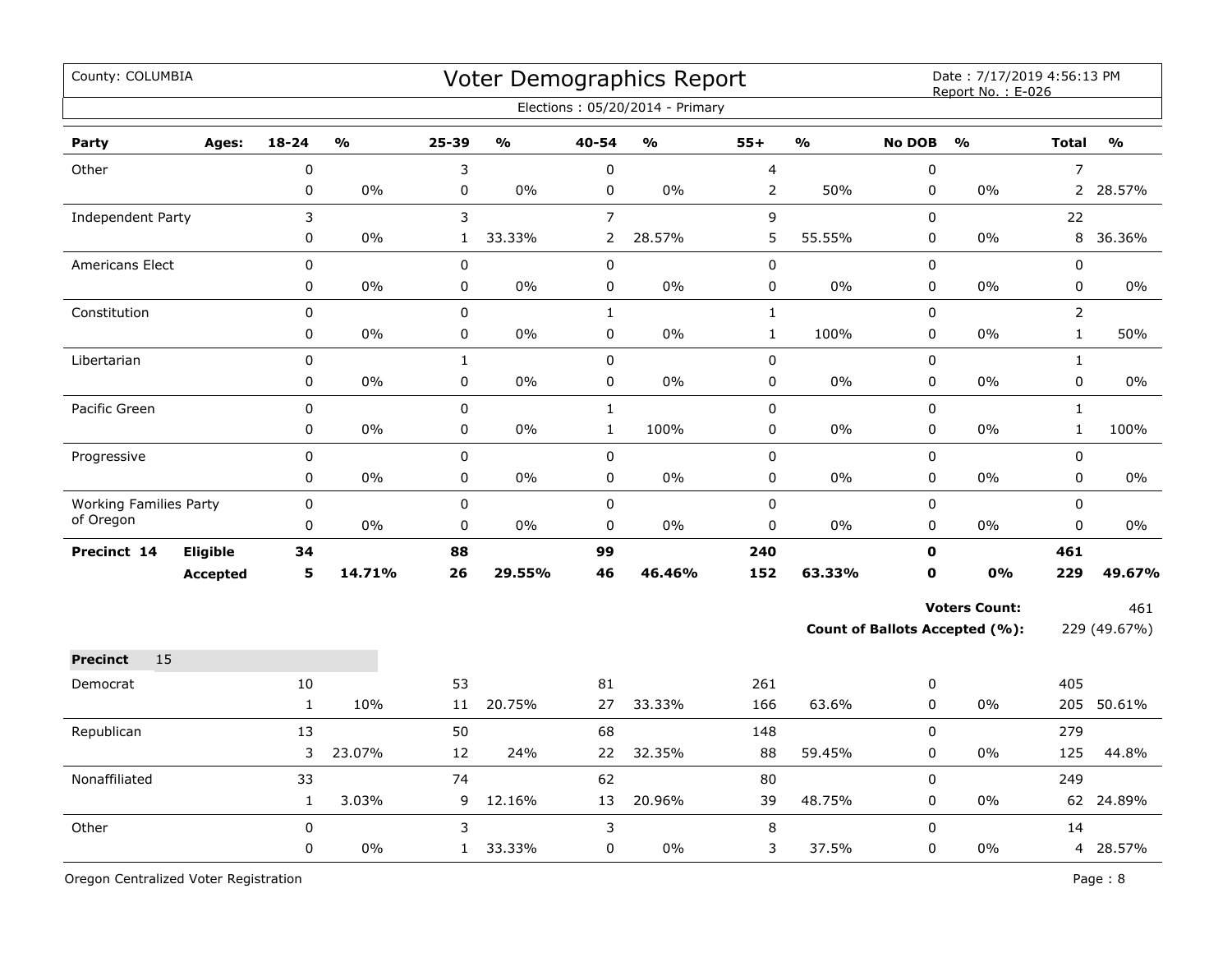| County: COLUMBIA              |                 |                |                         |                |                                   |                | Voter Demographics Report         |                |                         |                  | Date: 7/17/2019 4:56:13 PM<br>Report No.: E-026 |                |                                   |
|-------------------------------|-----------------|----------------|-------------------------|----------------|-----------------------------------|----------------|-----------------------------------|----------------|-------------------------|------------------|-------------------------------------------------|----------------|-----------------------------------|
|                               |                 |                |                         |                |                                   |                | Elections: 05/20/2014 - Primary   |                |                         |                  |                                                 |                |                                   |
| Party                         | Ages:           | 18-24          | $\mathbf{0}/\mathbf{0}$ | 25-39          | $\mathsf{o}\mathsf{v}_\mathsf{o}$ | 40-54          | $\mathsf{o}\mathsf{v}_\mathsf{o}$ | $55+$          | $\mathbf{0}/\mathbf{0}$ | <b>No DOB</b>    | $\frac{0}{0}$                                   | <b>Total</b>   | $\mathsf{o}\mathsf{v}_\mathsf{o}$ |
| Independent Party             |                 | $\overline{7}$ |                         | $\overline{7}$ |                                   | 5              |                                   | 22             |                         | $\pmb{0}$        |                                                 | 41             |                                   |
|                               |                 | 0              | $0\%$                   | $\mathbf{1}$   | 14.28%                            | $\overline{2}$ | 40%                               | 13             | 59.09%                  | 0                | 0%                                              |                | 16 39.02%                         |
| <b>Americans Elect</b>        |                 | 0              |                         | $\pmb{0}$      |                                   | $\mathbf 0$    |                                   | $\mathbf 0$    |                         | 0                |                                                 | 0              |                                   |
|                               |                 | 0              | $0\%$                   | $\mathbf 0$    | $0\%$                             | $\mathbf 0$    | 0%                                | $\pmb{0}$      | $0\%$                   | $\pmb{0}$        | $0\%$                                           | 0              | $0\%$                             |
| Constitution                  |                 | 0              |                         | $\overline{2}$ |                                   | $\mathbf{1}$   |                                   | $\overline{2}$ |                         | $\mathbf 0$      |                                                 | 5              |                                   |
|                               |                 | 0              | 0%                      | $\overline{2}$ | 100%                              | 0              | 0%                                | $\overline{2}$ | 100%                    | 0                | 0%                                              | 4              | 80%                               |
| Libertarian                   |                 | $\mathbf{1}$   |                         | $\mathbf{1}$   |                                   | $\pmb{0}$      |                                   | $\pmb{0}$      |                         | 0                |                                                 | $\overline{2}$ |                                   |
|                               |                 | 0              | 0%                      | 0              | 0%                                | $\pmb{0}$      | $0\%$                             | $\pmb{0}$      | $0\%$                   | 0                | 0%                                              | 0              | $0\%$                             |
| Pacific Green                 |                 | $\mathbf 0$    |                         | $\mathsf 0$    |                                   | $\mathsf 0$    |                                   | $\overline{2}$ |                         | $\boldsymbol{0}$ |                                                 | $\overline{2}$ |                                   |
|                               |                 | 0              | 0%                      | 0              | 0%                                | 0              | 0%                                | $\mathbf{1}$   | 50%                     | 0                | 0%                                              | $\mathbf{1}$   | 50%                               |
| Progressive                   |                 | $\mathbf 0$    |                         | $\pmb{0}$      |                                   | $\mathsf 0$    |                                   | $\pmb{0}$      |                         | $\mathbf 0$      |                                                 | 0              |                                   |
|                               |                 | 0              | 0%                      | $\pmb{0}$      | 0%                                | $\mathbf 0$    | 0%                                | $\pmb{0}$      | $0\%$                   | 0                | 0%                                              | 0              | 0%                                |
| <b>Working Families Party</b> |                 | 0              |                         | $\mathbf{1}$   |                                   | $\pmb{0}$      |                                   | $\pmb{0}$      |                         | 0                |                                                 | $\mathbf{1}$   |                                   |
| of Oregon                     |                 | $\mathbf 0$    | 0%                      | $\mathbf 0$    | $0\%$                             | $\mathbf 0$    | 0%                                | $\pmb{0}$      | $0\%$                   | $\mathbf 0$      | 0%                                              | 0              | $0\%$                             |
| Precinct 15                   | Eligible        | 64             |                         | 191            |                                   | 220            |                                   | 523            |                         | $\mathbf 0$      |                                                 | 998            |                                   |
|                               | <b>Accepted</b> | 5              | 7.81%                   | 36             | 18.85%                            | 64             | 29.09%                            | 312            | 59.66%                  | $\mathbf 0$      | 0%                                              | 417            | 41.78%                            |
|                               |                 |                |                         |                |                                   |                |                                   |                |                         |                  | <b>Voters Count:</b>                            |                | 998                               |
|                               |                 |                |                         |                |                                   |                |                                   |                |                         |                  | <b>Count of Ballots Accepted (%):</b>           |                | 417 (41.78%)                      |
| 17<br><b>Precinct</b>         |                 |                |                         |                |                                   |                |                                   |                |                         |                  |                                                 |                |                                   |
| Democrat                      |                 | $\overline{2}$ |                         | 16             |                                   | 38             |                                   | 103            |                         | 0                |                                                 | 159            |                                   |
|                               |                 | $\mathbf 0$    | 0%                      | $\overline{4}$ | 25%                               | 5              | 13.15%                            | 60             | 58.25%                  | 0                | $0\%$                                           |                | 69 43.39%                         |
| Republican                    |                 | $11\,$         |                         | 21             |                                   | 24             |                                   | 56             |                         | $\mathbf 0$      |                                                 | 112            |                                   |
|                               |                 | $\mathbf{1}$   | 9.09%                   | 6              | 28.57%                            | $\overline{7}$ | 29.16%                            | 31             | 55.35%                  | 0                | 0%                                              | 45             | 40.17%                            |
| Nonaffiliated                 |                 | 10             |                         | 25             |                                   | 31             |                                   | 42             |                         | 0                |                                                 | 108            |                                   |
|                               |                 | $\pmb{0}$      | $0\%$                   | $\overline{4}$ | 16%                               | 4              | 12.9%                             | 15             | 35.71%                  | 0                | 0%                                              | 23             | 21.29%                            |
| Other                         |                 | 0              |                         | $\mathbf{1}$   |                                   | $\overline{2}$ |                                   | $\overline{2}$ |                         | 0                |                                                 | 5              |                                   |
|                               |                 | 0              | 0%                      | 0              | 0%                                | 0              | 0%                                | $\mathbf{1}$   | 50%                     | 0                | 0%                                              | $\mathbf{1}$   | 20%                               |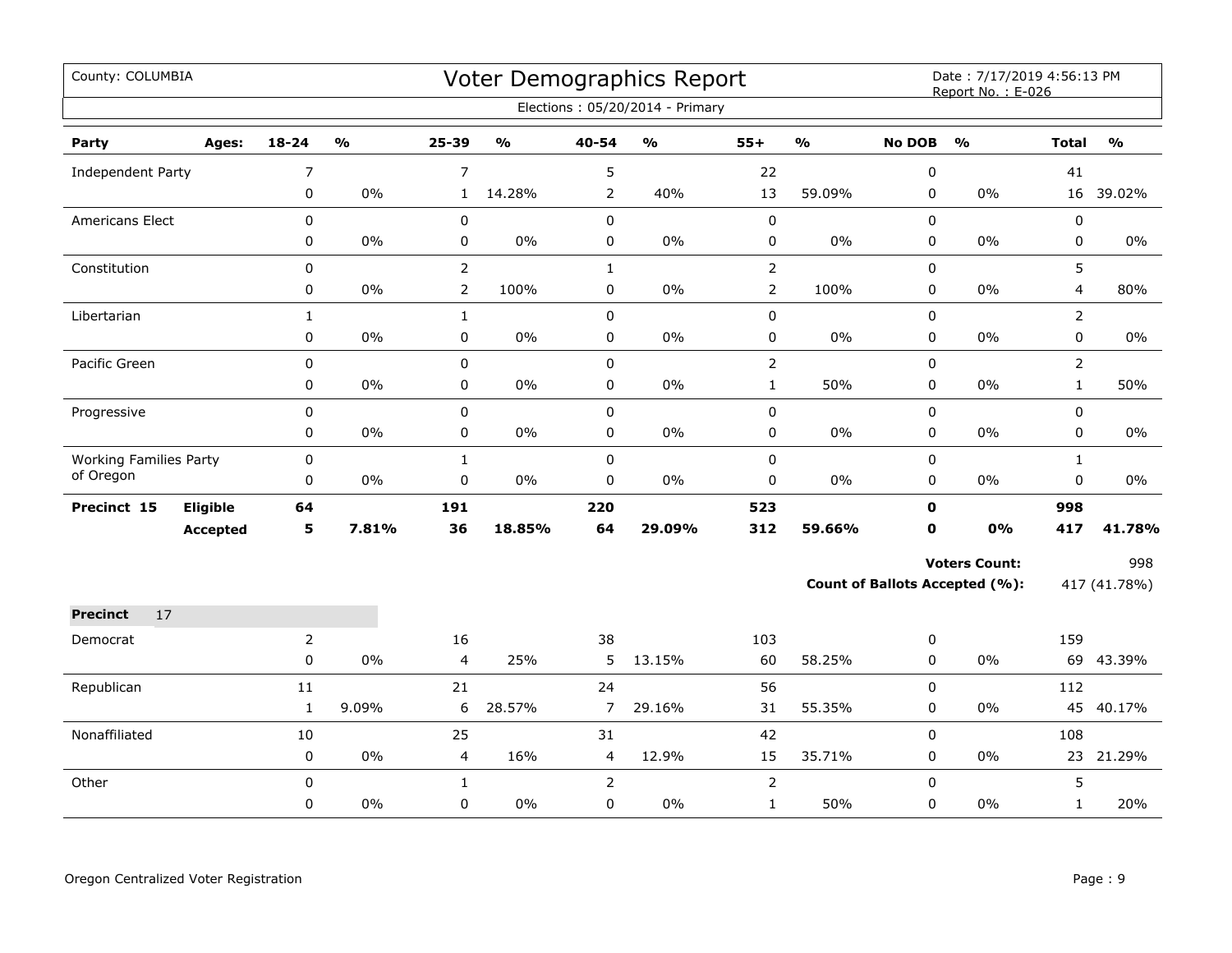| County: COLUMBIA              |                 |              |               |                |               |                | Voter Demographics Report<br>Elections: 05/20/2014 - Primary |              |               |               | Date: 7/17/2019 4:56:13 PM<br>Report No.: E-026 |                |               |
|-------------------------------|-----------------|--------------|---------------|----------------|---------------|----------------|--------------------------------------------------------------|--------------|---------------|---------------|-------------------------------------------------|----------------|---------------|
| Party                         | Ages:           | $18 - 24$    | $\frac{0}{0}$ | 25-39          | $\frac{0}{0}$ | 40-54          | $\mathbf{O}/\mathbf{o}$                                      | $55+$        | $\frac{0}{0}$ | <b>No DOB</b> | $\frac{0}{0}$                                   | <b>Total</b>   | $\frac{0}{0}$ |
| Independent Party             |                 | $\mathbf{1}$ |               | 3              |               | 2              |                                                              | 11           |               | $\mathbf 0$   |                                                 | 17             |               |
|                               |                 | 0            | 0%            | 0              | 0%            | $\mathbf 0$    | $0\%$                                                        | 5            | 45.45%        | 0             | $0\%$                                           | 5              | 29.41%        |
| <b>Americans Elect</b>        |                 | $\mathbf 0$  |               | $\mathbf 0$    |               | $\mathbf 0$    |                                                              | $\mathbf 0$  |               | $\mathbf 0$   |                                                 | 0              |               |
|                               |                 | 0            | 0%            | $\pmb{0}$      | 0%            | $\pmb{0}$      | 0%                                                           | 0            | 0%            | 0             | 0%                                              | 0              | $0\%$         |
| Constitution                  |                 | $\mathbf{1}$ |               | $\mathbf 0$    |               | $\mathbf{1}$   |                                                              | 0            |               | $\mathbf 0$   |                                                 | $\overline{2}$ |               |
|                               |                 | $\pmb{0}$    | 0%            | 0              | 0%            | 0              | 0%                                                           | 0            | 0%            | 0             | 0%                                              | 0              | $0\%$         |
| Libertarian                   |                 | $\mathbf 0$  |               | $\mathbf 0$    |               | $\mathbf{1}$   |                                                              | $\mathbf{1}$ |               | $\pmb{0}$     |                                                 | $\overline{2}$ |               |
|                               |                 | $\pmb{0}$    | 0%            | 0              | $0\%$         | 0              | 0%                                                           | 0            | $0\%$         | 0             | $0\%$                                           | 0              | 0%            |
| Pacific Green                 |                 | $\pmb{0}$    |               | $\pmb{0}$      |               | $\mathbf 0$    |                                                              | $\pmb{0}$    |               | $\mathbf 0$   |                                                 | 0              |               |
|                               |                 | $\pmb{0}$    | $0\%$         | 0              | 0%            | 0              | 0%                                                           | $\pmb{0}$    | 0%            | 0             | $0\%$                                           | 0              | $0\%$         |
| Progressive                   |                 | $\pmb{0}$    |               | $\pmb{0}$      |               | 0              |                                                              | $\pmb{0}$    |               | $\mathbf 0$   |                                                 | 0              |               |
|                               |                 | 0            | 0%            | 0              | 0%            | 0              | 0%                                                           | $\pmb{0}$    | 0%            | 0             | 0%                                              | 0              | 0%            |
| <b>Working Families Party</b> |                 | 0            |               | $\pmb{0}$      |               | $\mathbf 1$    |                                                              | $\pmb{0}$    |               | 0             |                                                 | $\mathbf{1}$   |               |
| of Oregon                     |                 | $\mathbf 0$  | 0%            | $\mathbf 0$    | 0%            | 0              | 0%                                                           | 0            | 0%            | 0             | 0%                                              | 0              | $0\%$         |
| Precinct 17                   | <b>Eligible</b> | 25           |               | 66             |               | 100            |                                                              | 215          |               | $\mathbf 0$   |                                                 | 406            |               |
|                               | <b>Accepted</b> | $\mathbf{1}$ | 4.00%         | 14             | 21.21%        | 16             | 16.00%                                                       | 112          | 52.09%        | 0             | 0%                                              | 143            | 35.22%        |
|                               |                 |              |               |                |               |                |                                                              |              |               |               | <b>Voters Count:</b>                            |                | 406           |
|                               |                 |              |               |                |               |                |                                                              |              |               |               | Count of Ballots Accepted (%):                  |                | 143 (35.22%)  |
| 18<br><b>Precinct</b>         |                 |              |               |                |               |                |                                                              |              |               |               |                                                 |                |               |
| Democrat                      |                 | 3            |               | 3              |               | 6              |                                                              | 61           |               | 0             |                                                 | 73             |               |
|                               |                 | $\mathsf 0$  | 0%            | $\pmb{0}$      | 0%            | 0              | 0%                                                           | 35           | 57.37%        | 0             | 0%                                              |                | 35 47.94%     |
| Republican                    |                 | $\mathbf{1}$ |               | $\mathbf{1}$   |               | 8              |                                                              | 27           |               | 0             |                                                 | 37             |               |
|                               |                 | $\mathbf{1}$ | 100%          | $\pmb{0}$      | 0%            | 3              | 37.5%                                                        | 17           | 62.96%        | 0             | $0\%$                                           | 21             | 56.75%        |
| Nonaffiliated                 |                 | 3            |               | 6              |               | $\overline{7}$ |                                                              | 23           |               | $\mathbf 0$   |                                                 | 39             |               |
|                               |                 | 0            | 0%            | $\mathbf{1}$   | 16.66%        | 2              | 28.57%                                                       | 10           | 43.47%        | 0             | 0%                                              | 13             | 33.33%        |
| Other                         |                 | $\pmb{0}$    |               | 0              |               | 0              |                                                              | $\pmb{0}$    |               | 0             |                                                 | $\pmb{0}$      |               |
|                               |                 | 0            | 0%            | 0              | $0\%$         | 0              | $0\%$                                                        | 0            | 0%            | 0             | 0%                                              | 0              | 0%            |
| Independent Party             |                 | $\pmb{0}$    |               | $\overline{2}$ |               |                |                                                              | 4            |               | 0             |                                                 | 8              |               |
|                               |                 | $\mathbf 0$  | 0%            | $\mathbf 0$    | 0%            | 0              | 0%                                                           | $\mathbf{1}$ | 25%           | $\mathbf 0$   | $0\%$                                           | $\mathbf{1}$   | 12.5%         |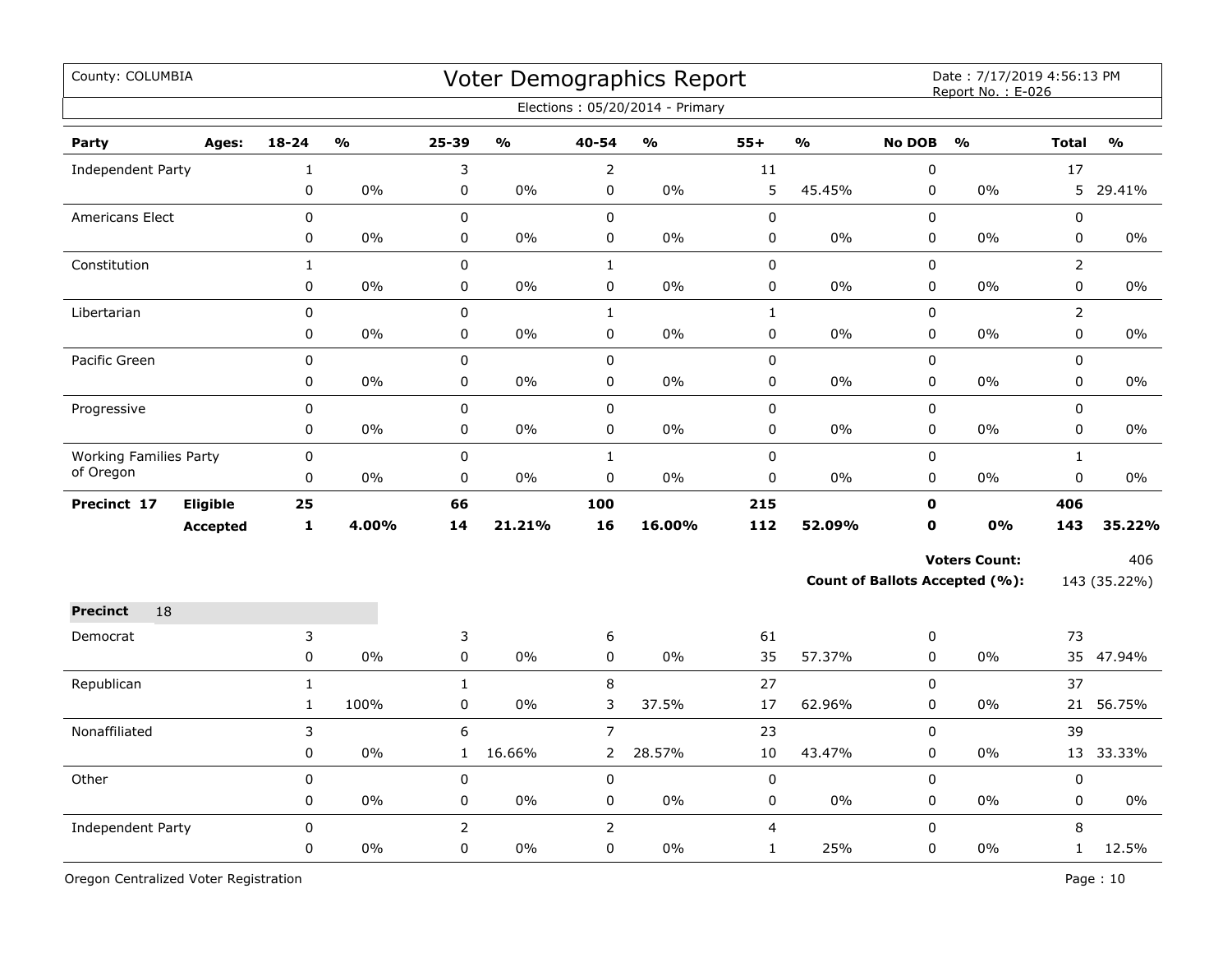| County: COLUMBIA              |                 |                         |               |                |               |                | <b>Voter Demographics Report</b><br>Elections: 05/20/2014 - Primary |              |               |               | Date: 7/17/2019 4:56:13 PM<br>Report No.: E-026 |              |               |
|-------------------------------|-----------------|-------------------------|---------------|----------------|---------------|----------------|---------------------------------------------------------------------|--------------|---------------|---------------|-------------------------------------------------|--------------|---------------|
|                               |                 |                         |               |                |               |                |                                                                     |              |               |               |                                                 |              |               |
| Party                         | Ages:           | $18 - 24$               | $\frac{1}{2}$ | $25 - 39$      | $\frac{0}{0}$ | 40-54          | $\frac{9}{0}$                                                       | $55+$        | $\frac{1}{2}$ | <b>No DOB</b> | $\frac{0}{0}$                                   | <b>Total</b> | $\frac{1}{2}$ |
| <b>Americans Elect</b>        |                 | 0                       |               | 0              |               | 0              |                                                                     | $\mathbf 0$  |               | 0             |                                                 | 0            |               |
|                               |                 | $\mathbf 0$             | $0\%$         | 0              | $0\%$         | 0              | 0%                                                                  | 0            | 0%            | $\mathbf 0$   | 0%                                              | $\mathbf 0$  | 0%            |
| Constitution                  |                 | $\mathbf 0$             |               | 0              |               | 0              |                                                                     | $\mathbf{1}$ |               | 0             |                                                 | $\mathbf{1}$ |               |
|                               |                 | 0                       | $0\%$         | 0              | $0\%$         | 0              | 0%                                                                  | 0            | 0%            | $\mathbf 0$   | $0\%$                                           | 0            | 0%            |
| Libertarian                   |                 | $\pmb{0}$               |               | 0              |               | 0              |                                                                     | 3            |               | 0             |                                                 | 3            |               |
|                               |                 | 0                       | $0\%$         | 0              | $0\%$         | 0              | 0%                                                                  | 0            | 0%            | 0             | 0%                                              | $\pmb{0}$    | $0\%$         |
| Pacific Green                 |                 | $\pmb{0}$               |               | 0              |               | 0              |                                                                     | $\pmb{0}$    |               | 0             |                                                 | $\pmb{0}$    |               |
|                               |                 | 0                       | $0\%$         | 0              | 0%            | 0              | $0\%$                                                               | 0            | $0\%$         | 0             | 0%                                              | $\mathbf 0$  | $0\%$         |
| Progressive                   |                 | $\pmb{0}$               |               | 0              |               | 0              |                                                                     | 0            |               | 0             |                                                 | $\mathbf 0$  |               |
|                               |                 | 0                       | $0\%$         | 0              | $0\%$         | 0              | 0%                                                                  | 0            | $0\%$         | 0             | 0%                                              | 0            | 0%            |
| <b>Working Families Party</b> |                 | 0                       |               | 0              |               | $\mathbf{1}$   |                                                                     | $\pmb{0}$    |               | 0             |                                                 | $\mathbf{1}$ |               |
| of Oregon                     |                 | $\pmb{0}$               | $0\%$         | 0              | $0\%$         | $\pmb{0}$      | 0%                                                                  | 0            | $0\%$         | 0             | 0%                                              | $\mathbf 0$  | $0\%$         |
| Precinct 18                   | Eligible        | $\overline{\mathbf{z}}$ |               | 12             |               | 24             |                                                                     | 119          |               | $\mathbf 0$   |                                                 | 162          |               |
|                               | <b>Accepted</b> | 1                       | 14.29%        | $\mathbf{1}$   | 8.33%         | 5              | 20.83%                                                              | 63           | 52.94%        | $\mathbf 0$   | 0%                                              | 70           | 43.21%        |
|                               |                 |                         |               |                |               |                |                                                                     |              |               |               | <b>Voters Count:</b>                            |              | 162           |
|                               |                 |                         |               |                |               |                |                                                                     |              |               |               | <b>Count of Ballots Accepted (%):</b>           |              | 70 (43.21%)   |
| <b>Precinct</b><br>19         |                 |                         |               |                |               |                |                                                                     |              |               |               |                                                 |              |               |
| Democrat                      |                 | 12                      |               | 26             |               | 83             |                                                                     | 235          |               | 0             |                                                 | 356          |               |
|                               |                 | 4                       | 33.33%        | 8              | 30.76%        | 24             | 28.91%                                                              | 160          | 68.08%        | $\mathbf 0$   | $0\%$                                           |              | 196 55.05%    |
| Republican                    |                 | 17                      |               | 35             |               | 82             |                                                                     | 168          |               | 0             |                                                 | 302          |               |
|                               |                 | 6                       | 35.29%        | 16             | 45.71%        | 40             | 48.78%                                                              | 117          | 69.64%        | 0             | 0%                                              |              | 179 59.27%    |
| Nonaffiliated                 |                 | 14                      |               | 26             |               | 44             |                                                                     | 66           |               | 0             |                                                 | 150          |               |
|                               |                 | 4                       | 28.57%        | $\overline{7}$ | 26.92%        | 12             | 27.27%                                                              | 42           | 63.63%        | 0             | 0%                                              | 65           | 43.33%        |
| Other                         |                 | $\pmb{0}$               |               | $\mathbf{1}$   |               | $\mathbf{1}$   |                                                                     | 3            |               | $\mathbf 0$   |                                                 | 5            |               |
|                               |                 | $\mathbf 0$             | $0\%$         | 0              | $0\%$         | 0              | 0%                                                                  | 3            | 100%          | 0             | $0\%$                                           | 3            | 60%           |
| <b>Independent Party</b>      |                 | $\overline{7}$          |               | 10             |               | $\overline{7}$ |                                                                     | 9            |               | 0             |                                                 | 33           |               |
|                               |                 | 1                       | 14.28%        | $\mathbf 1$    | 10%           | $2^{\circ}$    | 28.57%                                                              | 5            | 55.55%        | 0             | $0\%$                                           |              | 9 27.27%      |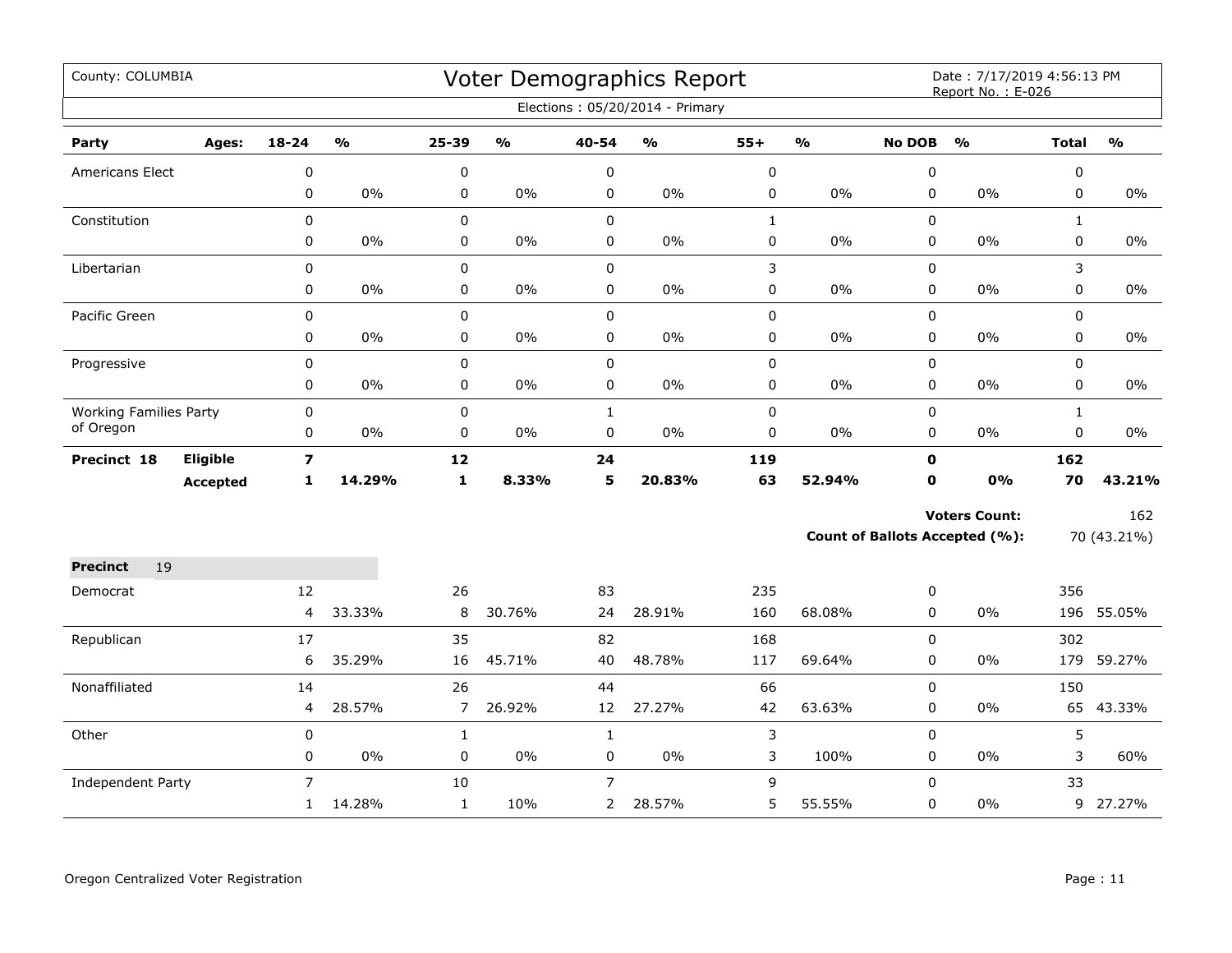| County: COLUMBIA              |                 |                |               |                |               |                | Voter Demographics Report<br>Elections: 05/20/2014 - Primary |              |               |               | Date: 7/17/2019 4:56:13 PM<br>Report No.: E-026 |                |                         |
|-------------------------------|-----------------|----------------|---------------|----------------|---------------|----------------|--------------------------------------------------------------|--------------|---------------|---------------|-------------------------------------------------|----------------|-------------------------|
| Party                         | Ages:           | $18 - 24$      | $\frac{0}{0}$ | $25 - 39$      | $\frac{1}{2}$ | 40-54          | $\frac{9}{6}$                                                | $55+$        | $\frac{1}{2}$ | <b>No DOB</b> | $\frac{1}{2}$                                   | <b>Total</b>   | $\mathbf{O}/\mathbf{O}$ |
| Americans Elect               |                 | $\mathbf 0$    |               | 0              |               | $\pmb{0}$      |                                                              | $\mathbf 0$  |               | 0             |                                                 | $\pmb{0}$      |                         |
|                               |                 | 0              | 0%            | 0              | 0%            | $\pmb{0}$      | 0%                                                           | 0            | 0%            | $\pmb{0}$     | 0%                                              | $\pmb{0}$      | 0%                      |
| Constitution                  |                 | 0              |               | $\overline{2}$ |               | $\pmb{0}$      |                                                              | 0            |               | 0             |                                                 | $\overline{2}$ |                         |
|                               |                 | 0              | 0%            | 0              | 0%            | $\pmb{0}$      | 0%                                                           | 0            | 0%            | $\pmb{0}$     | 0%                                              | $\pmb{0}$      | 0%                      |
| Libertarian                   |                 | 0              |               | $\overline{2}$ |               | $\overline{4}$ |                                                              | $\mathbf{1}$ |               | $\pmb{0}$     |                                                 | $\overline{7}$ |                         |
|                               |                 | 0              | $0\%$         | 0              | $0\%$         | 3              | 75%                                                          | $\mathbf{1}$ | 100%          | 0             | 0%                                              |                | 4 57.14%                |
| Pacific Green                 |                 | 0              |               | $\mathbf{1}$   |               | $\mathbf{1}$   |                                                              | 0            |               | 0             |                                                 | $\overline{2}$ |                         |
|                               |                 | 0              | $0\%$         | $\mathbf{1}$   | 100%          | $\mathbf 0$    | 0%                                                           | 0            | 0%            | 0             | $0\%$                                           | $\mathbf{1}$   | 50%                     |
| Progressive                   |                 | 0              |               | $\mathbf 0$    |               | $\pmb{0}$      |                                                              | 0            |               | $\pmb{0}$     |                                                 | $\pmb{0}$      |                         |
|                               |                 | 0              | 0%            | $\pmb{0}$      | 0%            | $\pmb{0}$      | 0%                                                           | 0            | 0%            | $\mathbf 0$   | 0%                                              | $\mathbf 0$    | $0\%$                   |
| <b>Working Families Party</b> |                 | $\mathbf 1$    |               | 0              |               | $\mathbf 1$    |                                                              | 0            |               | $\pmb{0}$     |                                                 | $\overline{2}$ |                         |
| of Oregon                     |                 | $\mathbf 0$    | 0%            | 0              | $0\%$         | $\pmb{0}$      | 0%                                                           | 0            | 0%            | $\mathbf 0$   | 0%                                              | $\mathbf 0$    | $0\%$                   |
| Precinct 19                   | Eligible        | 51             |               | 103            |               | 223            |                                                              | 482          |               | $\mathbf 0$   |                                                 | 859            |                         |
|                               | <b>Accepted</b> | 15             | 29.41%        | 33             | 32.04%        | 81             | 36.32%                                                       | 328          | 68.05%        | $\mathbf 0$   | 0%                                              | 457            | 53.20%                  |
|                               |                 |                |               |                |               |                |                                                              |              |               |               | <b>Voters Count:</b>                            |                | 859                     |
|                               |                 |                |               |                |               |                |                                                              |              |               |               | Count of Ballots Accepted (%):                  |                | 457 (53.20%)            |
| 20<br><b>Precinct</b>         |                 |                |               |                |               |                |                                                              |              |               |               |                                                 |                |                         |
| Democrat                      |                 | 8              |               | 26             |               | 44             |                                                              | 185          |               | 0             |                                                 | 263            |                         |
|                               |                 | $\overline{2}$ | 25%           | 4              | 15.38%        | 17             | 38.63%                                                       | 130          | 70.27%        | 0             | 0%                                              | 153            | 58.17%                  |
| Republican                    |                 | 20             |               | 41             |               | 69             |                                                              | 111          |               | 0             |                                                 | 241            |                         |
|                               |                 | $\overline{2}$ | 10%           | 13             | 31.7%         | 26             | 37.68%                                                       | 83           | 74.77%        | $\mathbf 0$   | 0%                                              | 124            | 51.45%                  |
| Nonaffiliated                 |                 | 18             |               | 33             |               | 36             |                                                              | 48           |               | $\mathbf 0$   |                                                 | 135            |                         |
|                               |                 | $\overline{2}$ | 11.11%        | 5              | 15.15%        | 16             | 44.44%                                                       | 34           | 70.83%        | 0             | 0%                                              | 57             | 42.22%                  |
| Other                         |                 | $\mathbf 0$    |               | $\mathbf{1}$   |               | $\pmb{0}$      |                                                              | $\mathbf{1}$ |               | $\mathbf 0$   |                                                 | $\overline{2}$ |                         |
|                               |                 | 0              | 0%            | 0              | $0\%$         | $\pmb{0}$      | 0%                                                           | $\mathbf{1}$ | 100%          | $\mathbf 0$   | 0%                                              | $\mathbf{1}$   | 50%                     |
| Independent Party             |                 | 4              |               | 3              |               | 8              |                                                              | 13           |               | 0             |                                                 | 28             |                         |
|                               |                 | 1              | 25%           | $\mathbf{1}$   | 33.33%        | 6              | 75%                                                          | 10           | 76.92%        | 0             | 0%                                              |                | 18 64.28%               |
| <b>Americans Elect</b>        |                 | $\mathbf 0$    |               | 0              |               | $\pmb{0}$      |                                                              | 0            |               | 0             |                                                 | $\pmb{0}$      |                         |
|                               |                 | 0              | $0\%$         | 0              | $0\%$         | $\mathsf 0$    | 0%                                                           | 0            | 0%            | 0             | $0\%$                                           | $\mathsf 0$    | 0%                      |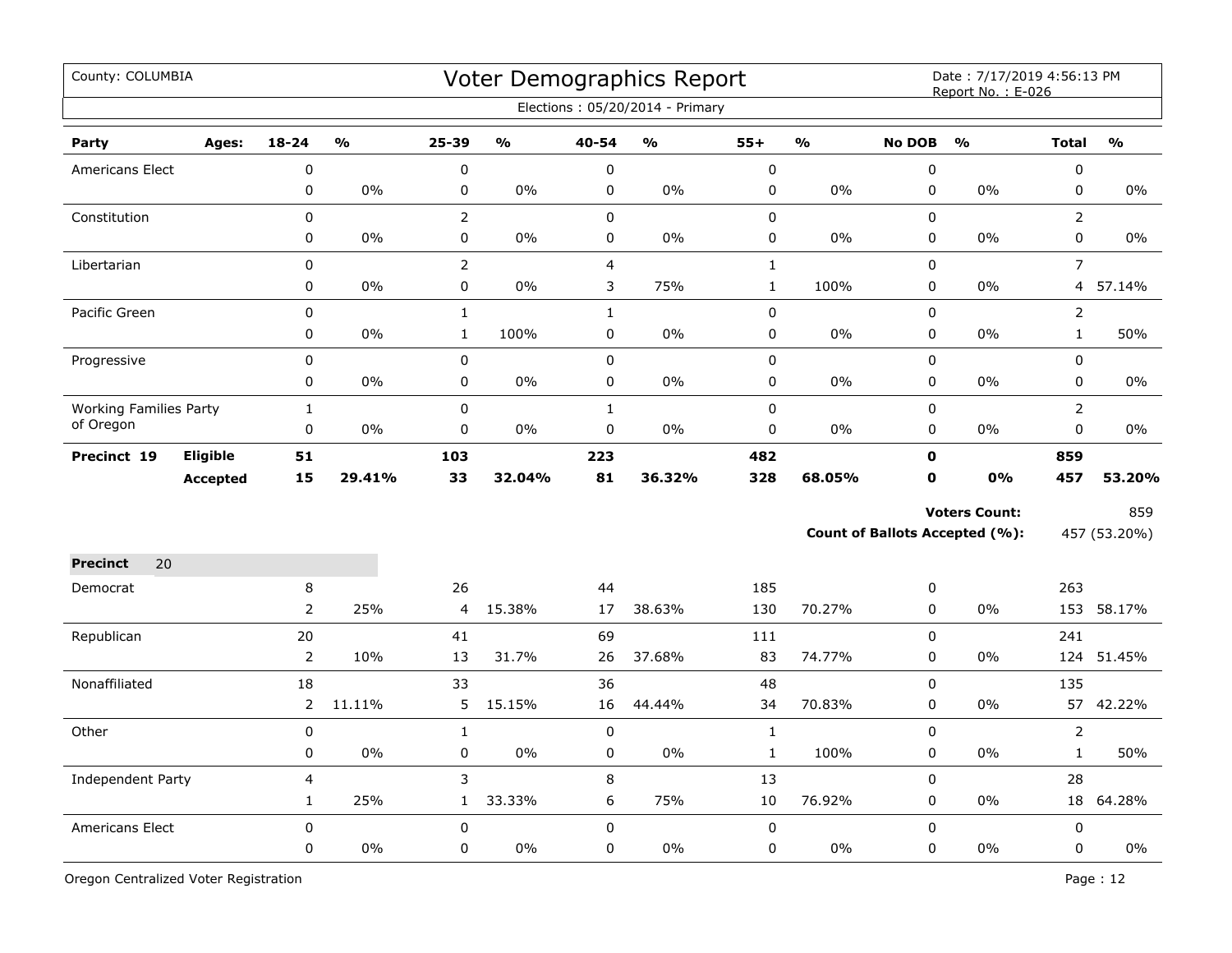| County: COLUMBIA              |                 |                |                         |           |                                   |              | Voter Demographics Report       |              |                         |               | Date: 7/17/2019 4:56:13 PM<br>Report No.: E-026 |              |                                   |
|-------------------------------|-----------------|----------------|-------------------------|-----------|-----------------------------------|--------------|---------------------------------|--------------|-------------------------|---------------|-------------------------------------------------|--------------|-----------------------------------|
|                               |                 |                |                         |           |                                   |              | Elections: 05/20/2014 - Primary |              |                         |               |                                                 |              |                                   |
| Party                         | Ages:           | 18-24          | $\mathbf{O}/\mathbf{o}$ | 25-39     | $\mathsf{o}\mathsf{v}_\mathsf{o}$ | 40-54        | %                               | $55+$        | $\mathbf{0}/\mathbf{0}$ | <b>No DOB</b> | $\mathbf{O}/\mathbf{o}$                         | <b>Total</b> | $\mathsf{o}\mathsf{v}_\mathsf{o}$ |
| Constitution                  |                 | $\mathbf{1}$   |                         | 0         |                                   | $\mathbf{1}$ |                                 | $\mathbf{1}$ |                         | 0             |                                                 | 3            |                                   |
|                               |                 | $\mathbf{1}$   | 100%                    | 0         | $0\%$                             | $\mathbf{1}$ | 100%                            | $\mathbf{1}$ | 100%                    | 0             | 0%                                              | 3            | 100%                              |
| Libertarian                   |                 | 0              |                         | 4         |                                   | $\mathbf 0$  |                                 | $\mathbf{1}$ |                         | $\mathbf 0$   |                                                 | 5            |                                   |
|                               |                 | 0              | 0%                      | 3         | 75%                               | 0            | 0%                              | $\mathbf 0$  | 0%                      | 0             | 0%                                              | 3            | 60%                               |
| Pacific Green                 |                 | 0              |                         | $\pmb{0}$ |                                   | $\pmb{0}$    |                                 | $\pmb{0}$    |                         | $\mathbf 0$   |                                                 | 0            |                                   |
|                               |                 | 0              | $0\%$                   | 0         | $0\%$                             | $\pmb{0}$    | $0\%$                           | $\pmb{0}$    | 0%                      | 0             | $0\%$                                           | 0            | $0\%$                             |
| Progressive                   |                 | 0              |                         | 0         |                                   | $\mathbf 0$  |                                 | $\pmb{0}$    |                         | $\mathbf 0$   |                                                 | $\mathbf 0$  |                                   |
|                               |                 | 0              | 0%                      | 0         | 0%                                | $\pmb{0}$    | 0%                              | 0            | 0%                      | 0             | 0%                                              | 0            | $0\%$                             |
| <b>Working Families Party</b> |                 | 0              |                         | $\pmb{0}$ |                                   | $\pmb{0}$    |                                 | $\pmb{0}$    |                         | 0             |                                                 | 0            |                                   |
| of Oregon                     |                 | 0              | $0\%$                   | 0         | $0\%$                             | $\pmb{0}$    | $0\%$                           | $\pmb{0}$    | $0\%$                   | 0             | $0\%$                                           | 0            | $0\%$                             |
| Precinct 20                   | Eligible        | 51             |                         | 108       |                                   | 158          |                                 | 360          |                         | $\mathbf 0$   |                                                 | 677          |                                   |
|                               | <b>Accepted</b> | 8              | 15.69%                  | 26        | 24.07%                            | 66           | 41.77%                          | 259          | 71.94%                  | $\mathbf 0$   | 0%                                              | 359          | 53.03%                            |
|                               |                 |                |                         |           |                                   |              |                                 |              |                         |               | <b>Voters Count:</b>                            |              | 677                               |
|                               |                 |                |                         |           |                                   |              |                                 |              |                         |               | <b>Count of Ballots Accepted (%):</b>           |              | 359 (53.03%)                      |
| <b>Precinct</b><br>21         |                 |                |                         |           |                                   |              |                                 |              |                         |               |                                                 |              |                                   |
| Democrat                      |                 | 45             |                         | 180       |                                   | 216          |                                 | 497          |                         | 0             |                                                 | 938          |                                   |
|                               |                 | 5              | 11.11%                  | 52        | 28.88%                            | 76           | 35.18%                          | 339          | 68.2%                   | 0             | $0\%$                                           |              | 472 50.31%                        |
| Republican                    |                 | 29             |                         | 106       |                                   | 125          |                                 | 232          |                         | 0             |                                                 | 492          |                                   |
|                               |                 | 4              | 13.79%                  | 36        | 33.96%                            | 45           | 36%                             | 151          | 65.08%                  | 0             | 0%                                              |              | 236 47.96%                        |
| Nonaffiliated                 |                 | 66             |                         | 178       |                                   | 173          |                                 | 110          |                         | 0             |                                                 | 527          |                                   |
|                               |                 | 8              | 12.12%                  | 32        | 17.97%                            | 41           | 23.69%                          | 61           | 55.45%                  | $\mathbf 0$   | 0%                                              |              | 142 26.94%                        |
| Other                         |                 | 5              |                         | $\,8\,$   |                                   | $\,8\,$      |                                 | 5            |                         | 0             |                                                 | 26           |                                   |
|                               |                 | 0              | 0%                      | 2         | 25%                               | $\mathbf{1}$ | 12.5%                           | 3            | 60%                     | 0             | 0%                                              | 6            | 23.07%                            |
| Independent Party             |                 | 22             |                         | 28        |                                   | 27           |                                 | 28           |                         | 0             |                                                 | 105          |                                   |
|                               |                 | $\overline{2}$ | 9.09%                   | 8         | 28.57%                            | 9            | 33.33%                          | 17           | 60.71%                  | 0             | 0%                                              |              | 36 34.28%                         |
| Americans Elect               |                 | $\mathbf 0$    |                         | 0         |                                   | $\mathbf 0$  |                                 | $\mathbf 0$  |                         | 0             |                                                 | $\mathbf 0$  |                                   |
|                               |                 | 0              | 0%                      | 0         | $0\%$                             | $\mathbf 0$  | $0\%$                           | $\pmb{0}$    | 0%                      | 0             | 0%                                              | 0            | $0\%$                             |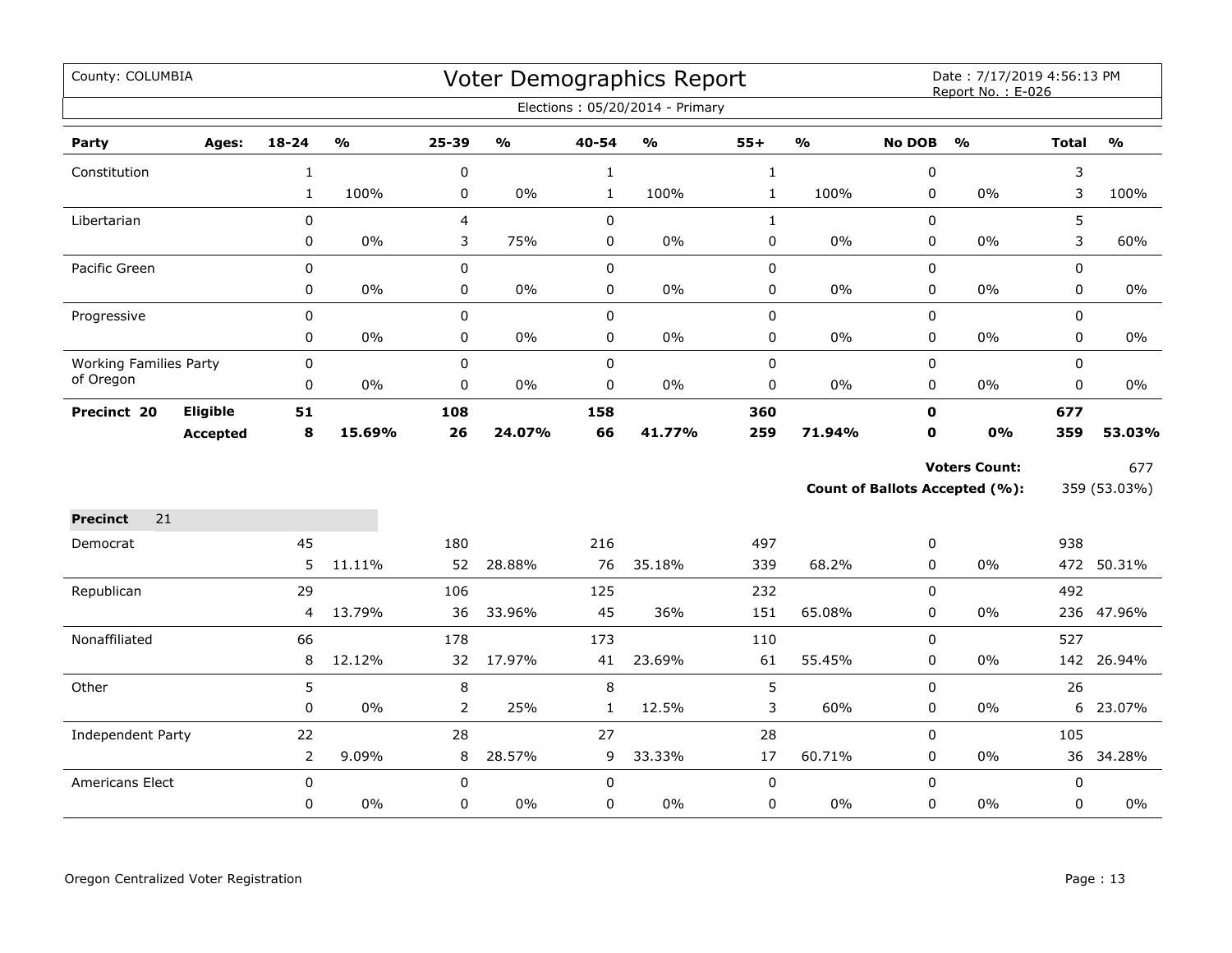| County: COLUMBIA              |                 |                |               |                |                                   |                | Voter Demographics Report<br>Elections: 05/20/2014 - Primary |                |               |                       | Date: 7/17/2019 4:56:13 PM<br>Report No.: E-026        |                |                      |
|-------------------------------|-----------------|----------------|---------------|----------------|-----------------------------------|----------------|--------------------------------------------------------------|----------------|---------------|-----------------------|--------------------------------------------------------|----------------|----------------------|
|                               |                 |                |               |                |                                   |                |                                                              |                |               |                       |                                                        |                |                      |
| Party                         | Ages:           | $18 - 24$      | $\frac{1}{2}$ | 25-39          | $\mathsf{o}\mathsf{v}_\mathsf{o}$ | 40-54          | $\frac{1}{2}$                                                | $55+$          | $\frac{1}{2}$ | <b>No DOB</b>         | $\frac{0}{0}$                                          | <b>Total</b>   | $\frac{1}{2}$        |
| Constitution                  |                 | $\pmb{0}$      |               | 4              |                                   | 3              |                                                              | 6              |               | $\boldsymbol{0}$      |                                                        | 13             |                      |
|                               |                 | 0              | $0\%$         | 0              | 0%                                | $\mathbf{1}$   | 33.33%                                                       | 3              | 50%           | $\mathbf 0$           | $0\%$                                                  | $\overline{4}$ | 30.76%               |
| Libertarian                   |                 | $\overline{2}$ |               | 10             |                                   | 6              |                                                              | 6              |               | $\mathbf 0$           |                                                        | 24             |                      |
|                               |                 | 0              | $0\%$         | 4              | 40%                               | 2              | 33.33%                                                       | 3              | 50%           | 0                     | 0%                                                     | 9              | 37.5%                |
| Pacific Green                 |                 | $\overline{2}$ |               | 3              |                                   | $\overline{4}$ |                                                              | $\mathbf 2$    |               | 0                     |                                                        | 11             |                      |
|                               |                 | $\pmb{0}$      | 0%            | 0              | 0%                                | $\mathbf{1}$   | 25%                                                          | $\pmb{0}$      | 0%            | $\pmb{0}$             | 0%                                                     | $\mathbf{1}$   | 9.09%                |
| Progressive                   |                 | $\pmb{0}$      |               | 3              |                                   | $\mathbf{1}$   |                                                              | $\pmb{0}$      |               | $\pmb{0}$             |                                                        | 4              |                      |
|                               |                 | $\mathbf 0$    | 0%            | $\mathbf 0$    | 0%                                | $\mathbf 0$    | 0%                                                           | $\pmb{0}$      | 0%            | 0                     | 0%                                                     | 0              | $0\%$                |
| <b>Working Families Party</b> |                 | $\mathbf{1}$   |               | $\overline{2}$ |                                   | $\mathsf 3$    |                                                              | $\overline{2}$ |               | 0                     |                                                        | 8              |                      |
| of Oregon                     |                 | $\pmb{0}$      | 0%            | 0              | 0%                                | $\pmb{0}$      | 0%                                                           | $\pmb{0}$      | 0%            | 0                     | 0%                                                     | 0              | 0%                   |
| Precinct 21                   | <b>Eligible</b> | 172            |               | 522            |                                   | 566            |                                                              | 888            |               | $\mathbf 0$           |                                                        | 2148           |                      |
|                               | <b>Accepted</b> | 19             | 11.05%        | 134            | 25.67%                            | 176            | 31.10%                                                       | 577            | 64.98%        | $\mathbf 0$           | 0%                                                     | 906            | 42.18%               |
|                               |                 |                |               |                |                                   |                |                                                              |                |               |                       | <b>Voters Count:</b><br>Count of Ballots Accepted (%): |                | 2148<br>906 (42.18%) |
|                               |                 |                |               |                |                                   |                |                                                              |                |               |                       |                                                        |                |                      |
| <b>Precinct</b><br>24         |                 |                |               |                |                                   |                |                                                              |                |               |                       |                                                        |                |                      |
| Democrat                      |                 | 45<br>9        | 20%           | 153<br>31      | 20.26%                            | 186<br>75      | 40.32%                                                       | 438<br>271     | 61.87%        | $\boldsymbol{0}$<br>0 | 0%                                                     | 822            | 386 46.95%           |
|                               |                 | 34             |               |                |                                   |                |                                                              |                |               |                       |                                                        | 523            |                      |
| Republican                    |                 | 5              | 14.7%         | 103<br>39      | 37.86%                            | 154<br>66      | 42.85%                                                       | 232<br>143     | 61.63%        | $\mathbf 0$<br>0      | 0%                                                     |                | 253 48.37%           |
|                               |                 | 75             |               |                |                                   |                |                                                              | 97             |               | $\mathbf 0$           |                                                        | 504            |                      |
| Nonaffiliated                 |                 | 8              | 10.66%        | 157<br>30      | 19.1%                             | 175<br>36      | 20.57%                                                       | 58             | 59.79%        | 0                     | 0%                                                     | 132            | 26.19%               |
| Other                         |                 | 4              |               | $\overline{7}$ |                                   | $\overline{7}$ |                                                              | 5              |               | $\pmb{0}$             |                                                        | 23             |                      |
|                               |                 | $\mathbf{1}$   | 25%           | 0              | 0%                                | $\mathbf{1}$   | 14.28%                                                       | $\mathbf 1$    | 20%           | 0                     | 0%                                                     |                | 3 13.04%             |
| Independent Party             |                 | 24             |               | 31             |                                   | 20             |                                                              | 31             |               | 0                     |                                                        | 106            |                      |
|                               |                 | 3              | 12.5%         | 8              | 25.8%                             | 10             | 50%                                                          | 18             | 58.06%        | $\pmb{0}$             | $0\%$                                                  | 39             | 36.79%               |
| Americans Elect               |                 | 0              |               | 0              |                                   | 0              |                                                              | $\pmb{0}$      |               | 0                     |                                                        | 0              |                      |
|                               |                 | $\pmb{0}$      | 0%            | 0              | 0%                                | $\mathbf 0$    | 0%                                                           | $\pmb{0}$      | 0%            | 0                     | 0%                                                     | 0              | 0%                   |
| Constitution                  |                 | $\mathbf 0$    |               | 0              |                                   | 3              |                                                              | $\pmb{0}$      |               | 0                     |                                                        | 3              |                      |
|                               |                 | 0              | 0%            | $\mathbf 0$    | 0%                                | $\mathbf{1}$   | 33.33%                                                       | $\mathbf 0$    | $0\%$         | 0                     | 0%                                                     |                | 1 33.33%             |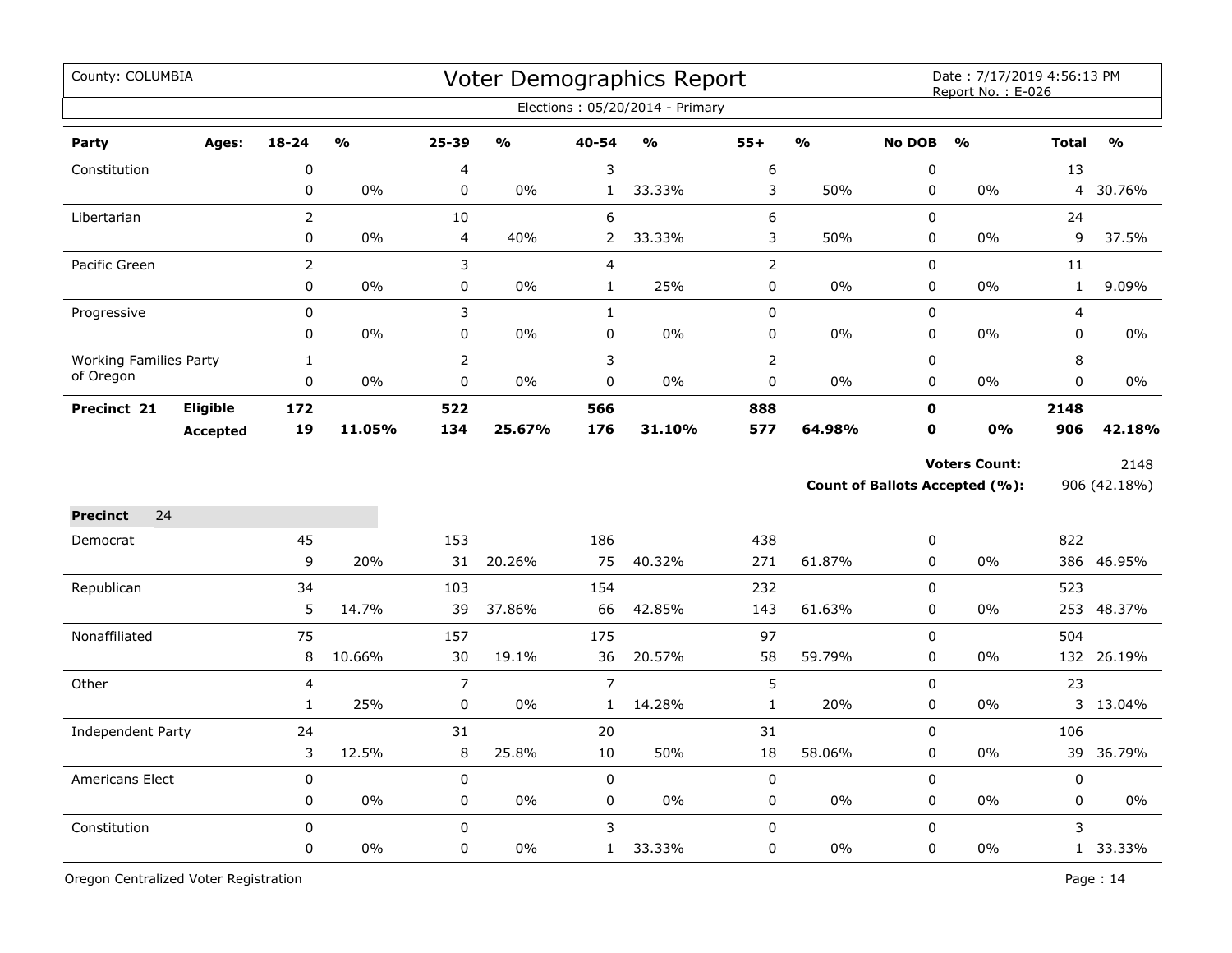| County: COLUMBIA              |                 |                         |               |                |               |                | Voter Demographics Report       |                |                                   |               | Date: 7/17/2019 4:56:13 PM<br>Report No.: E-026 |                |               |
|-------------------------------|-----------------|-------------------------|---------------|----------------|---------------|----------------|---------------------------------|----------------|-----------------------------------|---------------|-------------------------------------------------|----------------|---------------|
|                               |                 |                         |               |                |               |                | Elections: 05/20/2014 - Primary |                |                                   |               |                                                 |                |               |
| Party                         | Ages:           | 18-24                   | $\frac{0}{0}$ | 25-39          | $\frac{1}{2}$ | 40-54          | $\frac{1}{2}$                   | $55+$          | $\mathsf{o}\mathsf{v}_\mathsf{o}$ | <b>No DOB</b> | $\frac{1}{2}$                                   | <b>Total</b>   | $\frac{1}{2}$ |
| Libertarian                   |                 | $\overline{2}$          |               | 5              |               | 7              |                                 | 3              |                                   | $\pmb{0}$     |                                                 | 17             |               |
|                               |                 | $\mathbf{1}$            | 50%           | $\mathbf{1}$   | 20%           | 3              | 42.85%                          | $\overline{2}$ | 66.66%                            | 0             | 0%                                              |                | 7 41.17%      |
| Pacific Green                 |                 | $\mathsf 0$             |               | $\mathbf 0$    |               | $\overline{2}$ |                                 | 0              |                                   | 0             |                                                 | $\overline{2}$ |               |
|                               |                 | 0                       | 0%            | $\pmb{0}$      | 0%            | $\mathbf{1}$   | 50%                             | 0              | 0%                                | 0             | $0\%$                                           | $\mathbf{1}$   | 50%           |
| Progressive                   |                 | $\mathbf 0$             |               | $\mathbf 0$    |               | $\mathbf 0$    |                                 | $\mathbf{1}$   |                                   | $\mathbf 0$   |                                                 | $\mathbf{1}$   |               |
|                               |                 | 0                       | 0%            | 0              | 0%            | 0              | $0\%$                           | $\mathbf{1}$   | 100%                              | $\mathbf 0$   | $0\%$                                           | $\mathbf{1}$   | 100%          |
| <b>Working Families Party</b> |                 | $\mathbf{1}$            |               | 6              |               | 4              |                                 | $\overline{2}$ |                                   | 0             |                                                 | 13             |               |
| of Oregon                     |                 | $\pmb{0}$               | $0\%$         | $\mathbf{1}$   | 16.66%        | $\mathbf{1}$   | 25%                             | $\mathbf 1$    | 50%                               | 0             | $0\%$                                           |                | 3 23.07%      |
| Precinct 24                   | Eligible        | 185                     |               | 462            |               | 558            |                                 | 809            |                                   | $\mathbf 0$   |                                                 | 2014           |               |
|                               | <b>Accepted</b> | 27                      | 14.59%        | 110            | 23.81%        | 194            | 34.77%                          | 495            | 61.19%                            | 0             | 0%                                              | 826            | 41.01%        |
|                               |                 |                         |               |                |               |                |                                 |                |                                   |               | <b>Voters Count:</b>                            |                | 2014          |
|                               |                 |                         |               |                |               |                |                                 |                |                                   |               | <b>Count of Ballots Accepted (%):</b>           |                | 826 (41.01%)  |
| 26<br><b>Precinct</b>         |                 |                         |               |                |               |                |                                 |                |                                   |               |                                                 |                |               |
| Democrat                      |                 | 51                      |               | 170            |               | 244            |                                 | 366            |                                   | 0             |                                                 | 831            |               |
|                               |                 | $\overline{7}$          | 13.72%        | 54             | 31.76%        | 83             | 34.01%                          | 241            | 65.84%                            | 0             | $0\%$                                           |                | 385 46.32%    |
| Republican                    |                 | 47                      |               | 173            |               | 219            |                                 | 253            |                                   | $\Omega$      |                                                 | 692            |               |
|                               |                 | 8                       | 17.02%        | 54             | 31.21%        | 97             | 44.29%                          | 165            | 65.21%                            | 0             | $0\%$                                           | 324            | 46.82%        |
| Nonaffiliated                 |                 | 54                      |               | 200            |               | 150            |                                 | 95             |                                   | 0             |                                                 | 499            |               |
|                               |                 | $\overline{\mathbf{4}}$ | 7.4%          | 51             | 25.5%         | 45             | 30%                             | 49             | 51.57%                            | 0             | $0\%$                                           | 149            | 29.85%        |
| Other                         |                 | $\mathbf{1}$            |               | 3              |               | 3              |                                 | $\mathbf{1}$   |                                   | $\mathbf 0$   |                                                 | 8              |               |
|                               |                 | $\mathbf 0$             | 0%            | 0              | 0%            | 0              | 0%                              | $\mathbf{1}$   | 100%                              | 0             | $0\%$                                           | $\mathbf{1}$   | 12.5%         |
| Independent Party             |                 | 13                      |               | 31             |               | 23             |                                 | 22             |                                   | $\mathbf 0$   |                                                 | 89             |               |
|                               |                 | $\mathbf{1}$            | 7.69%         | 9              | 29.03%        | 8              | 34.78%                          | 13             | 59.09%                            | $\mathbf 0$   | $0\%$                                           | 31             | 34.83%        |
| Americans Elect               |                 | $\pmb{0}$               |               | 0              |               | 0              |                                 | $\pmb{0}$      |                                   | 0             |                                                 | $\pmb{0}$      |               |
|                               |                 | 0                       | 0%            | 0              | 0%            | 0              | $0\%$                           | 0              | $0\%$                             | 0             | $0\%$                                           | 0              | $0\%$         |
| Constitution                  |                 | $\Omega$                |               | $\overline{2}$ |               | $\overline{2}$ |                                 | $\mathbf{1}$   |                                   | 0             |                                                 | 5              |               |
|                               |                 | 0                       | $0\%$         | $\mathbf 0$    | 0%            | $\mathbf{1}$   | 50%                             | 0              | $0\%$                             | $\mathbf 0$   | $0\%$                                           | $\mathbf{1}$   | 20%           |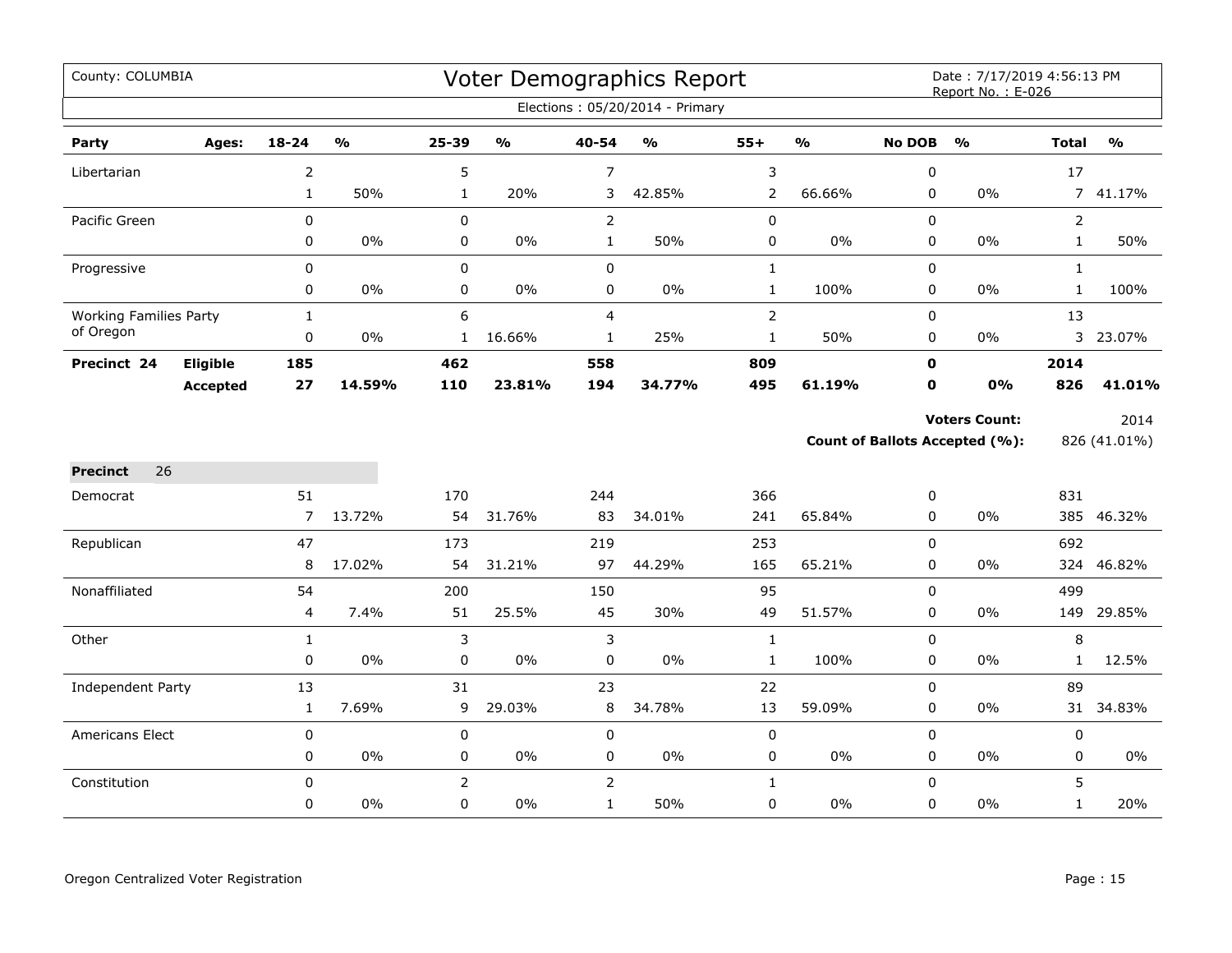| County: COLUMBIA              |                 |                   |               |                             |               |                   | Voter Demographics Report<br>Elections: 05/20/2014 - Primary |                               |               |                  | Date: 7/17/2019 4:56:13 PM<br>Report No.: E-026               |                |                      |
|-------------------------------|-----------------|-------------------|---------------|-----------------------------|---------------|-------------------|--------------------------------------------------------------|-------------------------------|---------------|------------------|---------------------------------------------------------------|----------------|----------------------|
| Party                         | Ages:           | $18 - 24$         | $\frac{0}{0}$ | 25-39                       | $\frac{0}{0}$ | 40-54             | $\frac{0}{0}$                                                | $55+$                         | $\frac{1}{2}$ | <b>No DOB</b>    | $\frac{0}{0}$                                                 | <b>Total</b>   | $\frac{0}{0}$        |
| Libertarian                   |                 | $\mathbf 1$       |               | 3                           |               | 5                 |                                                              | $\overline{4}$                |               | $\pmb{0}$        |                                                               | 13             |                      |
|                               |                 | $\mathbf{1}$      | 100%          | 0                           | $0\%$         | $\mathbf{1}$      | 20%                                                          | 4                             | 100%          | 0                | $0\%$                                                         | 6              | 46.15%               |
| Pacific Green                 |                 | 0                 |               | $\mathbf{1}$                |               | $\mathbf 0$       |                                                              | $\mathbf 1$                   |               | $\mathbf 0$      |                                                               | $\overline{2}$ |                      |
|                               |                 | 0                 | 0%            | $\pmb{0}$                   | $0\%$         | $\pmb{0}$         | $0\%$                                                        | $\mathbf{1}$                  | 100%          | $\pmb{0}$        | 0%                                                            | $\mathbf{1}$   | 50%                  |
| Progressive                   |                 | 0                 |               | $\mathbf{1}$                |               | $\mathbf 0$       |                                                              | $\pmb{0}$                     |               | $\mathbf 0$      |                                                               | $\mathbf{1}$   |                      |
|                               |                 | 0                 | 0%            | 0                           | $0\%$         | 0                 | 0%                                                           | 0                             | $0\%$         | 0                | $0\%$                                                         | 0              | 0%                   |
| <b>Working Families Party</b> |                 | 0                 |               | $\overline{2}$              |               | $\mathbf{1}$      |                                                              | $\overline{2}$                |               | $\mathbf 0$      |                                                               | 5              |                      |
| of Oregon                     |                 | 0                 | $0\%$         | $\pmb{0}$                   | $0\%$         | $\pmb{0}$         | $0\%$                                                        | 0                             | $0\%$         | 0                | $0\%$                                                         | 0              | 0%                   |
| Precinct 26                   | Eligible        | 167               |               | 586                         |               | 647               |                                                              | 745                           |               | $\mathbf 0$      |                                                               | 2145           |                      |
|                               | <b>Accepted</b> | 21                | 12.57%        | 168                         | 28.67%        | 235               | 36.32%                                                       | 474                           | 63.62%        | $\mathbf 0$      | 0%                                                            | 898            | 41.86%               |
|                               |                 |                   |               |                             |               |                   |                                                              |                               |               |                  | <b>Voters Count:</b><br><b>Count of Ballots Accepted (%):</b> |                | 2145<br>898 (41.86%) |
| 31<br><b>Precinct</b>         |                 |                   |               |                             |               |                   |                                                              |                               |               |                  |                                                               |                |                      |
| Democrat                      |                 | 11                |               | 45                          |               | 57                |                                                              | 150                           |               | 0                |                                                               | 263            |                      |
|                               |                 | $\mathbf 0$       | 0%            | $\overline{7}$              | 15.55%        | 14                | 24.56%                                                       | 90                            | 60%           | $\pmb{0}$        | 0%                                                            | 111            | 42.2%                |
| Republican                    |                 | 10                |               | 40                          |               | 77                |                                                              | 82                            |               | $\mathbf 0$      |                                                               | 209            |                      |
|                               |                 | $\overline{2}$    | 20%           | 10                          | 25%           | 31                | 40.25%                                                       | 59                            | 71.95%        | $\pmb{0}$        | 0%                                                            | 102            | 48.8%                |
| Nonaffiliated                 |                 | 14                | 14.28%        | 40<br>7                     | 17.5%         | 51<br>16          | 31.37%                                                       | 37<br>22                      | 59.45%        | $\pmb{0}$<br>0   | 0%                                                            | 142            | 47 33.09%            |
|                               |                 | $\overline{2}$    |               |                             |               |                   |                                                              |                               |               |                  |                                                               |                |                      |
| Other                         |                 | $\mathbf{1}$<br>0 | 0%            | $\overline{2}$<br>$\pmb{0}$ | 0%            | $\mathbf{1}$<br>0 | 0%                                                           | $\mathsf{2}\,$<br>$\mathbf 1$ | 50%           | $\mathbf 0$<br>0 | 0%                                                            | 6<br>1         | 16.66%               |
| Independent Party             |                 | 6                 |               | 8                           |               | $\mathsf 3$       |                                                              | 11                            |               | $\pmb{0}$        |                                                               | 28             |                      |
|                               |                 | 0                 | $0\%$         | 2                           | 25%           | 2                 | 66.66%                                                       | $\, 8$                        | 72.72%        | 0                | 0%                                                            |                | 12 42.85%            |
| <b>Americans Elect</b>        |                 | 0                 |               | 0                           |               | $\mathbf 0$       |                                                              | 0                             |               | $\mathbf 0$      |                                                               | 0              |                      |
|                               |                 | 0                 | 0%            | $\pmb{0}$                   | 0%            | 0                 | 0%                                                           | 0                             | $0\%$         | 0                | 0%                                                            | 0              | 0%                   |
| Constitution                  |                 | 0                 |               | $\pmb{0}$                   |               | $\pmb{0}$         |                                                              | $\pmb{0}$                     |               | $\pmb{0}$        |                                                               | 0              |                      |
|                               |                 | 0                 | 0%            | 0                           | $0\%$         | 0                 | 0%                                                           | 0                             | $0\%$         | 0                | $0\%$                                                         | 0              | 0%                   |
| Libertarian                   |                 | 0                 |               | $\overline{2}$              |               | $\mathbf{1}$      |                                                              | $\overline{2}$                |               | $\mathbf 0$      |                                                               | 5              |                      |
|                               |                 | 0                 | 0%            | $\mathbf{1}$                | 50%           | $\mathbf{1}$      | 100%                                                         | 0                             | 0%            | $\pmb{0}$        | 0%                                                            | $\overline{2}$ | 40%                  |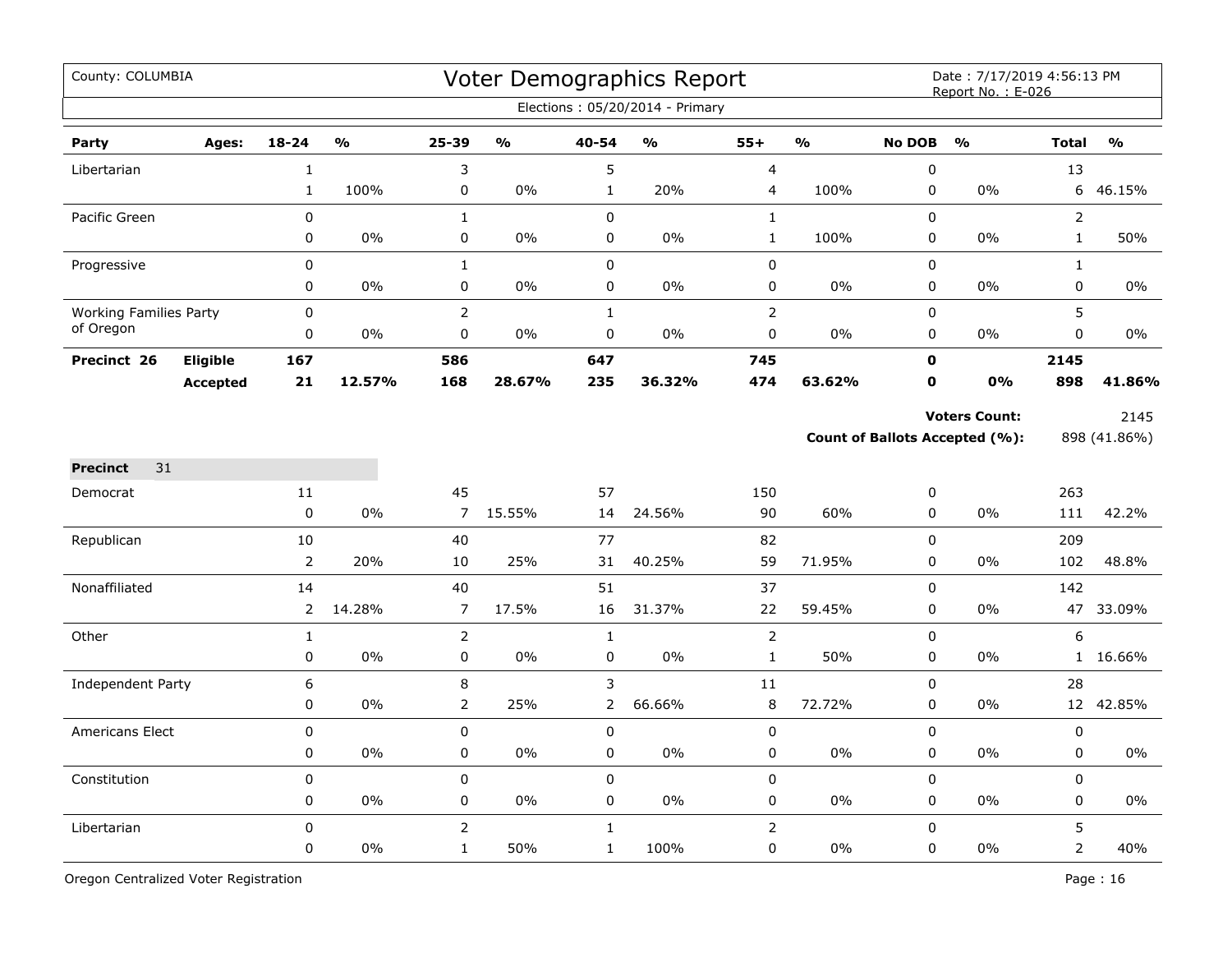| County: COLUMBIA              |                 |                |                         |                |                                   |                | Voter Demographics Report         |              |                         |               | Date: 7/17/2019 4:56:13 PM<br>Report No.: E-026 |                |               |
|-------------------------------|-----------------|----------------|-------------------------|----------------|-----------------------------------|----------------|-----------------------------------|--------------|-------------------------|---------------|-------------------------------------------------|----------------|---------------|
|                               |                 |                |                         |                |                                   |                | Elections: 05/20/2014 - Primary   |              |                         |               |                                                 |                |               |
| Party                         | Ages:           | $18 - 24$      | $\mathbf{0}/\mathbf{0}$ | 25-39          | $\mathsf{o}\mathsf{v}_\mathsf{o}$ | 40-54          | $\mathsf{o}\mathsf{v}_\mathsf{o}$ | $55+$        | $\mathbf{O}/\mathbf{o}$ | <b>No DOB</b> | $\mathbf{O}/\mathbf{o}$                         | <b>Total</b>   | $\frac{0}{0}$ |
| Pacific Green                 |                 | 0              |                         | $\mathbf{1}$   |                                   | $\overline{2}$ |                                   | $\mathbf{1}$ |                         | 0             |                                                 | 4              |               |
|                               |                 | 0              | $0\%$                   | 0              | $0\%$                             | $\pmb{0}$      | $0\%$                             | $\mathbf{1}$ | 100%                    | 0             | 0%                                              | $\mathbf{1}$   | 25%           |
| Progressive                   |                 | $\mathbf 0$    |                         | 0              |                                   | $\mathbf{1}$   |                                   | $\pmb{0}$    |                         | 0             |                                                 | $\mathbf{1}$   |               |
|                               |                 | 0              | 0%                      | 0              | $0\%$                             | 0              | $0\%$                             | 0            | 0%                      | 0             | 0%                                              | 0              | 0%            |
| <b>Working Families Party</b> |                 | 4              |                         | 0              |                                   | $\pmb{0}$      |                                   | $\pmb{0}$    |                         | 0             |                                                 | 4              |               |
| of Oregon                     |                 | 0              | $0\%$                   | 0              | $0\%$                             | $\pmb{0}$      | $0\%$                             | $\pmb{0}$    | 0%                      | 0             | 0%                                              | 0              | $0\%$         |
| Precinct 31                   | Eligible        | 46             |                         | 138            |                                   | 193            |                                   | 285          |                         | $\mathbf{0}$  |                                                 | 662            |               |
|                               | <b>Accepted</b> | 4              | 8.70%                   | 27             | 19.57%                            | 64             | 33.16%                            | 181          | 63.51%                  | 0             | 0%                                              | 276            | 41.69%        |
|                               |                 |                |                         |                |                                   |                |                                   |              |                         |               | <b>Voters Count:</b>                            |                | 662           |
|                               |                 |                |                         |                |                                   |                |                                   |              |                         |               | Count of Ballots Accepted (%):                  |                | 276 (41.69%)  |
| <b>Precinct</b><br>32         |                 |                |                         |                |                                   |                |                                   |              |                         |               |                                                 |                |               |
| Democrat                      |                 | 36             |                         | 158            |                                   | 236            |                                   | 430          |                         | 0             |                                                 | 860            |               |
|                               |                 | $\overline{2}$ | 5.55%                   | 39             | 24.68%                            | 58             | 24.57%                            | 257          | 59.76%                  | 0             | 0%                                              |                | 356 41.39%    |
| Republican                    |                 | 29             |                         | 114            |                                   | 162            |                                   | 272          |                         | 0             |                                                 | 577            |               |
|                               |                 | 6              | 20.68%                  | 24             | 21.05%                            | 50             | 30.86%                            | 150          | 55.14%                  | $\Omega$      | $0\%$                                           | 230            | 39.86%        |
| Nonaffiliated                 |                 | 54             |                         | 156            |                                   | 151            |                                   | 120          |                         | 0             |                                                 | 481            |               |
|                               |                 | $\overline{4}$ | 7.4%                    | 34             | 21.79%                            | 35             | 23.17%                            | 54           | 45%                     | 0             | $0\%$                                           | 127            | 26.4%         |
| Other                         |                 | $\overline{2}$ |                         | 11             |                                   | 6              |                                   | 4            |                         | 0             |                                                 | 23             |               |
|                               |                 | 0              | $0\%$                   | $\mathbf 1$    | 9.09%                             | $\mathbf 0$    | $0\%$                             | $\pmb{0}$    | $0\%$                   | 0             | $0\%$                                           | $\mathbf{1}$   | 4.34%         |
| Independent Party             |                 | 6              |                         | 25             |                                   | 24             |                                   | 24           |                         | 0             |                                                 | 79             |               |
|                               |                 | $\mathbf{1}$   | 16.66%                  | $\overline{9}$ | 36%                               | 4              | 16.66%                            | 15           | 62.5%                   | 0             | $0\%$                                           | 29             | 36.7%         |
| <b>Americans Elect</b>        |                 | $\pmb{0}$      |                         | 0              |                                   | $\pmb{0}$      |                                   | $\pmb{0}$    |                         | 0             |                                                 | 0              |               |
|                               |                 | $\pmb{0}$      | $0\%$                   | 0              | $0\%$                             | $\pmb{0}$      | $0\%$                             | $\pmb{0}$    | $0\%$                   | 0             | 0%                                              | 0              | $0\%$         |
| Constitution                  |                 | 0              |                         | 5              |                                   | $\mathbf 0$    |                                   | $\mathsf 0$  |                         | 0             |                                                 | 5              |               |
|                               |                 | 0              | $0\%$                   | $\overline{2}$ | 40%                               | $\pmb{0}$      | $0\%$                             | $\pmb{0}$    | 0%                      | 0             | 0%                                              | $\overline{2}$ | 40%           |
| Libertarian                   |                 | $\overline{2}$ |                         | $\overline{2}$ |                                   | 6              |                                   | $\mathbf 1$  |                         | 0             |                                                 | $11\,$         |               |
|                               |                 | $\mathbf{1}$   | 50%                     | $\mathbf{1}$   | 50%                               | 2              | 33.33%                            | $\pmb{0}$    | 0%                      | 0             | 0%                                              | 4              | 36.36%        |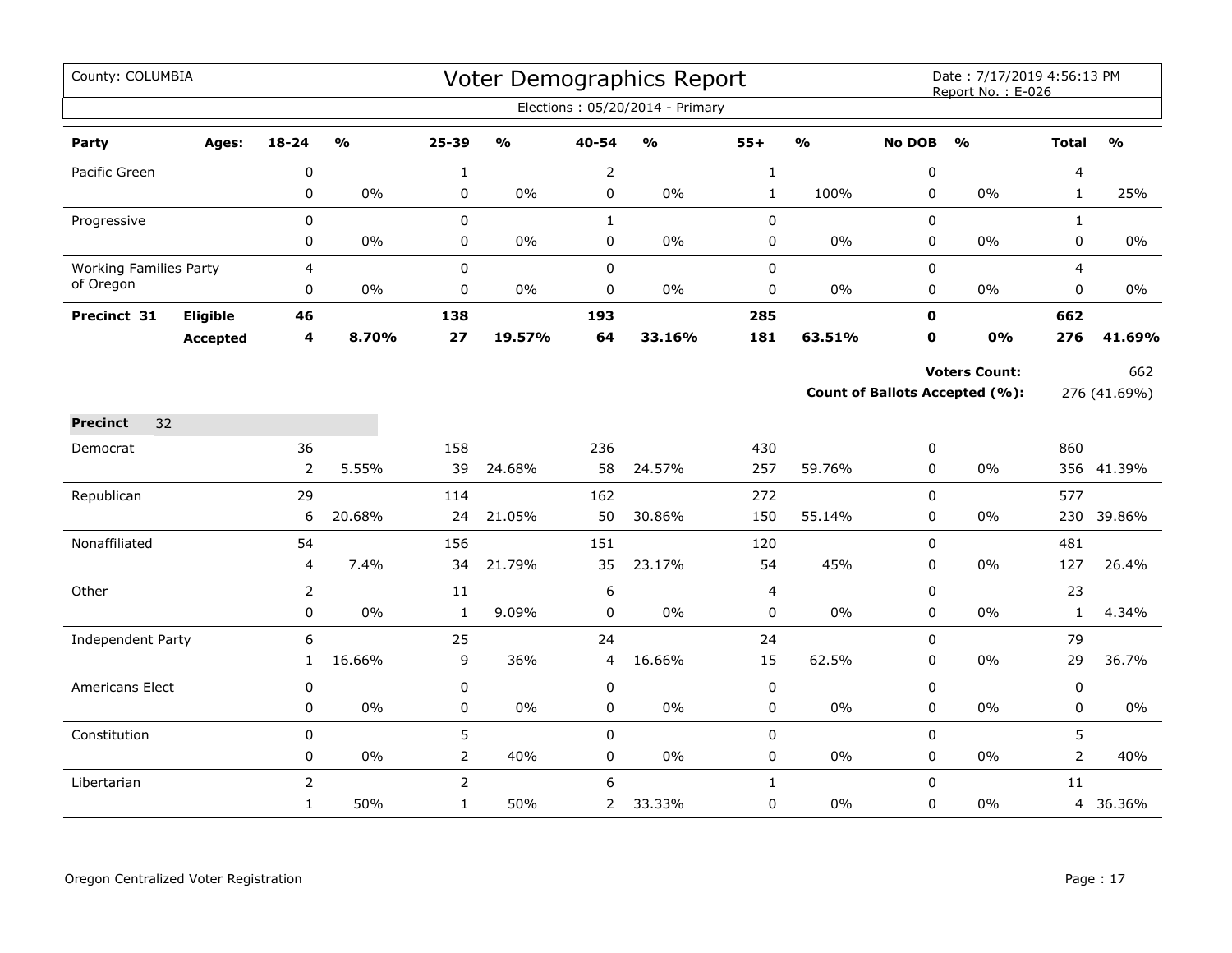| County: COLUMBIA              |                 |              |                         |                |               |                | Voter Demographics Report<br>Elections: 05/20/2014 - Primary |                |               |                  | Date: 7/17/2019 4:56:13 PM<br>Report No.: E-026 |                |               |
|-------------------------------|-----------------|--------------|-------------------------|----------------|---------------|----------------|--------------------------------------------------------------|----------------|---------------|------------------|-------------------------------------------------|----------------|---------------|
| Party                         | Ages:           | $18 - 24$    | $\mathbf{O}/\mathbf{O}$ | 25-39          | $\frac{0}{0}$ | 40-54          | $\frac{1}{2}$                                                | $55+$          | $\frac{1}{2}$ | <b>No DOB</b>    | $\frac{0}{0}$                                   | <b>Total</b>   | $\frac{0}{0}$ |
| Pacific Green                 |                 | $\mathbf 1$  |                         | $\mathbf 1$    |               | $\pmb{0}$      |                                                              | $\overline{2}$ |               | $\mathbf 0$      |                                                 | 4              |               |
|                               |                 | $\mathbf 0$  | 0%                      | 0              | 0%            | $\pmb{0}$      | $0\%$                                                        | $\overline{2}$ | 100%          | $\mathbf 0$      | 0%                                              | 2              | 50%           |
| Progressive                   |                 | 0            |                         | 0              |               | $\mathbf 0$    |                                                              | 0              |               | $\Omega$         |                                                 | $\Omega$       |               |
|                               |                 | 0            | $0\%$                   | 0              | $0\%$         | $\mathbf 0$    | 0%                                                           | 0              | $0\%$         | 0                | 0%                                              | 0              | 0%            |
| <b>Working Families Party</b> |                 | $\mathbf{1}$ |                         | 3              |               | $\overline{4}$ |                                                              | $\overline{4}$ |               | $\mathbf 0$      |                                                 | 12             |               |
| of Oregon                     |                 | 0            | 0%                      | $\mathbf{1}$   | 33.33%        | $\mathbf{1}$   | 25%                                                          | 2              | 50%           | 0                | 0%                                              |                | 4 33.33%      |
| Precinct 32                   | Eligible        | 131          |                         | 475            |               | 589            |                                                              | 857            |               | $\mathbf 0$      |                                                 | 2052           |               |
|                               | <b>Accepted</b> | 14           | 10.69%                  | 111            | 23.37%        | 150            | 25.47%                                                       | 480            | 56.01%        | $\mathbf o$      | 0%                                              | 755            | 36.79%        |
|                               |                 |              |                         |                |               |                |                                                              |                |               |                  | <b>Voters Count:</b>                            |                | 2052          |
|                               |                 |              |                         |                |               |                |                                                              |                |               |                  | <b>Count of Ballots Accepted (%):</b>           |                | 755 (36.79%)  |
| 34<br><b>Precinct</b>         |                 |              |                         |                |               |                |                                                              |                |               |                  |                                                 |                |               |
| Democrat                      |                 | 23           |                         | 63             |               | 96             |                                                              | 214            |               | $\boldsymbol{0}$ |                                                 | 396            |               |
|                               |                 | 6            | 26.08%                  | 12             | 19.04%        | 32             | 33.33%                                                       | 132            | 61.68%        | $\pmb{0}$        | 0%                                              |                | 182 45.95%    |
| Republican                    |                 | 25           |                         | 66             |               | 111            |                                                              | 116            |               | $\pmb{0}$        |                                                 | 318            |               |
|                               |                 | 5            | 20%                     | 20             | 30.3%         | 36             | 32.43%                                                       | 64             | 55.17%        | $\mathbf 0$      | 0%                                              | 125            | 39.3%         |
| Nonaffiliated                 |                 | 41           |                         | 97             |               | 67             |                                                              | 57             |               | $\mathbf 0$      |                                                 | 262            |               |
|                               |                 | 6            | 14.63%                  | 16             | 16.49%        | 19             | 28.35%                                                       | 21             | 36.84%        | $\pmb{0}$        | 0%                                              |                | 62 23.66%     |
| Other                         |                 |              |                         | 3              |               | $\mathbf{1}$   |                                                              | $\mathsf 3$    |               | $\pmb{0}$        |                                                 | 9              |               |
|                               |                 | 0            | 0%                      | $\mathbf{1}$   | 33.33%        | $\mathbf 0$    | $0\%$                                                        | $\overline{2}$ | 66.66%        | 0                | 0%                                              |                | 3 33.33%      |
| Independent Party             |                 | 8            |                         | 13             |               | 13             |                                                              | 13             |               | $\Omega$         |                                                 | 47             |               |
|                               |                 | 2            | 25%                     | $\pmb{0}$      | $0\%$         | 8              | 61.53%                                                       | 9              | 69.23%        | 0                | 0%                                              | 19             | 40.42%        |
| <b>Americans Elect</b>        |                 | $\mathsf 0$  |                         | $\pmb{0}$      |               | 0              |                                                              | 0              |               | $\mathbf 0$      |                                                 | $\pmb{0}$      |               |
|                               |                 | 0            | 0%                      | 0              | 0%            | $\mathsf 0$    | 0%                                                           | $\pmb{0}$      | 0%            | $\pmb{0}$        | 0%                                              | 0              | $0\%$         |
| Constitution                  |                 | 0            |                         | $\overline{2}$ |               | $\mathbf{1}$   |                                                              | $\mathsf{2}\,$ |               | $\mathbf 0$      |                                                 | 5              |               |
|                               |                 | $\mathbf 0$  | $0\%$                   | $\mathbf{1}$   | 50%           | $\mathbf 0$    | $0\%$                                                        | $\mathsf{2}$   | 100%          | $\mathbf 0$      | 0%                                              | 3              | 60%           |
| Libertarian                   |                 | $\mathbf{1}$ |                         | $\overline{4}$ |               | 3              |                                                              | $\mathbf{1}$   |               | $\mathbf 0$      |                                                 | 9              |               |
|                               |                 | 0            | 0%                      | 0              | $0\%$         | $\pmb{0}$      | 0%                                                           | $\pmb{0}$      | $0\%$         | 0                | $0\%$                                           | 0              | 0%            |
| Pacific Green                 |                 | $\mathbf{1}$ |                         | 3              |               | $\overline{2}$ |                                                              | $\mathbf{1}$   |               | $\mathbf 0$      |                                                 | $\overline{7}$ |               |
|                               |                 | $\mathbf 0$  | 0%                      | 0              | 0%            | $\overline{2}$ | 100%                                                         | 0              | 0%            | $\pmb{0}$        | 0%                                              |                | 2 28.57%      |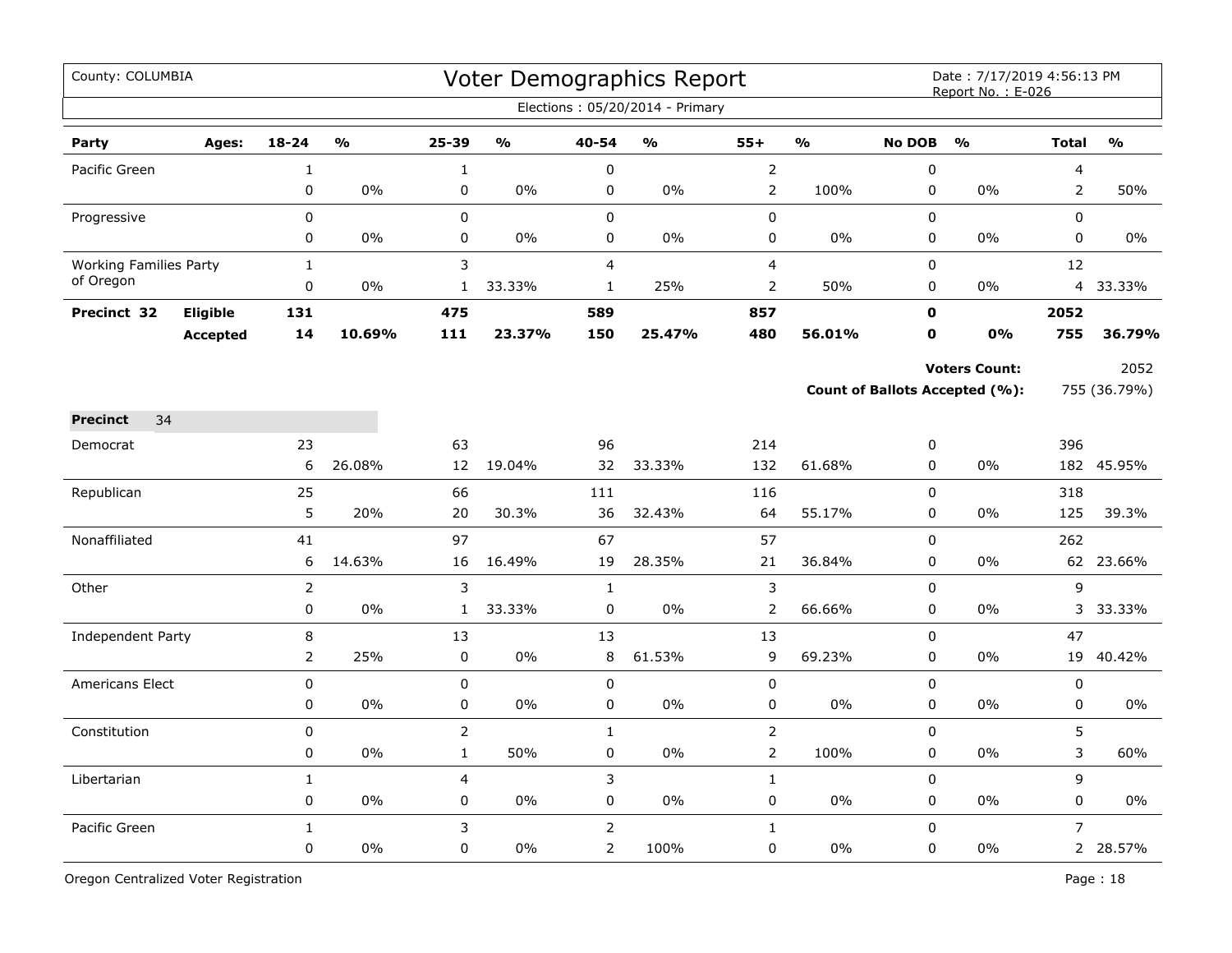| County: COLUMBIA              |                 |                              |                         |                        |                         |                           | Voter Demographics Report         |                             |                         |               | Date: 7/17/2019 4:56:13 PM<br>Report No.: E-026 |                   |                                   |
|-------------------------------|-----------------|------------------------------|-------------------------|------------------------|-------------------------|---------------------------|-----------------------------------|-----------------------------|-------------------------|---------------|-------------------------------------------------|-------------------|-----------------------------------|
|                               |                 |                              |                         |                        |                         |                           | Elections: 05/20/2014 - Primary   |                             |                         |               |                                                 |                   |                                   |
| Party                         | Ages:           | 18-24                        | $\mathbf{O}/\mathbf{o}$ | 25-39                  | $\mathbf{O}/\mathbf{o}$ | 40-54                     | $\mathsf{o}\mathsf{v}_\mathsf{o}$ | $55+$                       | $\mathbf{O}/\mathbf{o}$ | <b>No DOB</b> | $\mathbf{O}/\mathbf{o}$                         | <b>Total</b>      | $\mathsf{o}\mathsf{v}_\mathsf{o}$ |
| Progressive                   |                 | 0                            |                         | $\boldsymbol{0}$       |                         | $\pmb{0}$                 |                                   | $\pmb{0}$                   |                         | $\pmb{0}$     |                                                 | 0                 |                                   |
|                               |                 | 0                            | $0\%$                   | 0                      | 0%                      | 0                         | $0\%$                             | 0                           | 0%                      | 0             | $0\%$                                           | 0                 | $0\%$                             |
| <b>Working Families Party</b> |                 | $\mathbf{1}$                 |                         | $\mathbf{1}$           |                         | $\mathbf{1}$              |                                   | $\mathbf 0$                 |                         | 0             |                                                 | 3                 |                                   |
| of Oregon                     |                 | 0                            | 0%                      | 0                      | 0%                      | 0                         | 0%                                | 0                           | 0%                      | 0             | 0%                                              | 0                 | 0%                                |
| Precinct 34                   | Eligible        | 102                          |                         | 252                    |                         | 295                       |                                   | 407                         |                         | $\mathbf 0$   |                                                 | 1056              |                                   |
|                               | <b>Accepted</b> | 19                           | 18.63%                  | 50                     | 19.84%                  | 97                        | 32.88%                            | 230                         | 56.51%                  | 0             | 0%                                              | 396               | 37.50%                            |
|                               |                 |                              |                         |                        |                         |                           |                                   |                             |                         |               | <b>Voters Count:</b>                            |                   | 1056                              |
|                               |                 |                              |                         |                        |                         |                           |                                   |                             |                         |               | Count of Ballots Accepted (%):                  |                   | 396 (37.50%)                      |
| 35<br><b>Precinct</b>         |                 |                              |                         |                        |                         |                           |                                   |                             |                         |               |                                                 |                   |                                   |
| Democrat                      |                 | 10                           |                         | 41                     |                         | 97                        |                                   | 309                         |                         | 0             |                                                 | 457               |                                   |
|                               |                 | $\overline{\mathbf{4}}$      | 40%                     | 10                     | 24.39%                  | 29                        | 29.89%                            | 182                         | 58.89%                  | 0             | 0%                                              |                   | 225 49.23%                        |
| Republican                    |                 | 18                           |                         | 35                     |                         | 73                        |                                   | 174                         |                         | 0             |                                                 | 300               |                                   |
|                               |                 | 2                            | 11.11%                  | 8                      | 22.85%                  | 22                        | 30.13%                            | 102                         | 58.62%                  | 0             | 0%                                              | 134               | 44.66%                            |
| Nonaffiliated                 |                 | 39                           |                         | 49                     |                         | 63                        |                                   | 121                         |                         | 0             |                                                 | 272               |                                   |
|                               |                 | $\overline{7}$               | 17.94%                  | 13                     | 26.53%                  | 19                        | 30.15%                            | 49                          | 40.49%                  | 0             | $0\%$                                           | 88                | 32.35%                            |
| Other                         |                 | 0                            |                         | $\mathbf{1}$           |                         | $\overline{2}$            |                                   | 3                           |                         | 0             |                                                 | 6                 |                                   |
|                               |                 | 0                            | $0\%$                   | $\pmb{0}$              | 0%                      | $\pmb{0}$                 | $0\%$                             | 3                           | 100%                    | 0             | 0%                                              | 3                 | 50%                               |
| Independent Party             |                 | 3                            |                         | 12                     |                         | 12                        |                                   | 30                          |                         | 0             |                                                 | 57                |                                   |
|                               |                 | 0                            | $0\%$                   | $\overline{2}$         | 16.66%                  | 4                         | 33.33%                            | 14                          | 46.66%                  | $\mathbf 0$   | $0\%$                                           | 20                | 35.08%                            |
| Americans Elect               |                 | 0                            | $0\%$                   | 0                      | $0\%$                   | 0                         | $0\%$                             | $\mathbf 0$                 |                         | 0             | $0\%$                                           | 0                 | $0\%$                             |
|                               |                 | 0                            |                         | 0                      |                         | $\mathbf 0$               |                                   | $\pmb{0}$                   | $0\%$                   | 0             |                                                 | 0                 |                                   |
| Constitution                  |                 | 0<br>0                       | $0\%$                   | $\pmb{0}$<br>$\pmb{0}$ | $0\%$                   | $\mathbf{1}$<br>$\pmb{0}$ | $0\%$                             | $\pmb{0}$<br>0              | 0%                      | 0<br>0        | $0\%$                                           | $\mathbf{1}$<br>0 | $0\%$                             |
|                               |                 |                              |                         |                        |                         |                           |                                   |                             |                         |               |                                                 |                   |                                   |
| Libertarian                   |                 | $\mathbf{1}$<br>$\mathbf{1}$ | 100%                    | 5<br>0                 | 0%                      | $\overline{4}$<br>3       | 75%                               | $\overline{4}$<br>$\pmb{0}$ | 0%                      | 0<br>0        | $0\%$                                           | 14<br>4           | 28.57%                            |
| Pacific Green                 |                 | 0                            |                         | 4                      |                         | $\mathbf{1}$              |                                   | $\overline{2}$              |                         | 0             |                                                 | $\overline{7}$    |                                   |
|                               |                 | 0                            | 0%                      | 0                      | 0%                      | $\mathbf{1}$              | 100%                              | 0                           | $0\%$                   | $\mathbf 0$   | 0%                                              |                   | 1 14.28%                          |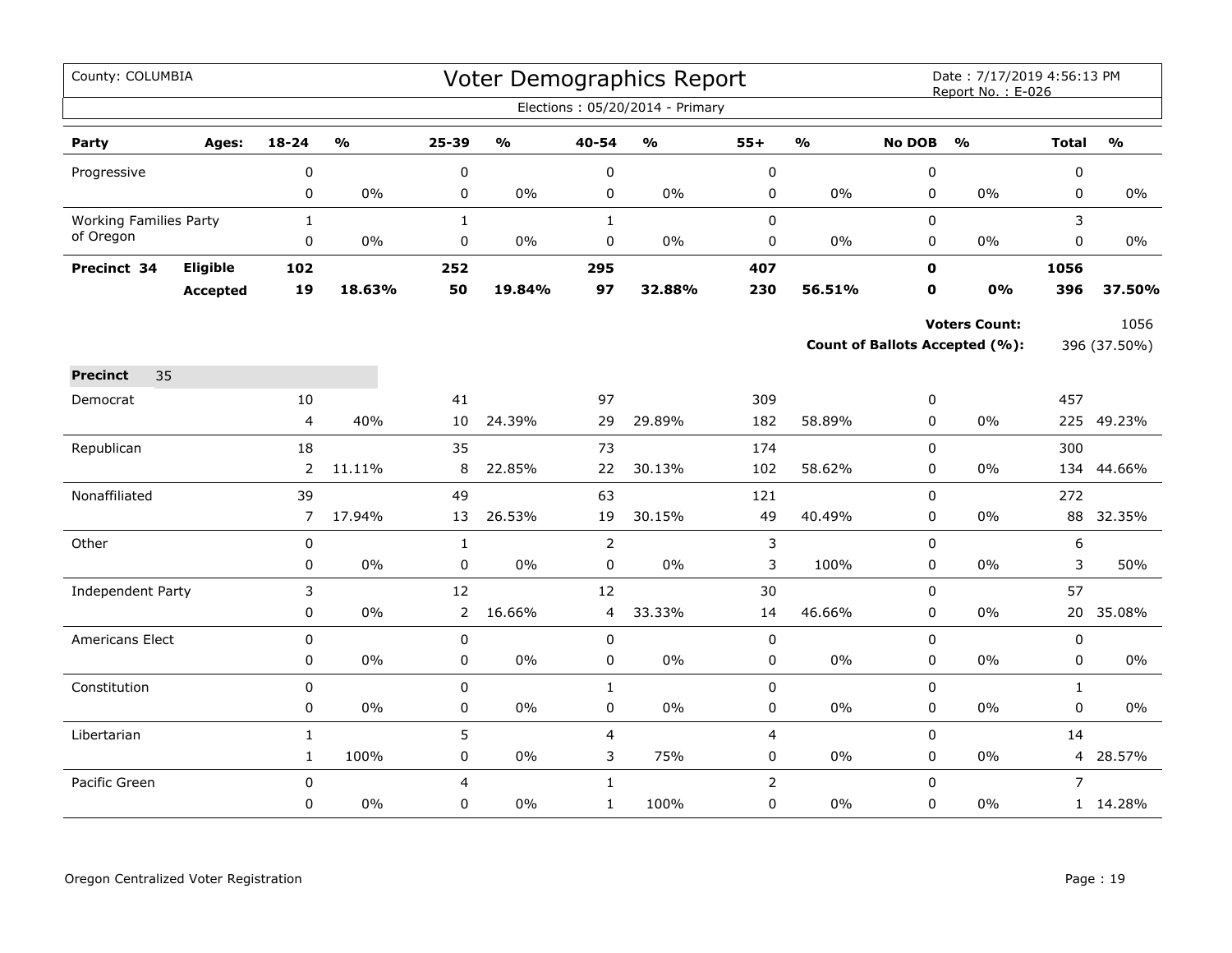| County: COLUMBIA              |                 |                |               |                |               |              | Voter Demographics Report<br>Elections: 05/20/2014 - Primary |                |               |               | Date: 7/17/2019 4:56:13 PM<br>Report No.: E-026 |                |               |
|-------------------------------|-----------------|----------------|---------------|----------------|---------------|--------------|--------------------------------------------------------------|----------------|---------------|---------------|-------------------------------------------------|----------------|---------------|
| Party                         | Ages:           | 18-24          | $\frac{1}{2}$ | 25-39          | $\frac{1}{2}$ | 40-54        | $\mathsf{o}\mathsf{v}_\mathsf{o}$                            | $55+$          | $\frac{0}{0}$ | <b>No DOB</b> | O <sub>0</sub>                                  | <b>Total</b>   | $\frac{1}{2}$ |
| Progressive                   |                 | 0              |               | $\pmb{0}$      |               | 0            |                                                              | $\mathbf 0$    |               | $\pmb{0}$     |                                                 | $\pmb{0}$      |               |
|                               |                 | 0              | 0%            | 0              | $0\%$         | 0            | $0\%$                                                        | 0              | $0\%$         | $\mathbf 0$   | $0\%$                                           | $\pmb{0}$      | 0%            |
| <b>Working Families Party</b> |                 | 0              |               | $\mathbf{1}$   |               | 3            |                                                              | $\overline{2}$ |               | $\mathbf 0$   |                                                 | 6              |               |
| of Oregon                     |                 | 0              | 0%            | 0              | 0%            | $\mathbf{1}$ | 33.33%                                                       | $\overline{2}$ | 100%          | 0             | 0%                                              | 3              | 50%           |
| Precinct 35                   | Eligible        | 71             |               | 148            |               | 256          |                                                              | 645            |               | 0             |                                                 | 1120           |               |
|                               | <b>Accepted</b> | 14             | 19.72%        | 33             | 22.30%        | 79           | 30.86%                                                       | 352            | 54.57%        | O             | 0%                                              | 478            | 42.68%        |
|                               |                 |                |               |                |               |              |                                                              |                |               |               | <b>Voters Count:</b>                            |                | 1120          |
|                               |                 |                |               |                |               |              |                                                              |                |               |               | <b>Count of Ballots Accepted (%):</b>           |                | 478 (42.68%)  |
| 36<br><b>Precinct</b>         |                 |                |               |                |               |              |                                                              |                |               |               |                                                 |                |               |
| Democrat                      |                 | 9              |               | 21             |               | 49           |                                                              | 122            |               | 0             |                                                 | 201            |               |
|                               |                 | 3              | 33.33%        | 6              | 28.57%        | 20           | 40.81%                                                       | 78             | 63.93%        | $\mathbf 0$   | 0%                                              |                | 107 53.23%    |
| Republican                    |                 | $\overline{7}$ |               | 15             |               | 23           |                                                              | 78             |               | $\mathbf 0$   |                                                 | 123            |               |
|                               |                 | 3              | 42.85%        | 5              | 33.33%        | 8            | 34.78%                                                       | 56             | 71.79%        | 0             | $0\%$                                           |                | 72 58.53%     |
| Nonaffiliated                 |                 | 4              |               | 22             |               | 37           |                                                              | 31             |               | $\pmb{0}$     |                                                 | 94             |               |
|                               |                 | $\mathbf{1}$   | 25%           | 5              | 22.72%        | 8            | 21.62%                                                       | 12             | 38.7%         | 0             | 0%                                              |                | 26 27.65%     |
| Other                         |                 | 0              |               | $\mathbf 1$    |               | $\mathbf 0$  |                                                              | $\mathbf 1$    |               | $\pmb{0}$     |                                                 | $\overline{2}$ |               |
|                               |                 | 0              | 0%            | 0              | 0%            | $\mathbf 0$  | 0%                                                           | 0              | $0\%$         | 0             | $0\%$                                           | $\mathbf 0$    | $0\%$         |
| Independent Party             |                 | 0              |               | 3              |               | 3            |                                                              | 4              |               | 0             |                                                 | 10             |               |
|                               |                 | 0              | 0%            | $\overline{2}$ | 66.66%        | $\mathbf{1}$ | 33.33%                                                       | $\mathbf{1}$   | 25%           | $\pmb{0}$     | 0%                                              | $\overline{4}$ | 40%           |
| Americans Elect               |                 | 0              |               | 0              |               | $\pmb{0}$    |                                                              | 0              |               | $\mathbf 0$   |                                                 | $\pmb{0}$      |               |
|                               |                 | 0              | 0%            | 0              | 0%            | $\mathbf 0$  | 0%                                                           | 0              | 0%            | $\mathbf 0$   | 0%                                              | $\mathbf 0$    | 0%            |
| Constitution                  |                 | $\mathbf 0$    |               | $\mathbf{1}$   |               | $\mathbf 0$  |                                                              | $\mathbf 1$    |               | $\mathbf 0$   |                                                 | $\overline{2}$ |               |
|                               |                 | 0              | $0\%$         | $\mathbf{1}$   | 100%          | 0            | 0%                                                           | $\mathbf{1}$   | 100%          | $\mathbf 0$   | $0\%$                                           | $\overline{2}$ | 100%          |
| Libertarian                   |                 | 0              |               | 0              |               | 0            |                                                              | $\mathsf{O}$   |               | $\mathbf 0$   |                                                 | $\mathbf 0$    |               |
|                               |                 | 0              | 0%            | 0              | 0%            | $\pmb{0}$    | 0%                                                           | 0              | 0%            | 0             | 0%                                              | $\pmb{0}$      | $0\%$         |
| Pacific Green                 |                 | 0              |               | $\pmb{0}$      |               | $\pmb{0}$    |                                                              | 0              |               | $\pmb{0}$     |                                                 | $\pmb{0}$      |               |
|                               |                 | 0              | $0\%$         | 0              | $0\%$         | 0            | 0%                                                           | 0              | 0%            | 0             | 0%                                              | 0              | 0%            |
| Progressive                   |                 | 0              |               | $\mathbf 0$    |               | $\mathbf 0$  |                                                              | $\mathbf 0$    |               | $\mathbf 0$   |                                                 | $\mathbf 0$    |               |
|                               |                 | 0              | 0%            | $\pmb{0}$      | 0%            | 0            | 0%                                                           | 0              | 0%            | $\mathbf 0$   | 0%                                              | $\mathsf 0$    | 0%            |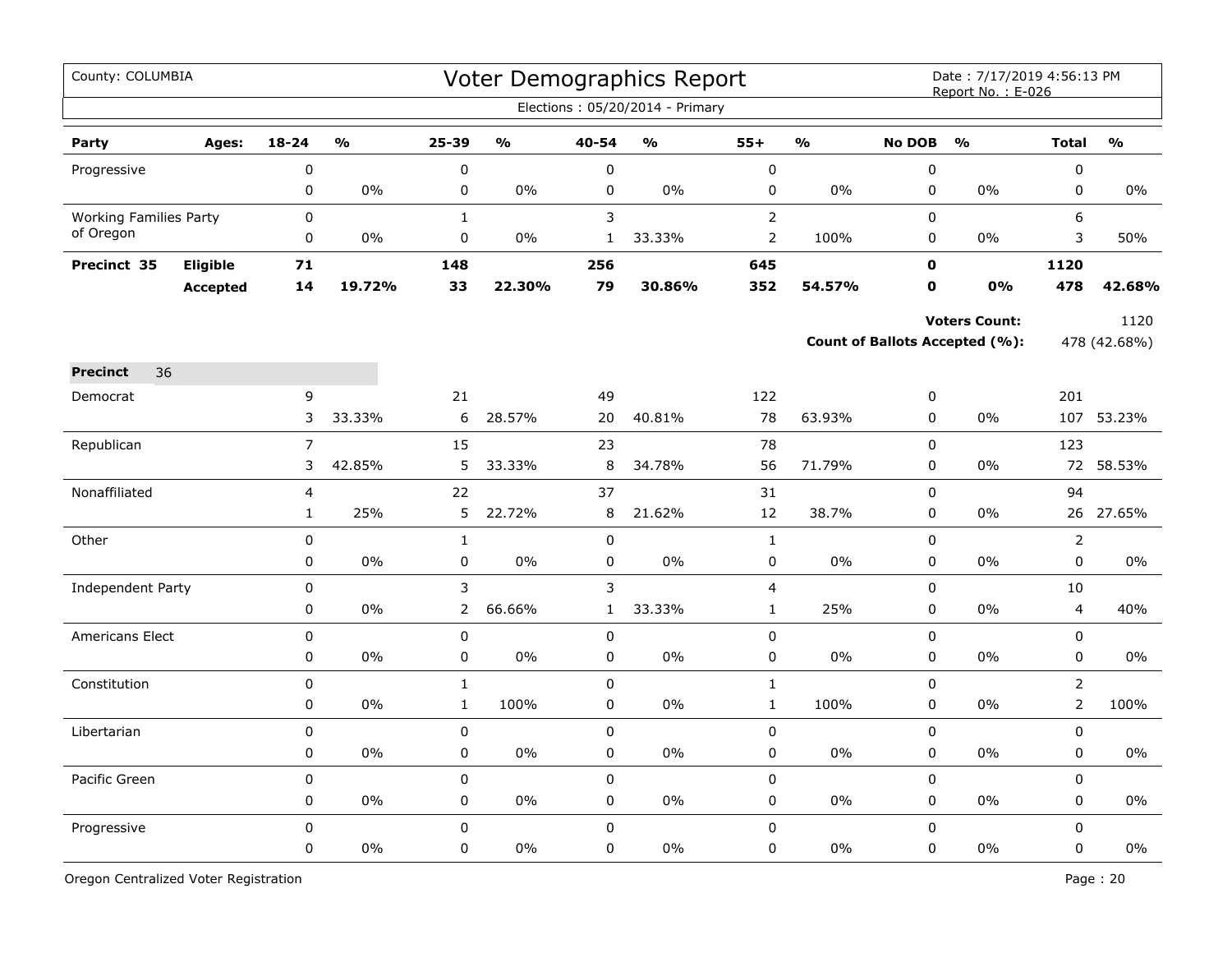| County: COLUMBIA              |                 |                         |                         |                |                         |                | Voter Demographics Report         |                |               |               | Date: 7/17/2019 4:56:13 PM<br>Report No.: E-026 |                |                         |
|-------------------------------|-----------------|-------------------------|-------------------------|----------------|-------------------------|----------------|-----------------------------------|----------------|---------------|---------------|-------------------------------------------------|----------------|-------------------------|
|                               |                 |                         |                         |                |                         |                | Elections: 05/20/2014 - Primary   |                |               |               |                                                 |                |                         |
| Party                         | Ages:           | $18 - 24$               | $\mathbf{0}/\mathbf{0}$ | 25-39          | $\mathbf{O}/\mathbf{o}$ | 40-54          | $\mathsf{o}\mathsf{v}_\mathsf{o}$ | $55+$          | $\frac{0}{0}$ | <b>No DOB</b> | $\mathbf{O}/\mathbf{o}$                         | <b>Total</b>   | $\mathbf{O}/\mathbf{o}$ |
| <b>Working Families Party</b> |                 | 0                       |                         | $\pmb{0}$      |                         | $\pmb{0}$      |                                   | $\pmb{0}$      |               | $\pmb{0}$     |                                                 | $\pmb{0}$      |                         |
| of Oregon                     |                 | 0                       | 0%                      | 0              | 0%                      | $\mathbf 0$    | $0\%$                             | 0              | $0\%$         | $\mathbf 0$   | 0%                                              | $\mathbf 0$    | 0%                      |
| Precinct 36                   | Eligible        | 20                      |                         | 63             |                         | 112            |                                   | 237            |               | $\mathbf 0$   |                                                 | 432            |                         |
|                               | <b>Accepted</b> | $\overline{\mathbf{z}}$ | 35.00%                  | 19             | 30.16%                  | 37             | 33.04%                            | 148            | 62.45%        | 0             | 0%                                              | 211            | 48.84%                  |
|                               |                 |                         |                         |                |                         |                |                                   |                |               |               | <b>Voters Count:</b>                            |                | 432                     |
|                               |                 |                         |                         |                |                         |                |                                   |                |               |               | Count of Ballots Accepted (%):                  |                | 211 (48.84%)            |
| 38<br><b>Precinct</b>         |                 |                         |                         |                |                         |                |                                   |                |               |               |                                                 |                |                         |
| Democrat                      |                 | $\overline{7}$          |                         | 27             |                         | 35             |                                   | 134            |               | $\pmb{0}$     |                                                 | 203            |                         |
|                               |                 | $\mathbf{1}$            | 14.28%                  | $\overline{7}$ | 25.92%                  | 14             | 40%                               | 92             | 68.65%        | 0             | 0%                                              |                | 114 56.15%              |
| Republican                    |                 | 5                       |                         | 14             |                         | 33             |                                   | 86             |               | $\mathsf 0$   |                                                 | 138            |                         |
|                               |                 | 0                       | 0%                      | 3              | 21.42%                  | 20             | 60.6%                             | 59             | 68.6%         | $\mathbf 0$   | 0%                                              | 82             | 59.42%                  |
| Nonaffiliated                 |                 | 11                      |                         | 26             |                         | 27             |                                   | 39             |               | $\mathbf 0$   |                                                 | 103            |                         |
|                               |                 | 4                       | 36.36%                  | 5              | 19.23%                  | $\overline{7}$ | 25.92%                            | 19             | 48.71%        | 0             | $0\%$                                           | 35             | 33.98%                  |
| Other                         |                 | $\pmb{0}$               |                         | $\overline{2}$ |                         | $\mathsf 3$    |                                   | $\mathsf 3$    |               | $\mathbf 0$   |                                                 | $\,8\,$        |                         |
|                               |                 | 0                       | 0%                      | $\pmb{0}$      | 0%                      | $\mathbf{1}$   | 33.33%                            | 0              | $0\%$         | 0             | $0\%$                                           | $\mathbf{1}$   | 12.5%                   |
| Independent Party             |                 | $\overline{2}$          |                         | 5              |                         | $\overline{4}$ |                                   | 4              |               | $\mathsf 0$   |                                                 | 15             |                         |
|                               |                 | $\mathbf 1$             | 50%                     | $\overline{2}$ | 40%                     | $\overline{2}$ | 50%                               | 4              | 100%          | $\pmb{0}$     | $0\%$                                           | 9              | 60%                     |
| Americans Elect               |                 | 0                       |                         | 0              |                         | $\mathbf 0$    |                                   | 0              |               | $\mathbf 0$   |                                                 | $\mathbf 0$    |                         |
|                               |                 | 0                       | 0%                      | 0              | 0%                      | $\pmb{0}$      | 0%                                | 0              | 0%            | $\pmb{0}$     | $0\%$                                           | $\pmb{0}$      | $0\%$                   |
| Constitution                  |                 | 0                       |                         | $\overline{2}$ |                         | $\pmb{0}$      |                                   | $\mathbf{1}$   |               | $\pmb{0}$     |                                                 | 3              |                         |
|                               |                 | 0                       | 0%                      | $\overline{2}$ | 100%                    | 0              | $0\%$                             | $\mathbf{1}$   | 100%          | $\mathbf 0$   | $0\%$                                           | 3              | 100%                    |
| Libertarian                   |                 | 0                       |                         | $\mathsf{2}\,$ |                         | $\mathbf{1}$   |                                   | 3              |               | $\mathbf 0$   |                                                 | 6              |                         |
|                               |                 | 0                       | 0%                      | $\pmb{0}$      | 0%                      | $\mathbf{1}$   | 100%                              | $\overline{2}$ | 66.66%        | $\pmb{0}$     | 0%                                              | 3              | 50%                     |
| Pacific Green                 |                 | 0                       |                         | $\mathbf 0$    |                         | $\mathbf 0$    |                                   | 0              |               | $\mathbf 0$   |                                                 | $\mathbf 0$    |                         |
|                               |                 | 0                       | 0%                      | 0              | 0%                      | 0              | $0\%$                             | 0              | $0\%$         | $\mathbf 0$   | $0\%$                                           | 0              | $0\%$                   |
| Progressive                   |                 | 0                       |                         | $\pmb{0}$      |                         | $\mathbf 0$    |                                   | $\mathsf{2}\,$ |               | $\mathbf 0$   |                                                 | $\overline{2}$ |                         |
|                               |                 | 0                       | $0\%$                   | 0              | 0%                      | 0              | $0\%$                             | $\overline{2}$ | 100%          | $\mathbf 0$   | $0\%$                                           | $\overline{2}$ | 100%                    |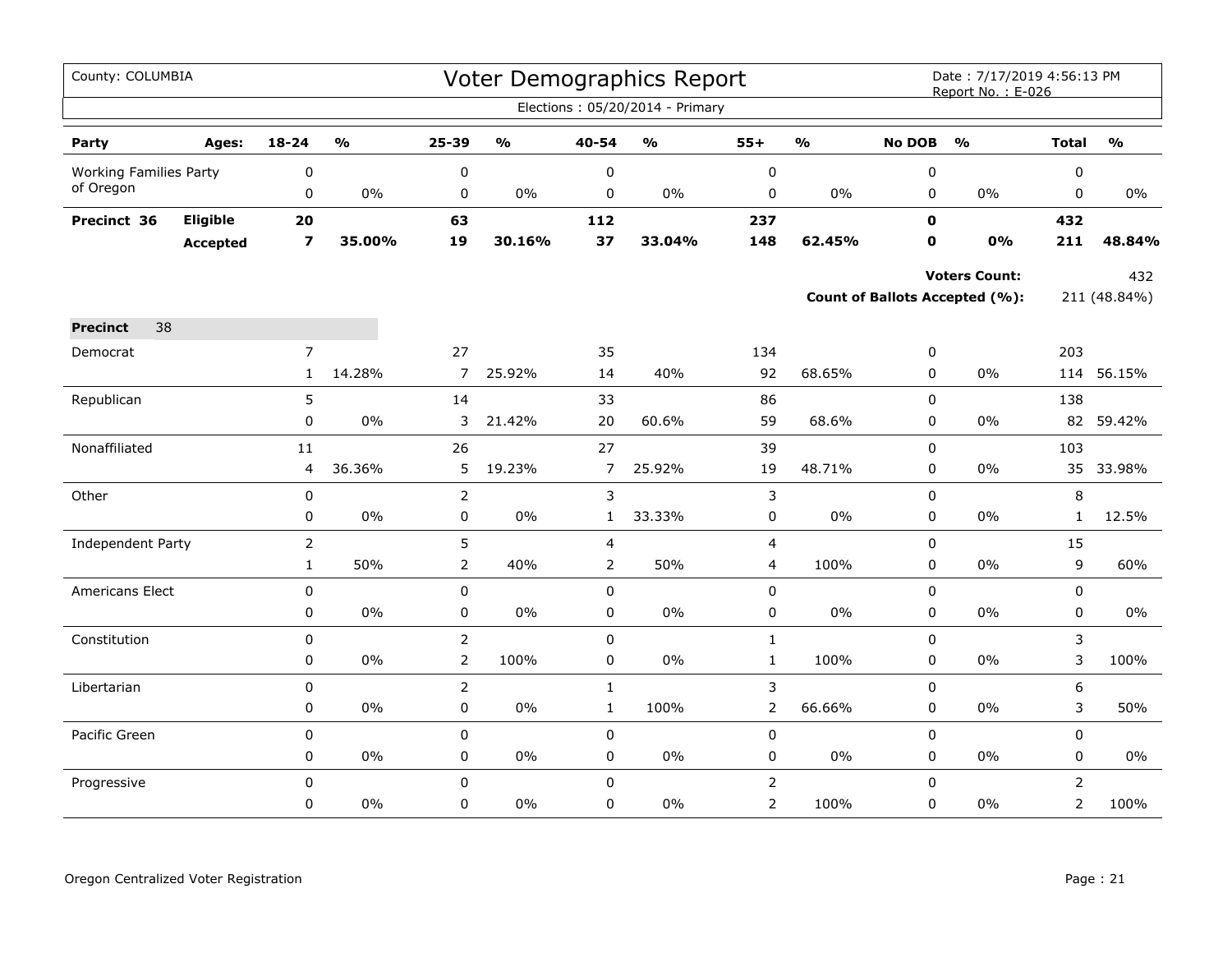| County: COLUMBIA              |                 |                             |                         |                   |                         |                | Voter Demographics Report<br>Elections: 05/20/2014 - Primary |                |                                   |               | Date: 7/17/2019 4:56:13 PM<br>Report No.: E-026 |              |                         |
|-------------------------------|-----------------|-----------------------------|-------------------------|-------------------|-------------------------|----------------|--------------------------------------------------------------|----------------|-----------------------------------|---------------|-------------------------------------------------|--------------|-------------------------|
|                               |                 |                             |                         |                   |                         |                |                                                              |                |                                   |               |                                                 |              |                         |
| Party                         | Ages:           | $18 - 24$                   | $\mathbf{O}/\mathbf{O}$ | 25-39             | $\mathbf{O}/\mathbf{O}$ | $40 - 54$      | $\mathbf{0}/\mathbf{0}$                                      | $55+$          | $\mathsf{o}\mathsf{v}_\mathsf{o}$ | <b>No DOB</b> | $\frac{1}{2}$                                   | <b>Total</b> | $\mathbf{O}/\mathbf{o}$ |
| <b>Working Families Party</b> |                 | 0                           |                         | $\mathbf{1}$      |                         | 0              |                                                              | $\pmb{0}$      |                                   | $\pmb{0}$     |                                                 | $\mathbf{1}$ |                         |
| of Oregon                     |                 | $\pmb{0}$                   | 0%                      | $\pmb{0}$         | $0\%$                   | $\pmb{0}$      | 0%                                                           | $\pmb{0}$      | $0\%$                             | 0             | $0\%$                                           | 0            | $0\%$                   |
| Precinct 38                   | Eligible        | 25                          |                         | 79                |                         | 103            |                                                              | 272            |                                   | $\mathbf 0$   |                                                 | 479          |                         |
|                               | <b>Accepted</b> | $6\phantom{1}6$             | 24.00%                  | 19                | 24.05%                  | 45             | 43.69%                                                       | 179            | 65.81%                            | $\mathbf 0$   | 0%                                              | 249          | 51.98%                  |
|                               |                 |                             |                         |                   |                         |                |                                                              |                |                                   |               | <b>Voters Count:</b>                            |              | 479                     |
|                               |                 |                             |                         |                   |                         |                |                                                              |                |                                   |               | Count of Ballots Accepted (%):                  |              | 249 (51.98%)            |
| 39<br><b>Precinct</b>         |                 |                             |                         |                   |                         |                |                                                              |                |                                   |               |                                                 |              |                         |
| Democrat                      |                 |                             |                         |                   |                         | 5              |                                                              | 6              |                                   | $\pmb{0}$     |                                                 | 13           |                         |
|                               |                 | $\mathbf{1}$<br>$\mathbf 0$ | 0%                      | $\mathbf{1}$<br>0 | 0%                      | $\mathbf{1}$   | 20%                                                          | 4              | 66.66%                            | 0             | $0\%$                                           | 5            | 38.46%                  |
| Republican                    |                 | $\overline{2}$              |                         | 0                 |                         | $\overline{7}$ |                                                              | 5              |                                   | $\pmb{0}$     |                                                 | 14           |                         |
|                               |                 | $\mathbf{1}$                | 50%                     | $\mathbf 0$       | 0%                      | 4              | 57.14%                                                       | 4              | 80%                               | $\mathbf 0$   | 0%                                              | 9            | 64.28%                  |
| Nonaffiliated                 |                 | 0                           |                         | 0                 |                         | 6              |                                                              | $\overline{2}$ |                                   | $\mathbf 0$   |                                                 | 8            |                         |
|                               |                 | 0                           | 0%                      | 0                 | 0%                      | 0              | 0%                                                           | $\overline{2}$ | 100%                              | $\pmb{0}$     | 0%                                              | $\mathsf{2}$ | 25%                     |
| Other                         |                 | 0                           |                         | 0                 |                         | $\pmb{0}$      |                                                              | $\pmb{0}$      |                                   | $\pmb{0}$     |                                                 | $\pmb{0}$    |                         |
|                               |                 | 0                           | 0%                      | 0                 | 0%                      | 0              | 0%                                                           | $\pmb{0}$      | 0%                                | $\mathbf 0$   | 0%                                              | 0            | $0\%$                   |
| Independent Party             |                 | 0                           |                         | $\mathbf 0$       |                         | $\overline{2}$ |                                                              | $\mathbf{1}$   |                                   | $\mathbf 0$   |                                                 | 3            |                         |
|                               |                 | 0                           | 0%                      | 0                 | 0%                      | 0              | 0%                                                           | $\mathbf 0$    | 0%                                | 0             | 0%                                              | 0            | 0%                      |
| Americans Elect               |                 | $\pmb{0}$                   |                         | 0                 |                         | 0              |                                                              | 0              |                                   | 0             |                                                 | 0            |                         |
|                               |                 | 0                           | 0%                      | 0                 | 0%                      | 0              | 0%                                                           | 0              | $0\%$                             | 0             | 0%                                              | 0            | 0%                      |
| Constitution                  |                 | $\mathbf 0$                 |                         | $\mathbf 0$       |                         | 0              |                                                              | $\mathbf 0$    |                                   | $\mathbf 0$   |                                                 | $\mathbf 0$  |                         |
|                               |                 | 0                           | 0%                      | 0                 | 0%                      | 0              | 0%                                                           | $\mathbf 0$    | 0%                                | 0             | 0%                                              | 0            | 0%                      |
| Libertarian                   |                 | 0                           |                         | 0                 |                         | $\pmb{0}$      |                                                              | $\pmb{0}$      |                                   | $\pmb{0}$     |                                                 | 0            |                         |
|                               |                 | 0                           | 0%                      | 0                 | 0%                      | 0              | 0%                                                           | 0              | $0\%$                             | $\mathbf 0$   | $0\%$                                           | 0            | $0\%$                   |
| Pacific Green                 |                 | 0                           |                         | $\mathbf{1}$      |                         | 0              |                                                              | 0              |                                   | $\mathbf 0$   |                                                 | $\mathbf{1}$ |                         |
|                               |                 | 0                           | 0%                      | 0                 | $0\%$                   | $\pmb{0}$      | 0%                                                           | $\mathbf 0$    | 0%                                | $\pmb{0}$     | 0%                                              | 0            | $0\%$                   |
| Progressive                   |                 | $\mathbf 0$                 |                         | $\pmb{0}$         |                         | $\pmb{0}$      |                                                              | $\pmb{0}$      |                                   | $\pmb{0}$     |                                                 | $\pmb{0}$    |                         |
|                               |                 | 0                           | 0%                      | 0                 | 0%                      | 0              | 0%                                                           | 0              | $0\%$                             | 0             | $0\%$                                           | 0            | $0\%$                   |
| <b>Working Families Party</b> |                 | $\mathbf 0$                 |                         | $\mathbf 0$       |                         | $\mathbf{1}$   |                                                              | $\mathbf 0$    |                                   | $\mathbf 0$   |                                                 | $\mathbf{1}$ |                         |
| of Oregon                     |                 | 0                           | 0%                      | 0                 | 0%                      | $\pmb{0}$      | 0%                                                           | $\pmb{0}$      | 0%                                | 0             | 0%                                              | $\mathsf 0$  | $0\%$                   |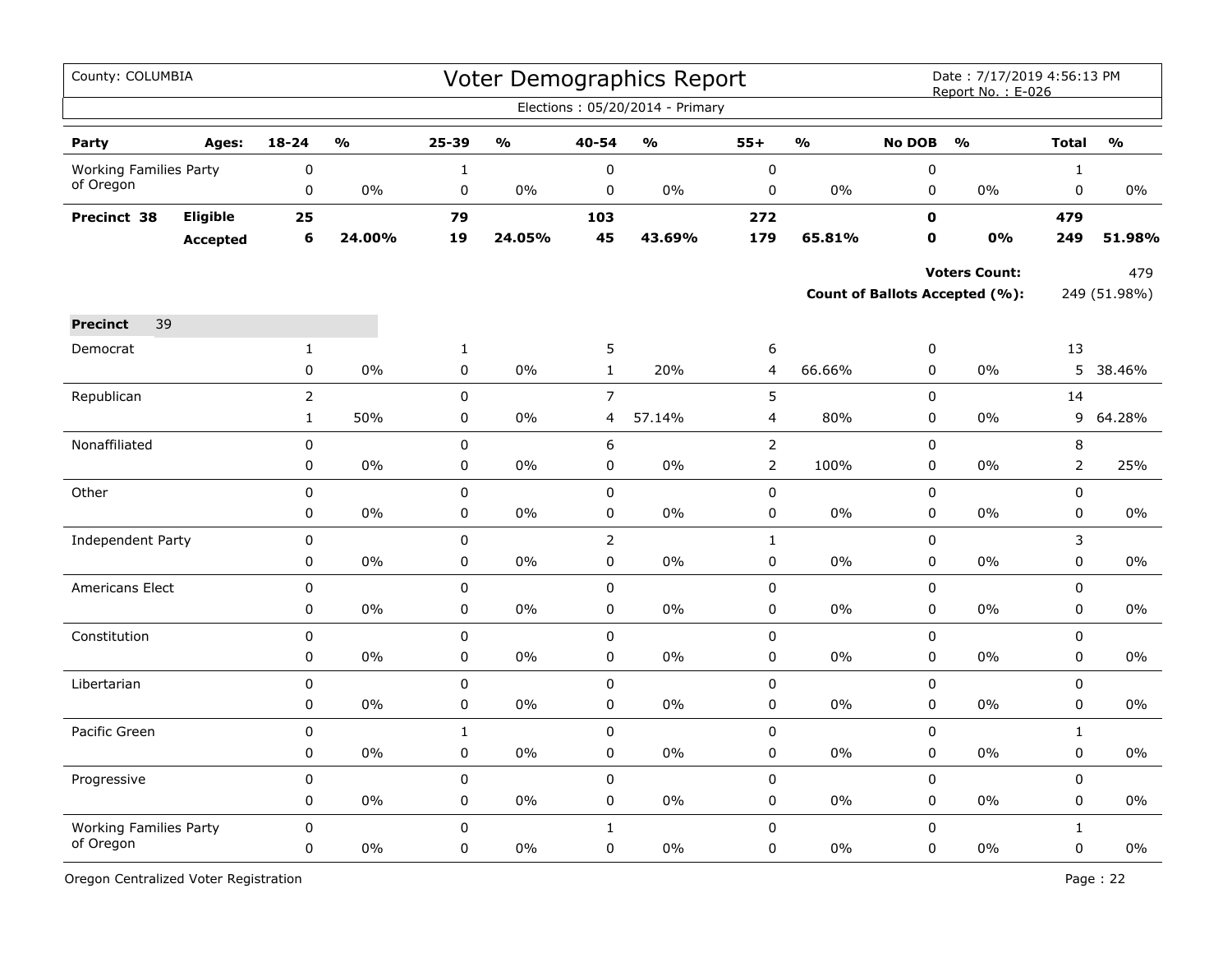| County: COLUMBIA                           |                 |              |                         |                |                                   |                | Voter Demographics Report         |                  |                         |               | Date: 7/17/2019 4:56:13 PM<br>Report No.: E-026 |                |                         |
|--------------------------------------------|-----------------|--------------|-------------------------|----------------|-----------------------------------|----------------|-----------------------------------|------------------|-------------------------|---------------|-------------------------------------------------|----------------|-------------------------|
|                                            |                 |              |                         |                |                                   |                | Elections: 05/20/2014 - Primary   |                  |                         |               |                                                 |                |                         |
| Party                                      | Ages:           | 18-24        | $\mathbf{0}/\mathbf{0}$ | 25-39          | $\mathsf{o}\mathsf{v}_\mathsf{o}$ | 40-54          | $\mathsf{o}\mathsf{v}_\mathsf{o}$ | $55+$            | $\mathbf{0}/\mathbf{0}$ | <b>No DOB</b> | $\frac{1}{2}$                                   | <b>Total</b>   | $\mathbf{O}/\mathbf{O}$ |
| Precinct 39                                | Eligible        | 3            |                         | $\mathbf{2}$   |                                   | 21             |                                   | 14               |                         | 0             |                                                 | 40             |                         |
|                                            | <b>Accepted</b> | 1            | 33.33%                  | $\mathbf 0$    | 0.00%                             | 5              | 23.81%                            | 10               | 71.43%                  | O             | 0%                                              | 16             | 40.00%                  |
|                                            |                 |              |                         |                |                                   |                |                                   |                  |                         |               | <b>Voters Count:</b>                            |                | 40                      |
|                                            |                 |              |                         |                |                                   |                |                                   |                  |                         |               | <b>Count of Ballots Accepted (%):</b>           |                | 16 (40.00%)             |
| 40<br><b>Precinct</b>                      |                 |              |                         |                |                                   |                |                                   |                  |                         |               |                                                 |                |                         |
| Democrat                                   |                 | 15           |                         | 49             |                                   | 72             |                                   | 244              |                         | 0             |                                                 | 380            |                         |
|                                            |                 | 3            | 20%                     | $\overline{7}$ | 14.28%                            | 35             | 48.61%                            | 164              | 67.21%                  | 0             | $0\%$                                           | 209            | 55%                     |
| Republican                                 |                 | 23           |                         | 49             |                                   | 86             |                                   | 188              |                         | $\pmb{0}$     |                                                 | 346            |                         |
|                                            |                 | 9            | 39.13%                  | 14             | 28.57%                            | 47             | 54.65%                            | 125              | 66.48%                  | 0             | 0%                                              |                | 195 56.35%              |
| Nonaffiliated                              |                 | 21           |                         | 46             |                                   | 51             |                                   | 53               |                         | $\mathbf 0$   |                                                 | 171            |                         |
|                                            |                 | 6            | 28.57%                  | $\overline{7}$ | 15.21%                            | 17             | 33.33%                            | 27               | 50.94%                  | 0             | 0%                                              | 57             | 33.33%                  |
| Other                                      |                 | $\pmb{0}$    |                         | $\overline{2}$ |                                   | 2              |                                   | 4                |                         | $\pmb{0}$     |                                                 | 8              |                         |
|                                            |                 | 0            | 0%                      | 0              | $0\%$                             | 0              | $0\%$                             | 3                | 75%                     | 0             | 0%                                              | 3              | 37.5%                   |
| Independent Party                          |                 | 6            |                         | 3              |                                   | 6              |                                   | 15               |                         | 0             |                                                 | 30             |                         |
|                                            |                 | 3            | 50%                     | $\pmb{0}$      | $0\%$                             | $\overline{2}$ | 33.33%                            | $\boldsymbol{7}$ | 46.66%                  | 0             | 0%                                              | 12             | 40%                     |
| Americans Elect                            |                 | 0            |                         | $\mathbf 0$    |                                   | $\mathbf 0$    |                                   | 0                |                         | $\mathbf 0$   |                                                 | 0              |                         |
|                                            |                 | 0            | 0%                      | 0              | 0%                                | 0              | 0%                                | 0                | 0%                      | 0             | 0%                                              | 0              | 0%                      |
| Constitution                               |                 | $\mathbf{1}$ |                         | $\mathbf 0$    |                                   | $\mathbf 0$    |                                   | $\pmb{0}$        |                         | 0             |                                                 | $\mathbf{1}$   |                         |
|                                            |                 | $\mathbf 0$  | 0%                      | 0              | 0%                                | $\mathbf 0$    | 0%                                | 0                | 0%                      | 0             | 0%                                              | 0              | $0\%$                   |
| Libertarian                                |                 | $\mathbf{1}$ |                         | $\overline{2}$ |                                   | 0              |                                   | $\mathsf{2}$     |                         | 0             |                                                 | 5              |                         |
|                                            |                 | 0            | $0\%$                   | $\mathbf{1}$   | 50%                               | $\mathbf 0$    | $0\%$                             | $\mathbf{1}$     | 50%                     | 0             | 0%                                              | $\overline{2}$ | 40%                     |
| Pacific Green                              |                 | $\mathbf 1$  |                         | $\mathbf 1$    |                                   | $\mathsf{2}$   |                                   | $\mathsf 0$      |                         | $\pmb{0}$     |                                                 | 4              |                         |
|                                            |                 | $\mathbf{1}$ | 100%                    | 0              | $0\%$                             | 0              | 0%                                | $\pmb{0}$        | $0\%$                   | 0             | 0%                                              | $\mathbf{1}$   | 25%                     |
| Progressive                                |                 | 0            |                         | $\pmb{0}$      |                                   | $\mathbf{1}$   |                                   | $\mathbf 1$      |                         | $\pmb{0}$     |                                                 | $\overline{2}$ |                         |
|                                            |                 | 0            | $0\%$                   | $\pmb{0}$      | $0\%$                             | $\mathbf{1}$   | 100%                              | $\mathbf{1}$     | 100%                    | 0             | 0%                                              | $\overline{2}$ | 100%                    |
| <b>Working Families Party</b><br>of Oregon |                 | 0            |                         | $\mathbf{1}$   |                                   | $\overline{2}$ |                                   | $\mathbf{1}$     |                         | 0             |                                                 | 4              |                         |
|                                            |                 | 0            | $0\%$                   | $\mathbf 0$    | $0\%$                             | $\mathbf{1}$   | 50%                               | $\mathbf{1}$     | 100%                    | $\mathbf 0$   | 0%                                              | $\overline{2}$ | 50%                     |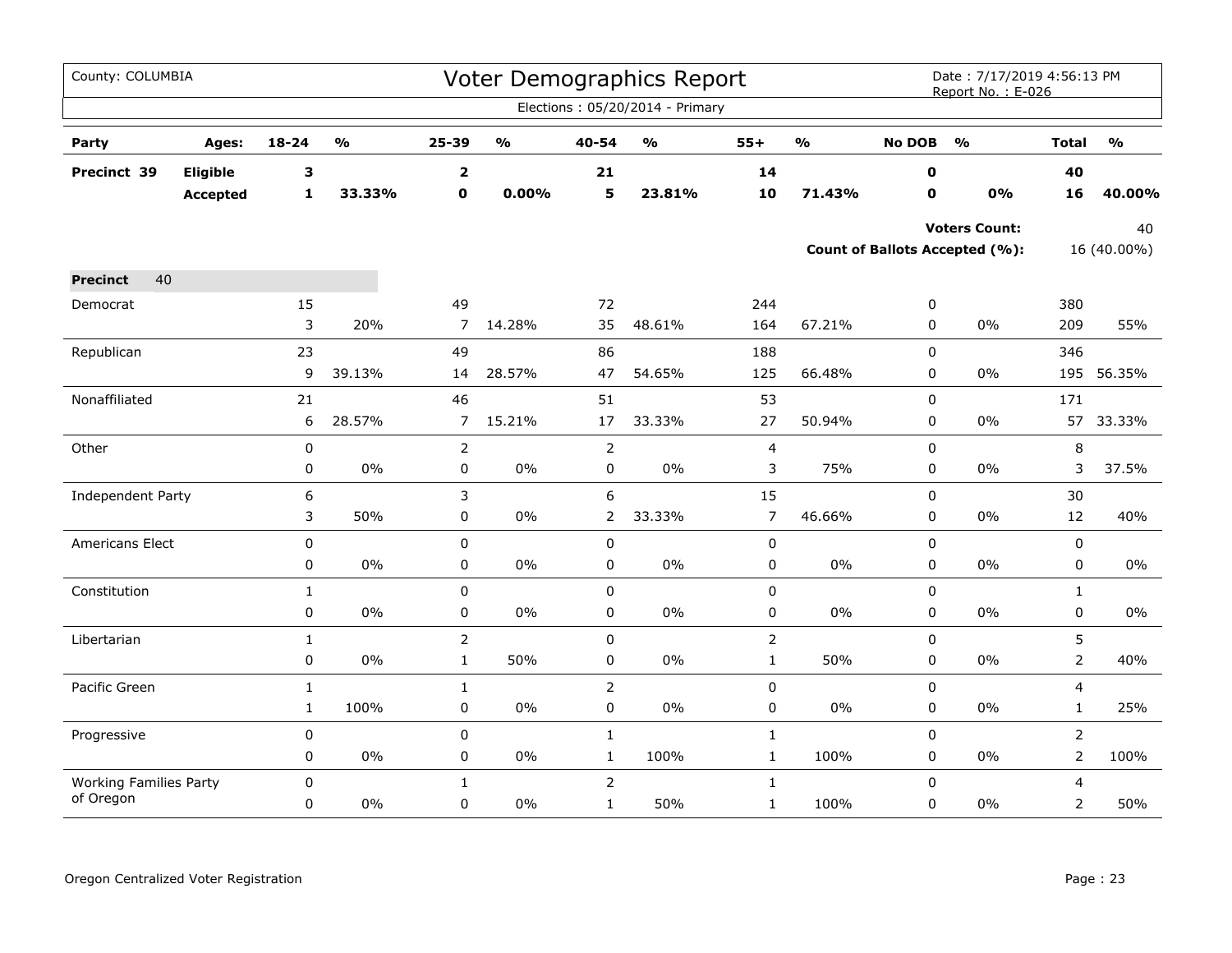| County: COLUMBIA              |                                    |                |               |                |        |              | Voter Demographics Report<br>Elections: 05/20/2014 - Primary |                |                                   |                            | Date: 7/17/2019 4:56:13 PM<br>Report No.: E-026        |                |                     |
|-------------------------------|------------------------------------|----------------|---------------|----------------|--------|--------------|--------------------------------------------------------------|----------------|-----------------------------------|----------------------------|--------------------------------------------------------|----------------|---------------------|
| Party                         | Ages:                              | 18-24          | $\frac{1}{2}$ | 25-39          | %      | 40-54        | %                                                            | $55+$          | $\mathsf{o}\mathsf{v}_\mathsf{o}$ | <b>No DOB</b>              | $\frac{1}{2}$                                          | <b>Total</b>   | $\frac{0}{0}$       |
| Precinct 40                   | <b>Eligible</b><br><b>Accepted</b> | 68<br>22       | 32.35%        | 153<br>29      | 18.95% | 222<br>103   | 46.40%                                                       | 508<br>329     | 64.76%                            | $\mathbf 0$<br>$\mathbf 0$ | 0%                                                     | 951<br>483     | 50.79%              |
|                               |                                    |                |               |                |        |              |                                                              |                |                                   |                            | <b>Voters Count:</b><br>Count of Ballots Accepted (%): |                | 951<br>483 (50.79%) |
| 41<br><b>Precinct</b>         |                                    |                |               |                |        |              |                                                              |                |                                   |                            |                                                        |                |                     |
| Democrat                      |                                    | 17             |               | 42             |        | 92           |                                                              | 209            |                                   | 0                          |                                                        | 360            |                     |
|                               |                                    | $\mathbf{1}$   | 5.88%         | $\overline{7}$ | 16.66% | 28           | 30.43%                                                       | 101            | 48.32%                            | 0                          | 0%                                                     | 137            | 38.05%              |
| Republican                    |                                    | 36             |               | 71             |        | 111          |                                                              | 173            |                                   | 0                          |                                                        | 391            |                     |
|                               |                                    | 5              | 13.88%        | 10             | 14.08% | 28           | 25.22%                                                       | 100            | 57.8%                             | 0                          | 0%                                                     | 143            | 36.57%              |
| Nonaffiliated                 |                                    | 34             |               | 82             |        | 108          |                                                              | 73             |                                   | 0                          |                                                        | 297            |                     |
|                               |                                    | 0              | 0%            | 10             | 12.19% | 21           | 19.44%                                                       | 24             | 32.87%                            | 0                          | 0%                                                     |                | 55 18.51%           |
| Other                         |                                    | $\mathbf{1}$   |               | $\,8\,$        |        | 5            |                                                              | 4              |                                   | 0                          |                                                        | 18             |                     |
|                               |                                    | 0              | 0%            | 0              | 0%     | 0            | 0%                                                           | $\mathbf{1}$   | 25%                               | 0                          | $0\%$                                                  | $\mathbf{1}$   | 5.55%               |
| Independent Party             |                                    | 10             |               | 13             |        | 18           |                                                              | 20             |                                   | 0                          |                                                        | 61             |                     |
|                               |                                    | 2              | 20%           | $\mathbf{1}$   | 7.69%  | 2            | 11.11%                                                       | 12             | 60%                               | 0                          | $0\%$                                                  | 17             | 27.86%              |
| Americans Elect               |                                    | $\pmb{0}$      |               | $\pmb{0}$      |        | $\pmb{0}$    |                                                              | 0              |                                   | 0                          |                                                        | $\pmb{0}$      |                     |
|                               |                                    | 0              | 0%            | 0              | $0\%$  | 0            | 0%                                                           | 0              | 0%                                | 0                          | $0\%$                                                  | 0              | $0\%$               |
| Constitution                  |                                    | $\pmb{0}$      |               | $\overline{4}$ |        | 0            |                                                              | 0              |                                   | 0                          |                                                        | 4              |                     |
|                               |                                    | 0              | 0%            | $\overline{2}$ | 50%    | 0            | $0\%$                                                        | 0              | 0%                                | 0                          | 0%                                                     | $\overline{2}$ | 50%                 |
| Libertarian                   |                                    | $\overline{2}$ |               | 3              |        | 3            |                                                              | $\mathbf 1$    |                                   | $\mathsf 0$                |                                                        | 9              |                     |
|                               |                                    | 0              | 0%            | $\mathbf{1}$   | 33.33% | $\mathbf{1}$ | 33.33%                                                       | 0              | 0%                                | 0                          | 0%                                                     |                | 2 22.22%            |
| Pacific Green                 |                                    | $\mathbf{1}$   |               | $\pmb{0}$      |        | 3            |                                                              | $\overline{2}$ |                                   | 0                          |                                                        | 6              |                     |
|                               |                                    | 0              | 0%            | 0              | 0%     | 3            | 100%                                                         | $\mathbf{1}$   | 50%                               | 0                          | 0%                                                     | 4              | 66.66%              |
| Progressive                   |                                    | 0              |               | $\mathbf{1}$   |        | 0            |                                                              | 0              |                                   | 0                          |                                                        | $\mathbf{1}$   |                     |
|                               |                                    | $\pmb{0}$      | 0%            | 0              | 0%     | 0            | 0%                                                           | 0              | 0%                                | 0                          | 0%                                                     | 0              | 0%                  |
| <b>Working Families Party</b> |                                    | $\mathbf 0$    |               | $\overline{2}$ |        | $\mathbf{1}$ |                                                              | $\mathbf{1}$   |                                   | $\mathbf 0$                |                                                        | $\overline{4}$ |                     |
| of Oregon                     |                                    | 0              | 0%            | 0              | 0%     | 0            | $0\%$                                                        | 0              | 0%                                | 0                          | 0%                                                     | $\mathbf 0$    | $0\%$               |
| Precinct 41                   | Eligible                           | 101            |               | 226            |        | 341          |                                                              | 483            |                                   | $\mathbf 0$                |                                                        | 1151           |                     |
|                               | Accepted                           | 8              | 7.92%         | 31             | 13.72% | 83           | 24.34%                                                       | 239            | 49.48%                            | $\mathbf 0$                | 0%                                                     | 361            | 31.36%              |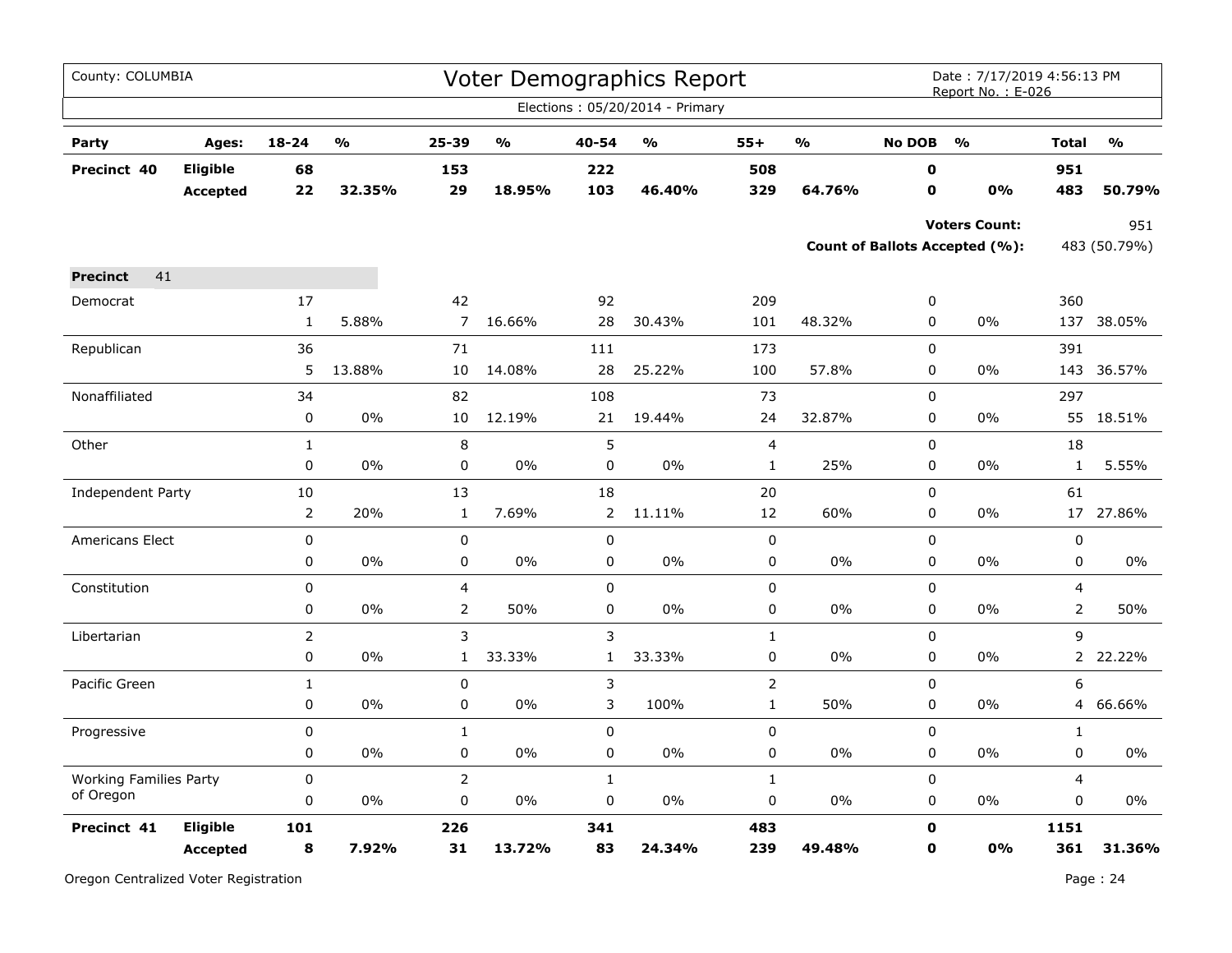| County: COLUMBIA              |                 |                |                         |                |                                   |              | <b>Voter Demographics Report</b>  |                  |                         |               | Date: 7/17/2019 4:56:13 PM<br>Report No.: E-026 |                |                         |
|-------------------------------|-----------------|----------------|-------------------------|----------------|-----------------------------------|--------------|-----------------------------------|------------------|-------------------------|---------------|-------------------------------------------------|----------------|-------------------------|
|                               |                 |                |                         |                |                                   |              | Elections: 05/20/2014 - Primary   |                  |                         |               |                                                 |                |                         |
| Party                         | Ages:           | $18 - 24$      | $\mathbf{0}/\mathbf{0}$ | 25-39          | $\mathsf{o}\mathsf{v}_\mathsf{o}$ | 40-54        | $\mathsf{o}\mathsf{v}_\mathsf{o}$ | $55+$            | $\mathbf{O}/\mathbf{O}$ | <b>No DOB</b> | $\mathsf{o}\mathsf{v}_\mathsf{o}$               | <b>Total</b>   | $\mathbf{0}/\mathbf{0}$ |
|                               |                 |                |                         |                |                                   |              |                                   |                  |                         |               | <b>Voters Count:</b>                            |                | 1151                    |
|                               |                 |                |                         |                |                                   |              |                                   |                  |                         |               | <b>Count of Ballots Accepted (%):</b>           |                | 361 (31.36%)            |
| 44<br><b>Precinct</b>         |                 |                |                         |                |                                   |              |                                   |                  |                         |               |                                                 |                |                         |
| Democrat                      |                 | 6              |                         | 20             |                                   | 49           |                                   | 133              |                         | 0             |                                                 | 208            |                         |
|                               |                 | 2              | 33.33%                  | 9              | 45%                               | 5            | 10.2%                             | 70               | 52.63%                  | 0             | $0\%$                                           |                | 86 41.34%               |
| Republican                    |                 | 13             |                         | 34             |                                   | 77           |                                   | 153              |                         | 0             |                                                 | 277            |                         |
|                               |                 | 3              | 23.07%                  | 6              | 17.64%                            | 28           | 36.36%                            | 73               | 47.71%                  | 0             | $0\%$                                           | 110            | 39.71%                  |
| Nonaffiliated                 |                 | $\overline{7}$ |                         | 39             |                                   | 54           |                                   | 65               |                         | $\mathbf 0$   |                                                 | 165            |                         |
|                               |                 | 0              | 0%                      | $\mathbf{1}$   | 2.56%                             | 6            | 11.11%                            | 26               | 40%                     | 0             | $0\%$                                           | 33             | 20%                     |
| Other                         |                 | $\mathbf{1}$   |                         | 3              |                                   | $\mathbf{1}$ |                                   | 3                |                         | 0             |                                                 | 8              |                         |
|                               |                 | $\mathbf{1}$   | 100%                    | 0              | 0%                                | 0            | 0%                                | 2                | 66.66%                  | 0             | $0\%$                                           | 3              | 37.5%                   |
| Independent Party             |                 | $\overline{7}$ |                         | 3              |                                   | 5            |                                   | 16               |                         | 0             |                                                 | 31             |                         |
|                               |                 | 0              | 0%                      | $\mathbf{1}$   | 33.33%                            | 0            | 0%                                | 8                | 50%                     | 0             | $0\%$                                           | 9              | 29.03%                  |
| Americans Elect               |                 | 0              |                         | $\pmb{0}$      |                                   | 0            |                                   | 0                |                         | 0             |                                                 | $\pmb{0}$      |                         |
|                               |                 | 0              | $0\%$                   | 0              | 0%                                | 0            | 0%                                | 0                | $0\%$                   | 0             | $0\%$                                           | 0              | $0\%$                   |
| Constitution                  |                 | $\pmb{0}$      |                         | $\mathbf{1}$   |                                   | $\mathbf{1}$ |                                   | $\overline{4}$   |                         | 0             |                                                 | 6              |                         |
|                               |                 | 0              | 0%                      | $\pmb{0}$      | $0\%$                             | 0            | 0%                                | $\boldsymbol{0}$ | $0\%$                   | 0             | $0\%$                                           | 0              | 0%                      |
| Libertarian                   |                 | $\mathbf{1}$   |                         | $\overline{2}$ |                                   | 4            |                                   | $\overline{7}$   |                         | 0             |                                                 | 14             |                         |
|                               |                 | $\pmb{0}$      | $0\%$                   | $\pmb{0}$      | $0\%$                             | $\mathbf{1}$ | 25%                               | 4                | 57.14%                  | 0             | $0\%$                                           | 5              | 35.71%                  |
| Pacific Green                 |                 | 0              |                         | 3              |                                   | $\mathbf{1}$ |                                   | 0                |                         | $\mathbf 0$   |                                                 | $\overline{4}$ |                         |
|                               |                 | 0              | 0%                      | 0              | 0%                                | 0            | 0%                                | 0                | 0%                      | 0             | 0%                                              | 0              | 0%                      |
| Progressive                   |                 | 0              |                         | $\mathbf 1$    |                                   | $\mathbf 0$  |                                   | 0                |                         | 0             |                                                 | $\mathbf{1}$   |                         |
|                               |                 | 0              | 0%                      | $\pmb{0}$      | $0\%$                             | 0            | 0%                                | 0                | $0\%$                   | 0             | $0\%$                                           | 0              | $0\%$                   |
| <b>Working Families Party</b> |                 | 0              |                         | $\pmb{0}$      |                                   | 0            |                                   | 0                |                         | $\pmb{0}$     |                                                 | $\pmb{0}$      |                         |
| of Oregon                     |                 | 0              | 0%                      | $\mathbf 0$    | $0\%$                             | 0            | $0\%$                             | 0                | $0\%$                   | 0             | $0\%$                                           | 0              | $0\%$                   |
| Precinct 44                   | Eligible        | 35             |                         | 106            |                                   | 192          |                                   | 381              |                         | $\mathbf 0$   |                                                 | 714            |                         |
|                               | <b>Accepted</b> | 6              | 17.14%                  | 17             | 16.04%                            | 40           | 20.83%                            | 183              | 48.03%                  | $\mathbf 0$   | 0%                                              | 246            | 34.45%                  |

**Voters Count:** 714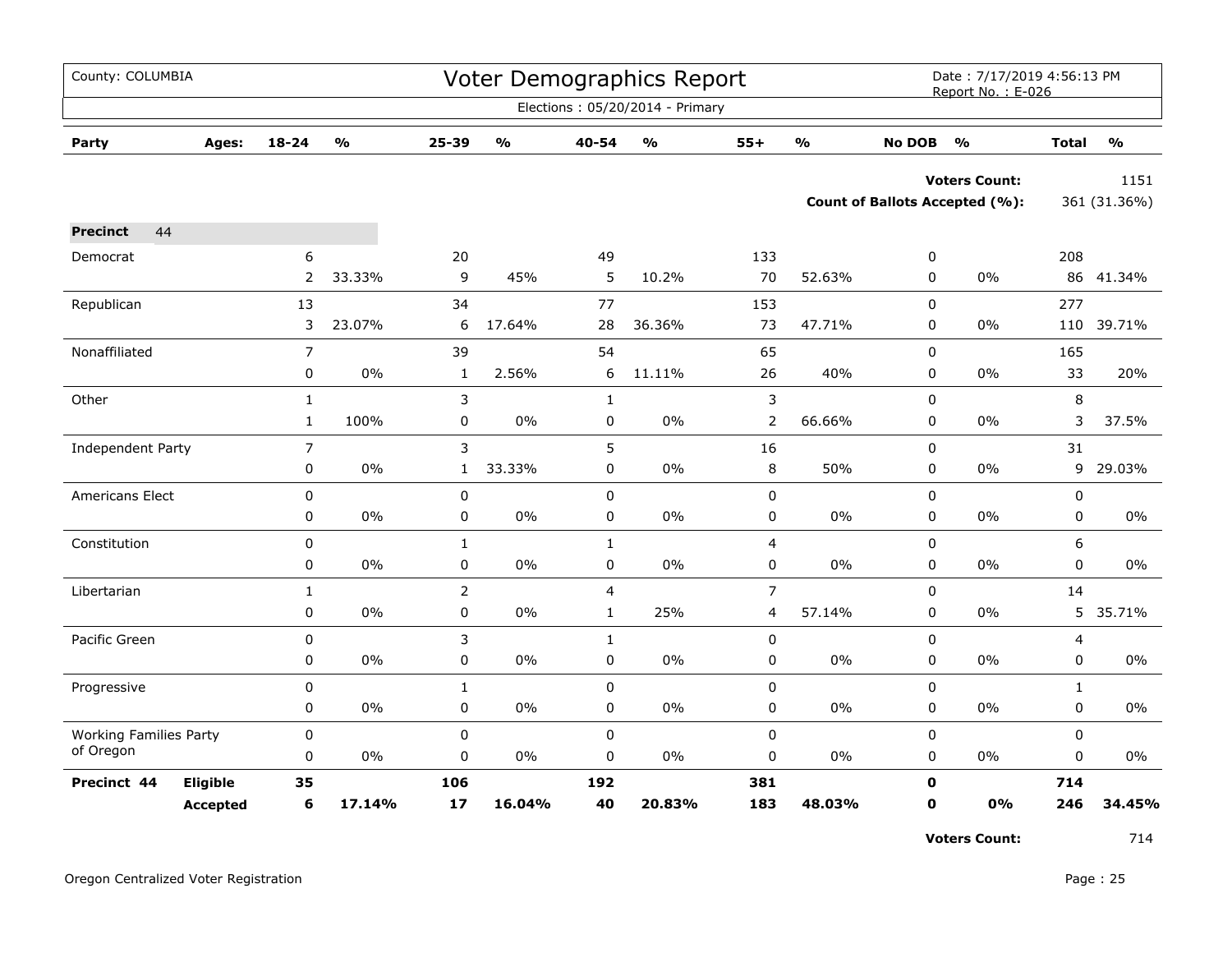| County: COLUMBIA              |                 |                |                         |                | Voter Demographics Report |                |                                 | Date: 7/17/2019 4:56:13 PM<br>Report No.: E-026 |               |               |                                       |              |               |  |
|-------------------------------|-----------------|----------------|-------------------------|----------------|---------------------------|----------------|---------------------------------|-------------------------------------------------|---------------|---------------|---------------------------------------|--------------|---------------|--|
|                               |                 |                |                         |                |                           |                | Elections: 05/20/2014 - Primary |                                                 |               |               |                                       |              |               |  |
| Party                         | Ages:           | 18-24          | $\mathbf{O}/\mathbf{o}$ | 25-39          | $\frac{0}{0}$             | 40-54          | $\frac{0}{0}$                   | $55+$                                           | $\frac{1}{2}$ | <b>No DOB</b> | $\frac{1}{2}$                         | <b>Total</b> | $\frac{1}{2}$ |  |
|                               |                 |                |                         |                |                           |                |                                 |                                                 |               |               | <b>Count of Ballots Accepted (%):</b> | 246 (34.45%) |               |  |
| 46<br><b>Precinct</b>         |                 |                |                         |                |                           |                |                                 |                                                 |               |               |                                       |              |               |  |
| Democrat                      |                 | 6              |                         | 20             |                           | 44             |                                 | 152                                             |               | 0             |                                       | 222          |               |  |
|                               |                 | 0              | 0%                      | 3              | 15%                       | 10             | 22.72%                          | 87                                              | 57.23%        | 0             | $0\%$                                 |              | 100 45.04%    |  |
| Republican                    |                 | $\overline{7}$ |                         | 24             |                           | 61             |                                 | 99                                              |               | 0             |                                       | 191          |               |  |
|                               |                 | $\overline{2}$ | 28.57%                  | 6              | 25%                       | 19             | 31.14%                          | 64                                              | 64.64%        | 0             | $0\%$                                 |              | 91 47.64%     |  |
| Nonaffiliated                 |                 | 21             |                         | 23             |                           | 46             |                                 | 51                                              |               | $\mathbf 0$   |                                       | 141          |               |  |
|                               |                 | 0              | $0\%$                   | 5              | 21.73%                    | 12             | 26.08%                          | $20\,$                                          | 39.21%        | 0             | 0%                                    |              | 37 26.24%     |  |
| Other                         |                 | $\mathbf{1}$   |                         | $\mathbf{1}$   |                           | 3              |                                 | 5                                               |               | 0             |                                       | 10           |               |  |
|                               |                 | 0              | $0\%$                   | 0              | $0\%$                     | $\mathbf{1}$   | 33.33%                          | 4                                               | 80%           | 0             | 0%                                    | 5            | 50%           |  |
| Independent Party             |                 | 5              |                         | 5              |                           | $\overline{2}$ |                                 | $11\,$                                          |               | $\mathbf 0$   |                                       | 23           |               |  |
|                               |                 | 1              | 20%                     | 0              | 0%                        | $\mathbf{1}$   | 50%                             | 5                                               | 45.45%        | 0             | 0%                                    |              | 7 30.43%      |  |
| <b>Americans Elect</b>        |                 | 0              |                         | 0              |                           | $\mathbf 0$    |                                 | 0                                               |               | 0             |                                       | 0            |               |  |
|                               |                 | 0              | $0\%$                   | 0              | $0\%$                     | $\pmb{0}$      | 0%                              | 0                                               | $0\%$         | $\mathbf 0$   | 0%                                    | 0            | $0\%$         |  |
| Constitution                  |                 | 0              |                         | 0              |                           | $\pmb{0}$      |                                 | $\mathbf{1}$                                    |               | 0             |                                       | $\mathbf{1}$ |               |  |
|                               |                 | 0              | 0%                      | 0              | $0\%$                     | $\mathbf 0$    | 0%                              | 0                                               | 0%            | 0             | $0\%$                                 | 0            | 0%            |  |
| Libertarian                   |                 | 0              |                         | $\overline{2}$ |                           | $\mathbf 0$    |                                 | $\mathbf{1}$                                    |               | $\mathbf 0$   |                                       | 3            |               |  |
|                               |                 | 0              | 0%                      | 0              | 0%                        | $\mathbf 0$    | 0%                              | 0                                               | $0\%$         | $\Omega$      | $0\%$                                 | $\Omega$     | 0%            |  |
| Pacific Green                 |                 | $\mathbf 0$    |                         | $\mathbf 0$    |                           | $\mathbf 0$    |                                 | $\overline{2}$                                  |               | 0             |                                       | 2            |               |  |
|                               |                 | 0              | $0\%$                   | 0              | $0\%$                     | $\pmb{0}$      | $0\%$                           | $\mathbf{1}$                                    | 50%           | 0             | $0\%$                                 | $\mathbf{1}$ | 50%           |  |
| Progressive                   |                 | 0              |                         | 0              |                           | $\pmb{0}$      |                                 | 0                                               |               | $\mathbf 0$   |                                       | 0            |               |  |
|                               |                 | 0              | $0\%$                   | 0              | $0\%$                     | $\pmb{0}$      | 0%                              | 0                                               | 0%            | 0             | $0\%$                                 | $\mathbf 0$  | 0%            |  |
| <b>Working Families Party</b> |                 | 0              |                         | 0              |                           | $\pmb{0}$      |                                 | 0                                               |               | $\mathbf 0$   |                                       | 0            |               |  |
| of Oregon                     |                 | 0              | $0\%$                   | 0              | 0%                        | $\pmb{0}$      | 0%                              | 0                                               | 0%            | 0             | 0%                                    | 0            | 0%            |  |
| Precinct 46                   | Eligible        | 40             |                         | 75             |                           | 156            |                                 | 322                                             |               | $\mathbf 0$   |                                       | 593          |               |  |
|                               | <b>Accepted</b> | 3              | 7.50%                   | 14             | 18.67%                    | 43             | 27.56%                          | 181                                             | 56.21%        | $\mathbf 0$   | 0%                                    | 241          | 40.64%        |  |

**Voters Count:** 593

**Count of Ballots Accepted (%):** 241 (40.64%)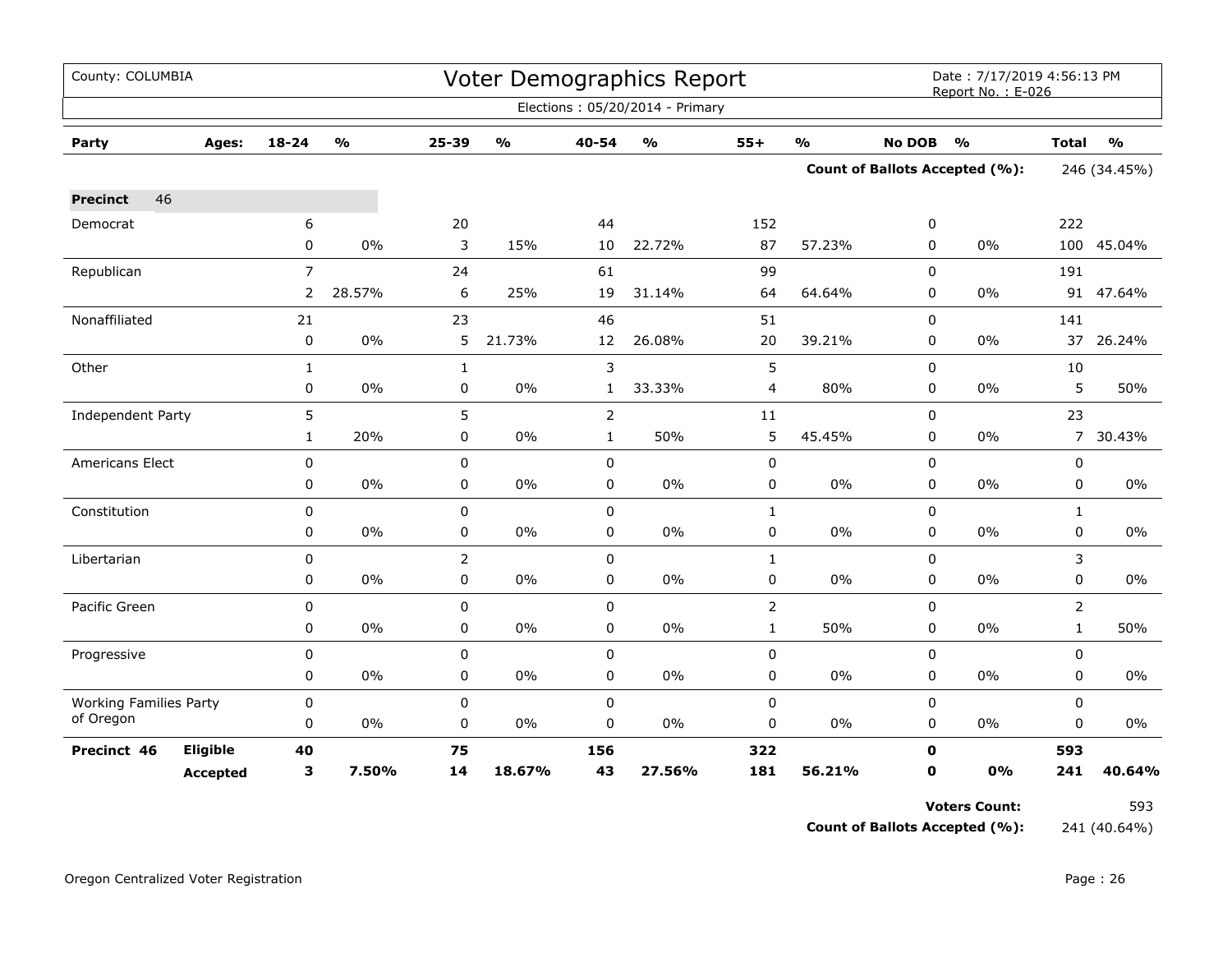| County: COLUMBIA              |                 |              |                                   |                |               |                | <b>Voter Demographics Report</b> |                |                         |               | Date: 7/17/2019 4:56:13 PM<br>Report No.: E-026 |                |                         |
|-------------------------------|-----------------|--------------|-----------------------------------|----------------|---------------|----------------|----------------------------------|----------------|-------------------------|---------------|-------------------------------------------------|----------------|-------------------------|
|                               |                 |              |                                   |                |               |                | Elections: 05/20/2014 - Primary  |                |                         |               |                                                 |                |                         |
| Party                         | Ages:           | $18 - 24$    | $\mathsf{o}\mathsf{v}_\mathsf{o}$ | 25-39          | $\frac{0}{0}$ | 40-54          | $\frac{0}{0}$                    | $55+$          | $\mathbf{O}/\mathbf{o}$ | <b>No DOB</b> | $\frac{0}{0}$                                   | <b>Total</b>   | $\mathbf{O}/\mathbf{o}$ |
| 47<br><b>Precinct</b>         |                 |              |                                   |                |               |                |                                  |                |                         |               |                                                 |                |                         |
| Democrat                      |                 | 22           |                                   | 34             |               | 78             |                                  | 245            |                         | 0             |                                                 | 379            |                         |
|                               |                 | 4            | 18.18%                            | 11             | 32.35%        | 24             | 30.76%                           | 149            | 60.81%                  | 0             | 0%                                              | 188            | 49.6%                   |
| Republican                    |                 | 9            |                                   | 23             |               | 67             |                                  | 125            |                         | $\mathbf 0$   |                                                 | 224            |                         |
|                               |                 | 0            | 0%                                | $\overline{4}$ | 17.39%        | 25             | 37.31%                           | 85             | 68%                     | 0             | 0%                                              | 114            | 50.89%                  |
| Nonaffiliated                 |                 | 23           |                                   | 39             |               | 49             |                                  | 55             |                         | 0             |                                                 | 166            |                         |
|                               |                 | 3            | 13.04%                            | 13             | 33.33%        | 20             | 40.81%                           | 28             | 50.9%                   | 0             | 0%                                              | 64             | 38.55%                  |
| Other                         |                 | $\mathbf{1}$ |                                   | $\overline{2}$ |               | $\mathbf{1}$   |                                  | $\overline{2}$ |                         | 0             |                                                 | 6              |                         |
|                               |                 | 0            | $0\%$                             | $\mathbf{1}$   | 50%           | 0              | $0\%$                            | $\overline{2}$ | 100%                    | 0             | 0%                                              | 3              | 50%                     |
| Independent Party             |                 | $\mathbf{1}$ |                                   | 9              |               | 10             |                                  | $\mathsf 9$    |                         | 0             |                                                 | 29             |                         |
|                               |                 | $\mathbf{1}$ | 100%                              | $\overline{2}$ | 22.22%        | 6              | 60%                              | 5              | 55.55%                  | $\Omega$      | 0%                                              |                | 14 48.27%               |
| Americans Elect               |                 | $\mathbf 0$  |                                   | 0              |               | $\mathbf 0$    |                                  | $\pmb{0}$      |                         | $\mathbf 0$   |                                                 | 0              |                         |
|                               |                 | 0            | 0%                                | 0              | $0\%$         | 0              | $0\%$                            | $\pmb{0}$      | $0\%$                   | 0             | 0%                                              | 0              | $0\%$                   |
| Constitution                  |                 | 0            |                                   | $\overline{2}$ |               | 3              |                                  | 4              |                         | 0             |                                                 | 9              |                         |
|                               |                 | $\mathbf 0$  | 0%                                | 0              | 0%            | $\overline{2}$ | 66.66%                           | 2              | 50%                     | 0             | 0%                                              | 4              | 44.44%                  |
| Libertarian                   |                 | 1            |                                   | $\mathbf{1}$   |               | $\mathbf{1}$   |                                  | 3              |                         | 0             |                                                 | 6              |                         |
|                               |                 | 0            | 0%                                | $\pmb{0}$      | $0\%$         | $\mathbf{1}$   | 100%                             | $\mathbf{1}$   | 33.33%                  | 0             | 0%                                              | $\overline{2}$ | 33.33%                  |
| Pacific Green                 |                 | $\mathbf 0$  |                                   | 1              |               | $\mathbf 0$    |                                  | $\mathbf 0$    |                         | 0             |                                                 | $\mathbf{1}$   |                         |
|                               |                 | 0            | 0%                                | 0              | $0\%$         | $\pmb{0}$      | $0\%$                            | $\pmb{0}$      | $0\%$                   | 0             | 0%                                              | 0              | $0\%$                   |
| Progressive                   |                 | 0            |                                   | 0              |               | $\mathbf 0$    |                                  | $\pmb{0}$      |                         | $\mathbf 0$   |                                                 | 0              |                         |
|                               |                 | 0            | 0%                                | 0              | 0%            | 0              | $0\%$                            | 0              | $0\%$                   | 0             | 0%                                              | 0              | $0\%$                   |
| <b>Working Families Party</b> |                 | 0            |                                   | 0              |               | $\mathbf{1}$   |                                  | $\pmb{0}$      |                         | $\mathbf 0$   |                                                 | $\mathbf{1}$   |                         |
| of Oregon                     |                 | 0            | 0%                                | 0              | 0%            | 0              | 0%                               | 0              | $0\%$                   | 0             | $0\%$                                           | 0              | 0%                      |
| Precinct 47                   | Eligible        | 57           |                                   | 111            |               | 210            |                                  | 443            |                         | $\mathbf 0$   |                                                 | 821            |                         |
|                               | <b>Accepted</b> | 8            | 14.04%                            | 31             | 27.93%        | 78             | 37.14%                           | 272            | 61.40%                  | 0             | 0%                                              | 389            | 47.38%                  |

Voters Count: 821

**Count of Ballots Accepted (%):** 389 (47.38%)

Precinct 48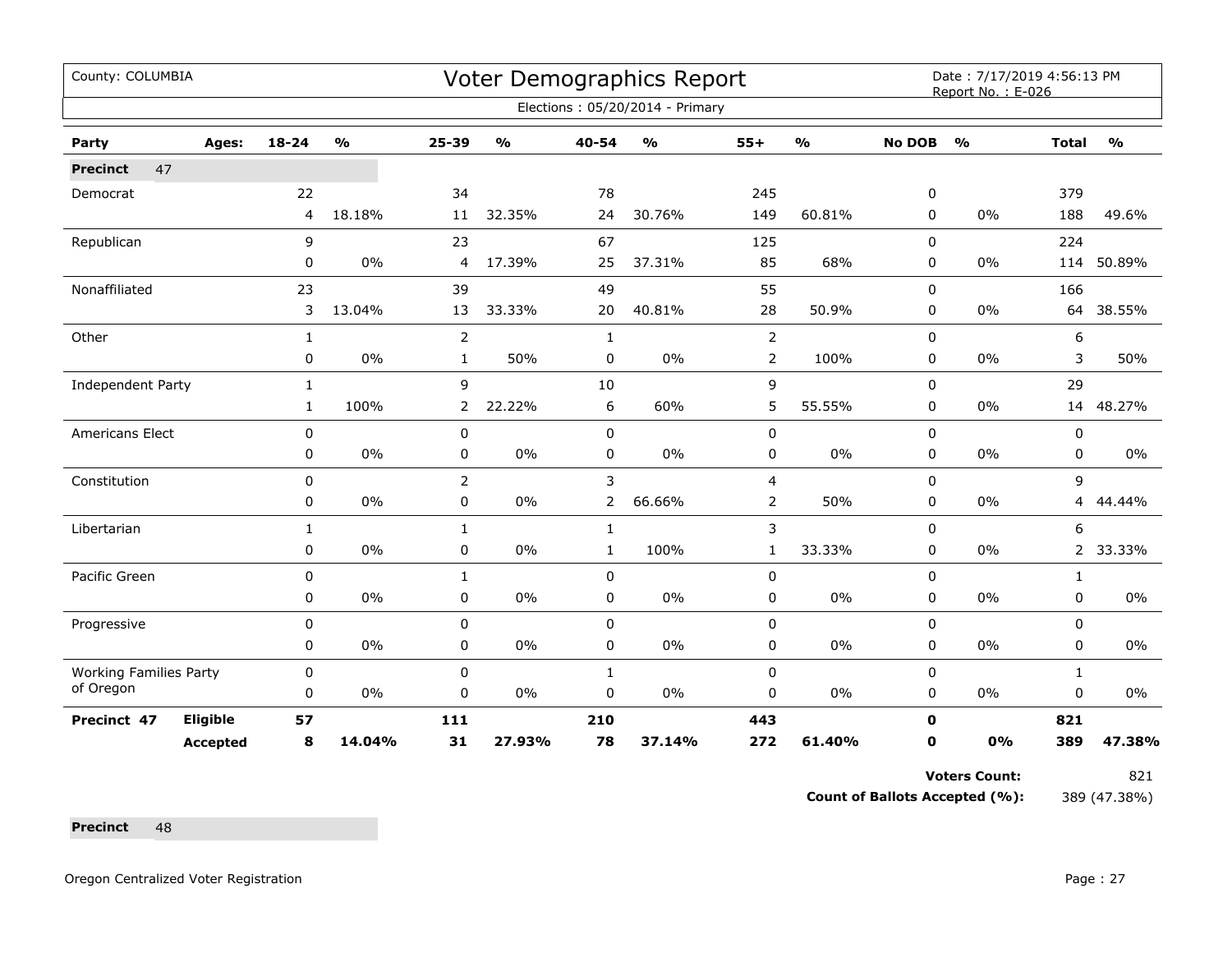| County: COLUMBIA                           |                 |                |                                   |                |                                   |                | Voter Demographics Report       |                |                         |               | Date: 7/17/2019 4:56:13 PM<br>Report No.: E-026 |                |               |
|--------------------------------------------|-----------------|----------------|-----------------------------------|----------------|-----------------------------------|----------------|---------------------------------|----------------|-------------------------|---------------|-------------------------------------------------|----------------|---------------|
|                                            |                 |                |                                   |                |                                   |                | Elections: 05/20/2014 - Primary |                |                         |               |                                                 |                |               |
| Party                                      | Ages:           | $18 - 24$      | $\mathsf{o}\mathsf{v}_\mathsf{o}$ | 25-39          | $\mathsf{o}\mathsf{v}_\mathsf{o}$ | 40-54          | $\frac{1}{2}$                   | $55+$          | $\mathbf{O}/\mathbf{O}$ | <b>No DOB</b> | $\mathsf{o}\mathsf{v}_\mathsf{o}$               | <b>Total</b>   | $\frac{0}{0}$ |
| Democrat                                   |                 | 6              |                                   | 16             |                                   | 36             |                                 | 78             |                         | $\pmb{0}$     |                                                 | 136            |               |
|                                            |                 | $\overline{2}$ | 33.33%                            | 4              | 25%                               | 13             | 36.11%                          | 53             | 67.94%                  | 0             | $0\%$                                           | 72             | 52.94%        |
| Republican                                 |                 | 12             |                                   | 17             |                                   | 36             |                                 | 50             |                         | $\mathbf 0$   |                                                 | 115            |               |
|                                            |                 | $\mathbf{1}$   | 8.33%                             | 6              | 35.29%                            | 18             | 50%                             | 39             | 78%                     | $\pmb{0}$     | $0\%$                                           | 64             | 55.65%        |
| Nonaffiliated                              |                 | $\overline{4}$ |                                   | 27             |                                   | 26             |                                 | 19             |                         | $\mathbf 0$   |                                                 | 76             |               |
|                                            |                 | 0              | 0%                                | 9              | 33.33%                            | 14             | 53.84%                          | 13             | 68.42%                  | 0             | $0\%$                                           | 36             | 47.36%        |
| Other                                      |                 | $\mathbf{1}$   |                                   | $\pmb{0}$      |                                   | $\pmb{0}$      |                                 | $\overline{2}$ |                         | 0             |                                                 | 3              |               |
|                                            |                 | 0              | 0%                                | 0              | 0%                                | 0              | 0%                              | $\mathbf{1}$   | 50%                     | 0             | 0%                                              |                | 1 33.33%      |
| Independent Party                          |                 | $\pmb{0}$      |                                   | 3              |                                   | $\mathbf 1$    |                                 | 9              |                         | 0             |                                                 | 13             |               |
|                                            |                 | 0              | 0%                                | $\mathbf{1}$   | 33.33%                            | $\mathbf{1}$   | 100%                            | 5              | 55.55%                  | 0             | 0%                                              | $\overline{7}$ | 53.84%        |
| Americans Elect                            |                 | $\pmb{0}$      |                                   | $\pmb{0}$      |                                   | $\pmb{0}$      |                                 | 0              |                         | $\pmb{0}$     |                                                 | $\pmb{0}$      |               |
|                                            |                 | 0              | 0%                                | $\pmb{0}$      | 0%                                | 0              | 0%                              | 0              | 0%                      | 0             | 0%                                              | $\pmb{0}$      | 0%            |
| Constitution                               |                 | 0              |                                   | $\mathbf 0$    |                                   | 0              |                                 | 0              |                         | $\mathbf 0$   |                                                 | $\mathsf 0$    |               |
|                                            |                 | 0              | 0%                                | $\pmb{0}$      | $0\%$                             | 0              | $0\%$                           | 0              | 0%                      | $\pmb{0}$     | 0%                                              | 0              | $0\%$         |
| Libertarian                                |                 | 0              |                                   | $\mathbf{1}$   |                                   | $\overline{4}$ |                                 | 3              |                         | $\mathbf 0$   |                                                 | 8              |               |
|                                            |                 | $\pmb{0}$      | 0%                                | $\pmb{0}$      | 0%                                | $\mathbf{1}$   | 25%                             | 0              | $0\%$                   | 0             | $0\%$                                           | $\mathbf{1}$   | 12.5%         |
| Pacific Green                              |                 | $\pmb{0}$      |                                   | $\pmb{0}$      |                                   | $\mathbf 0$    |                                 | $\overline{2}$ |                         | $\pmb{0}$     |                                                 | $\overline{2}$ |               |
|                                            |                 | $\pmb{0}$      | 0%                                | 0              | 0%                                | 0              | 0%                              | $\overline{2}$ | 100%                    | 0             | 0%                                              | $\overline{2}$ | 100%          |
| Progressive                                |                 | $\pmb{0}$      |                                   | $\pmb{0}$      |                                   | $\mathbf 0$    |                                 | 0              |                         | $\pmb{0}$     |                                                 | $\pmb{0}$      |               |
|                                            |                 | $\pmb{0}$      | 0%                                | $\pmb{0}$      | 0%                                | 0              | 0%                              | 0              | $0\%$                   | 0             | 0%                                              | $\mathbf 0$    | $0\%$         |
| <b>Working Families Party</b><br>of Oregon |                 | $\pmb{0}$      |                                   | $\pmb{0}$      |                                   | $\mathbf{1}$   |                                 | 0              |                         | $\pmb{0}$     |                                                 | $\mathbf{1}$   |               |
|                                            |                 | $\pmb{0}$      | 0%                                | $\pmb{0}$      | 0%                                | $\mathbf 0$    | 0%                              | 0              | 0%                      | 0             | 0%                                              | $\pmb{0}$      | 0%            |
| Precinct 48                                | Eligible        | 23             |                                   | 64             |                                   | 104            |                                 | 163            |                         | $\mathbf 0$   |                                                 | 354            |               |
|                                            | <b>Accepted</b> | 3              | 13.04%                            | 20             | 31.25%                            | 47             | 45.19%                          | 113            | 69.33%                  | 0             | 0%                                              | 183            | 51.69%        |
|                                            |                 |                |                                   |                |                                   |                |                                 |                |                         |               | <b>Voters Count:</b>                            |                | 354           |
|                                            |                 |                |                                   |                |                                   |                |                                 |                |                         |               | <b>Count of Ballots Accepted (%):</b>           |                | 183 (51.69%)  |
| 49<br><b>Precinct</b>                      |                 |                |                                   |                |                                   |                |                                 |                |                         |               |                                                 |                |               |
| Democrat                                   |                 | 8              |                                   | 16             |                                   | 45             |                                 | 125            |                         | 0             |                                                 | 194            |               |
|                                            |                 | 5              | 62.5%                             | $\overline{4}$ | 25%                               | 13             | 28.88%                          | 86             | 68.8%                   | $\mathbf 0$   | 0%                                              |                | 108 55.67%    |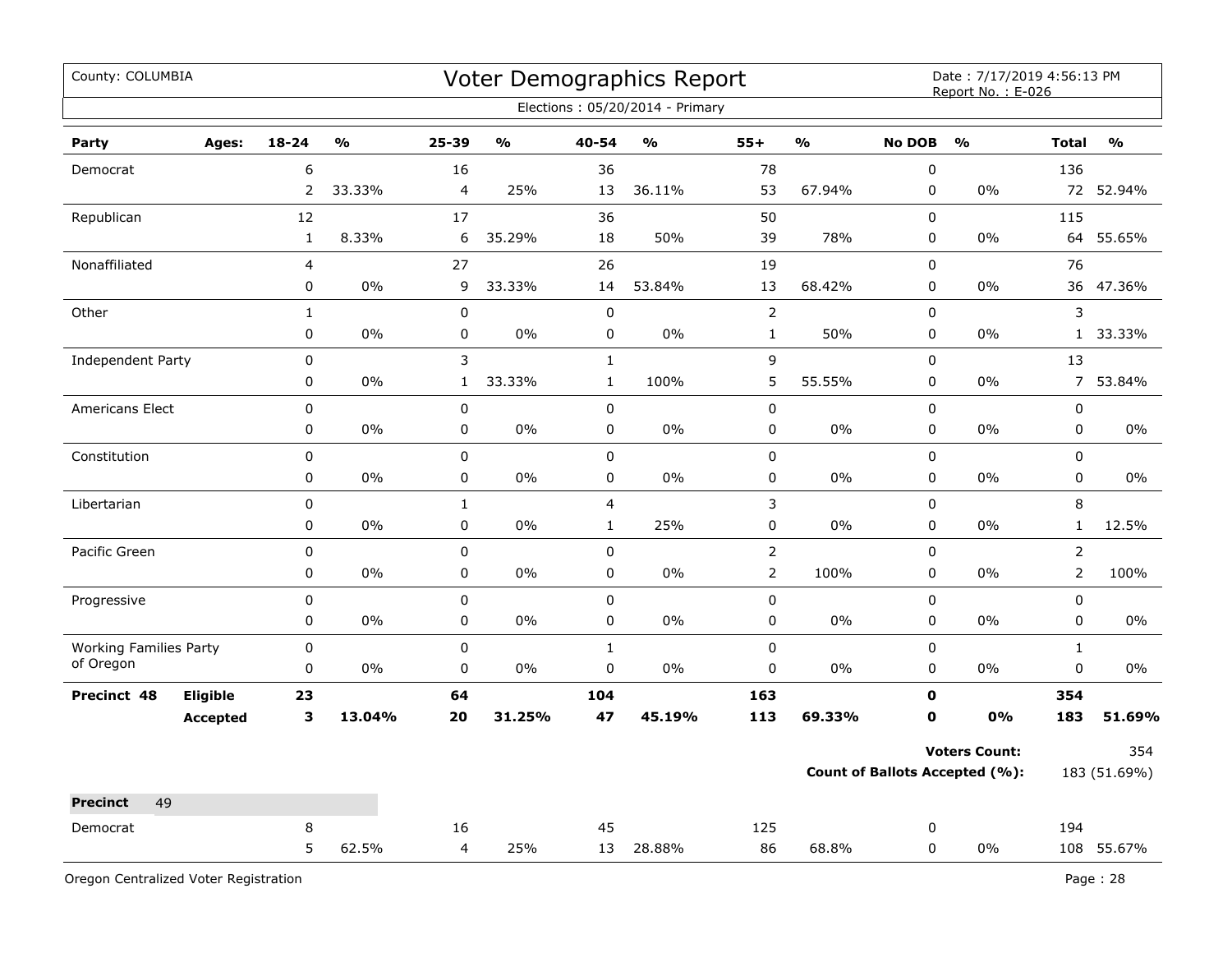| County: COLUMBIA                           |                                    |                        |                                   |                           |                         |                               | Voter Demographics Report         |                   |                         |                          | Date: 7/17/2019 4:56:13 PM<br>Report No.: E-026 |                               |                         |
|--------------------------------------------|------------------------------------|------------------------|-----------------------------------|---------------------------|-------------------------|-------------------------------|-----------------------------------|-------------------|-------------------------|--------------------------|-------------------------------------------------|-------------------------------|-------------------------|
|                                            |                                    |                        |                                   |                           |                         |                               | Elections: 05/20/2014 - Primary   |                   |                         |                          |                                                 |                               |                         |
| Party                                      | Ages:                              | 18-24                  | $\mathsf{o}\mathsf{v}_\mathsf{o}$ | 25-39                     | $\mathbf{O}/\mathbf{o}$ | 40-54                         | $\mathsf{o}\mathsf{v}_\mathsf{o}$ | $55+$             | $\mathbf{O}/\mathbf{o}$ | <b>No DOB</b>            | $\mathbf{O}/\mathbf{o}$                         | <b>Total</b>                  | $\mathbf{O}/\mathbf{o}$ |
| Republican                                 |                                    | 10                     |                                   | 18                        |                         | 33                            |                                   | 78                |                         | $\pmb{0}$                |                                                 | 139                           |                         |
|                                            |                                    | $\overline{4}$         | 40%                               | 6                         | 33.33%                  | 18                            | 54.54%                            | 62                | 79.48%                  | $\mathbf 0$              | $0\%$                                           | 90                            | 64.74%                  |
| Nonaffiliated                              |                                    | 6                      |                                   | 29                        |                         | 29                            |                                   | 45                |                         | 0                        |                                                 | 109                           |                         |
|                                            |                                    | $\mathbf{1}$           | 16.66%                            | 5                         | 17.24%                  | 12                            | 41.37%                            | 24                | 53.33%                  | 0                        | 0%                                              | 42                            | 38.53%                  |
| Other                                      |                                    | $\pmb{0}$              |                                   | 3                         |                         | $\mathbf{1}$                  |                                   | $\overline{2}$    |                         | $\pmb{0}$                |                                                 | 6                             |                         |
|                                            |                                    | 0                      | 0%                                | $\pmb{0}$                 | $0\%$                   | $\mathbf{1}$                  | 100%                              | $\overline{2}$    | 100%                    | $\mathbf 0$              | $0\%$                                           | 3                             | 50%                     |
| Independent Party                          |                                    | 3                      |                                   | 3                         |                         | 3                             |                                   | 8                 |                         | 0                        |                                                 | 17                            |                         |
|                                            |                                    | 0                      | $0\%$                             | 0                         | $0\%$                   | $\mathbf{1}$                  | 33.33%                            | 5                 | 62.5%                   | 0                        | 0%                                              | 6                             | 35.29%                  |
| Americans Elect                            |                                    | 0                      |                                   | $\pmb{0}$                 |                         | 0                             |                                   | 0                 |                         | 0                        |                                                 | $\pmb{0}$                     |                         |
|                                            |                                    | 0                      | 0%                                | 0                         | $0\%$                   | 0                             | 0%                                | 0                 | $0\%$                   | 0                        | $0\%$                                           | 0                             | $0\%$                   |
| Constitution                               |                                    | 0                      |                                   | $\pmb{0}$                 |                         | $\overline{2}$                |                                   | 6                 |                         | 0                        |                                                 | 8                             |                         |
|                                            |                                    | 0                      | $0\%$                             | $\pmb{0}$                 | $0\%$                   | $\mathbf{1}$                  | 50%                               | 3                 | 50%                     | 0                        | $0\%$                                           | 4                             | 50%                     |
| Libertarian                                |                                    | $\mathbf{1}$           |                                   | $\mathbf 0$               |                         | $\mathbf{1}$                  |                                   | $\overline{2}$    |                         | $\mathbf 0$              |                                                 | $\overline{4}$                |                         |
|                                            |                                    | 0                      | 0%                                | 0                         | 0%                      | 0                             | 0%                                | 0                 | $0\%$                   | 0                        | 0%                                              | $\mathbf 0$                   | 0%                      |
| Pacific Green                              |                                    | $\pmb{0}$              |                                   | $\pmb{0}$                 |                         | 0                             |                                   | 0                 |                         | $\pmb{0}$                |                                                 | $\mathsf 0$                   |                         |
|                                            |                                    | 0                      | $0\%$                             | 0                         | $0\%$                   | 0                             | 0%                                | 0                 | $0\%$                   | 0                        | $0\%$                                           | 0                             | $0\%$                   |
| Progressive                                |                                    | 0                      |                                   | $\mathsf 0$               |                         | 0                             |                                   | 0                 |                         | 0                        |                                                 | $\mathbf 0$                   |                         |
|                                            |                                    | 0                      | 0%                                | 0                         | 0%                      | 0                             | 0%                                | 0                 | $0\%$                   | 0                        | $0\%$                                           | 0                             | 0%                      |
| <b>Working Families Party</b><br>of Oregon |                                    | $\pmb{0}$<br>$\pmb{0}$ | $0\%$                             | $\mathbf{1}$<br>$\pmb{0}$ | $0\%$                   | $\overline{2}$<br>$\mathbf 0$ | 0%                                | $\mathbf{1}$<br>0 | $0\%$                   | $\pmb{0}$<br>$\mathbf 0$ | $0\%$                                           | $\overline{4}$<br>$\mathbf 0$ | 0%                      |
|                                            |                                    |                        |                                   |                           |                         |                               |                                   |                   |                         |                          |                                                 |                               |                         |
| Precinct 49                                | <b>Eligible</b><br><b>Accepted</b> | 28<br>10               | 35.71%                            | 70<br>15                  | 21.43%                  | 116<br>46                     | 39.66%                            | 267<br>182        | 68.16%                  | $\mathbf 0$<br>0         | 0%                                              | 481<br>253                    | 52.60%                  |
|                                            |                                    |                        |                                   |                           |                         |                               |                                   |                   |                         |                          |                                                 |                               |                         |
|                                            |                                    |                        |                                   |                           |                         |                               |                                   |                   |                         |                          | <b>Voters Count:</b>                            |                               | 481                     |
|                                            |                                    |                        |                                   |                           |                         |                               |                                   |                   |                         |                          | <b>Count of Ballots Accepted (%):</b>           |                               | 253 (52.60%)            |
| <b>Precinct</b><br>50                      |                                    |                        |                                   |                           |                         |                               |                                   |                   |                         |                          |                                                 |                               |                         |
| Democrat                                   |                                    | $\mathbf 0$            |                                   | 4                         |                         | $\overline{4}$                |                                   | 14                |                         | 0                        |                                                 | 22                            |                         |
|                                            |                                    | 0                      | 0%                                | $\mathbf 0$               | 0%                      | $\mathbf{1}$                  | 25%                               | $\overline{7}$    | 50%                     | $\mathbf 0$              | $0\%$                                           |                               | 8 36.36%                |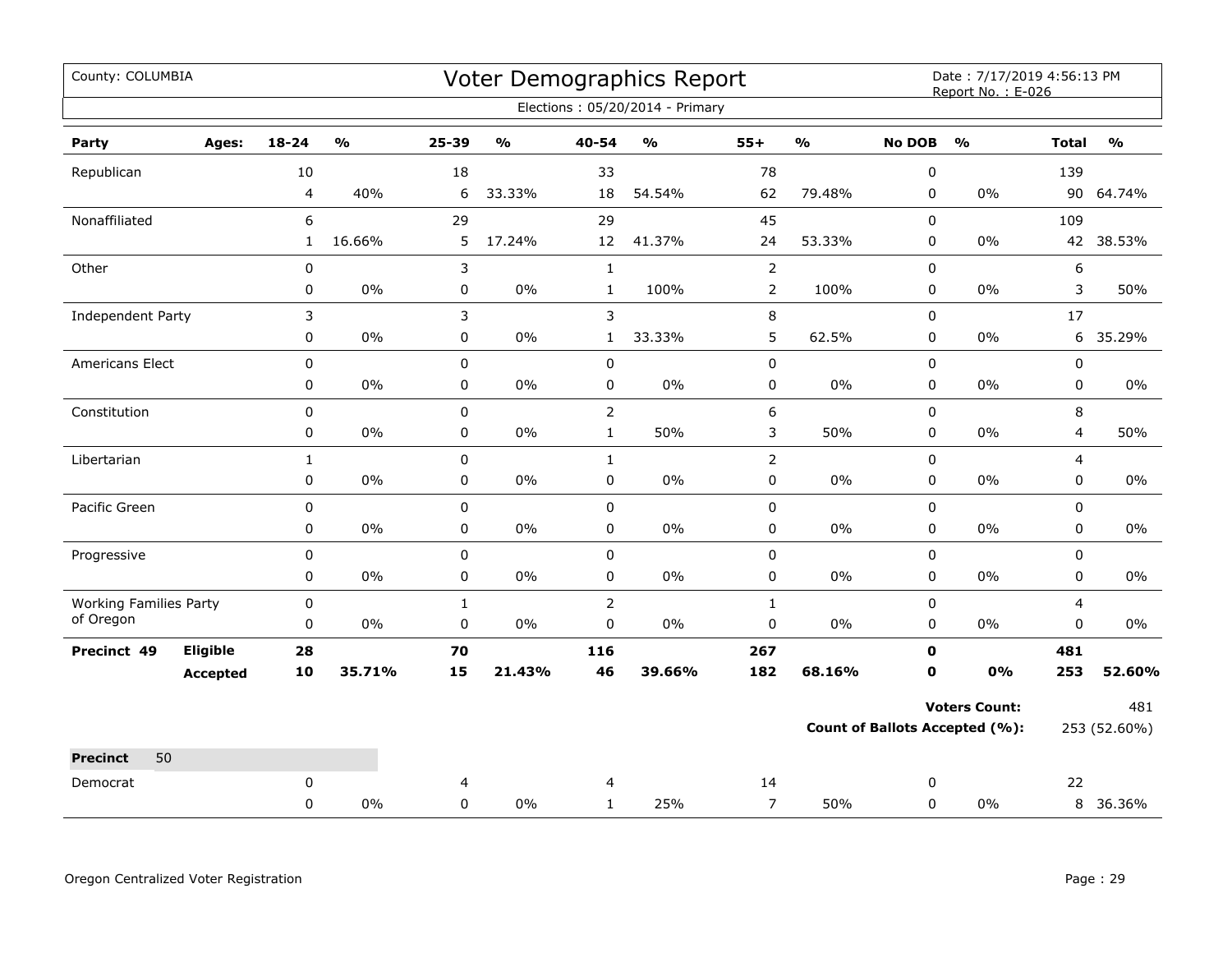| County: COLUMBIA                           |                 |                |               |                  |               |                                | Voter Demographics Report<br>Elections: 05/20/2014 - Primary |             |               |                          | Date: 7/17/2019 4:56:13 PM<br>Report No.: E-026 |                      |               |
|--------------------------------------------|-----------------|----------------|---------------|------------------|---------------|--------------------------------|--------------------------------------------------------------|-------------|---------------|--------------------------|-------------------------------------------------|----------------------|---------------|
|                                            |                 |                |               |                  |               |                                |                                                              |             |               |                          |                                                 |                      |               |
| Party                                      | Ages:           | $18 - 24$      | $\frac{0}{0}$ | 25-39            | $\frac{0}{0}$ | 40-54                          | $\frac{0}{0}$                                                | $55+$       | $\frac{9}{0}$ | <b>No DOB</b>            | $\frac{0}{0}$                                   | <b>Total</b>         | $\frac{0}{0}$ |
| Republican                                 |                 | 0<br>0         | $0\%$         | $\mathbf 1$<br>0 | 0%            | $\overline{2}$<br>$\mathbf{1}$ | 50%                                                          | 14<br>6     | 42.85%        | $\pmb{0}$<br>$\mathbf 0$ | $0\%$                                           | 17<br>$\overline{7}$ | 41.17%        |
| Nonaffiliated                              |                 | 0              |               | 0                |               | $\mathbf{1}$                   |                                                              | $\mathbf 1$ |               | $\Omega$                 |                                                 | $\overline{2}$       |               |
|                                            |                 | 0              | $0\%$         | $\pmb{0}$        | 0%            | $\mathbf 0$                    | $0\%$                                                        | 0           | $0\%$         | $\mathbf 0$              | $0\%$                                           | $\mathsf 0$          | $0\%$         |
| Other                                      |                 | 0              |               | 0                |               | $\pmb{0}$                      |                                                              | $\pmb{0}$   |               | $\pmb{0}$                |                                                 | 0                    |               |
|                                            |                 | 0              | $0\%$         | $\pmb{0}$        | $0\%$         | $\mathbf 0$                    | $0\%$                                                        | 0           | $0\%$         | $\mathbf 0$              | 0%                                              | $\mathbf 0$          | $0\%$         |
| Independent Party                          |                 | 0              |               | 0                |               | $\pmb{0}$                      |                                                              | $\mathbf 1$ |               | $\pmb{0}$                |                                                 | $\mathbf{1}$         |               |
|                                            |                 | 0              | 0%            | 0                | 0%            | $\mathbf 0$                    | 0%                                                           | 0           | 0%            | $\mathbf 0$              | 0%                                              | $\mathbf 0$          | 0%            |
| Americans Elect                            |                 | $\pmb{0}$      |               | 0                |               | $\pmb{0}$                      |                                                              | 0           |               | $\pmb{0}$                |                                                 | $\mathsf 0$          |               |
|                                            |                 | 0              | 0%            | 0                | 0%            | $\mathbf 0$                    | 0%                                                           | 0           | $0\%$         | $\pmb{0}$                | 0%                                              | $\mathbf 0$          | 0%            |
| Constitution                               |                 | 0              |               | 0                |               | $\pmb{0}$                      |                                                              | $\mathbf 0$ |               | $\pmb{0}$                |                                                 | $\mathsf 0$          |               |
|                                            |                 | 0              | 0%            | 0                | 0%            | $\mathbf 0$                    | 0%                                                           | 0           | $0\%$         | $\mathbf 0$              | $0\%$                                           | $\mathsf 0$          | $0\%$         |
| Libertarian                                |                 | 0              |               | $\mathbf 0$      |               | $\pmb{0}$                      |                                                              | 0           |               | $\pmb{0}$                |                                                 | $\mathsf 0$          |               |
|                                            |                 | 0              | $0\%$         | $\pmb{0}$        | $0\%$         | $\mathbf 0$                    | $0\%$                                                        | $\pmb{0}$   | $0\%$         | $\mathbf 0$              | $0\%$                                           | $\mathbf 0$          | 0%            |
| Pacific Green                              |                 | 0              |               | $\mathbf 0$      |               | $\pmb{0}$                      |                                                              | 0           |               | $\pmb{0}$                |                                                 | $\mathsf 0$          |               |
|                                            |                 | 0              | 0%            | 0                | 0%            | 0                              | 0%                                                           | 0           | 0%            | $\mathbf 0$              | $0\%$                                           | $\mathbf 0$          | 0%            |
| Progressive                                |                 | 0              |               | 0                |               | $\mathbf 0$                    |                                                              | 0           |               | $\mathbf 0$              |                                                 | $\mathbf 0$          |               |
|                                            |                 | 0              | 0%            | 0                | $0\%$         | $\mathbf 0$                    | 0%                                                           | 0           | 0%            | $\mathbf 0$              | 0%                                              | $\mathbf 0$          | 0%            |
| <b>Working Families Party</b><br>of Oregon |                 | 0              |               | $\mathbf 0$      |               | $\pmb{0}$                      |                                                              | $\mathbf 0$ |               | $\pmb{0}$                |                                                 | $\pmb{0}$            |               |
|                                            |                 | 0              | $0\%$         | 0                | 0%            | $\mathbf 0$                    | $0\%$                                                        | $\pmb{0}$   | $0\%$         | $\mathbf 0$              | $0\%$                                           | $\mathbf 0$          | $0\%$         |
| Precinct 50                                | Eligible        | $\mathbf 0$    |               | 5                |               | $\overline{\mathbf{z}}$        |                                                              | 30          |               | 0                        |                                                 | 42                   |               |
|                                            | <b>Accepted</b> | $\mathbf 0$    | 0%            | $\mathbf 0$      | 0.00%         | $\overline{\mathbf{2}}$        | 28.57%                                                       | 13          | 43.33%        | $\mathbf{0}$             | 0%                                              | 15                   | 35.71%        |
|                                            |                 |                |               |                  |               |                                |                                                              |             |               |                          | <b>Voters Count:</b>                            |                      | 42            |
|                                            |                 |                |               |                  |               |                                |                                                              |             |               |                          | <b>Count of Ballots Accepted (%):</b>           |                      | 15 (35.71%)   |
| 51<br><b>Precinct</b>                      |                 |                |               |                  |               |                                |                                                              |             |               |                          |                                                 |                      |               |
| Democrat                                   |                 | $\overline{2}$ |               | 6                |               | 11                             |                                                              | 71          |               | $\pmb{0}$                |                                                 | 90                   |               |
|                                            |                 | $\mathbf{1}$   | 50%           | $\overline{2}$   | 33.33%        | 4                              | 36.36%                                                       | 45          | 63.38%        | 0                        | 0%                                              |                      | 52 57.77%     |
| Republican                                 |                 | 8              |               | 15               |               | 31                             |                                                              | 53          |               | $\mathbf 0$              |                                                 | 107                  |               |
|                                            |                 | $\overline{2}$ | 25%           | 4                | 26.66%        | 11                             | 35.48%                                                       | 36          | 67.92%        | 0                        | 0%                                              |                      | 53 49.53%     |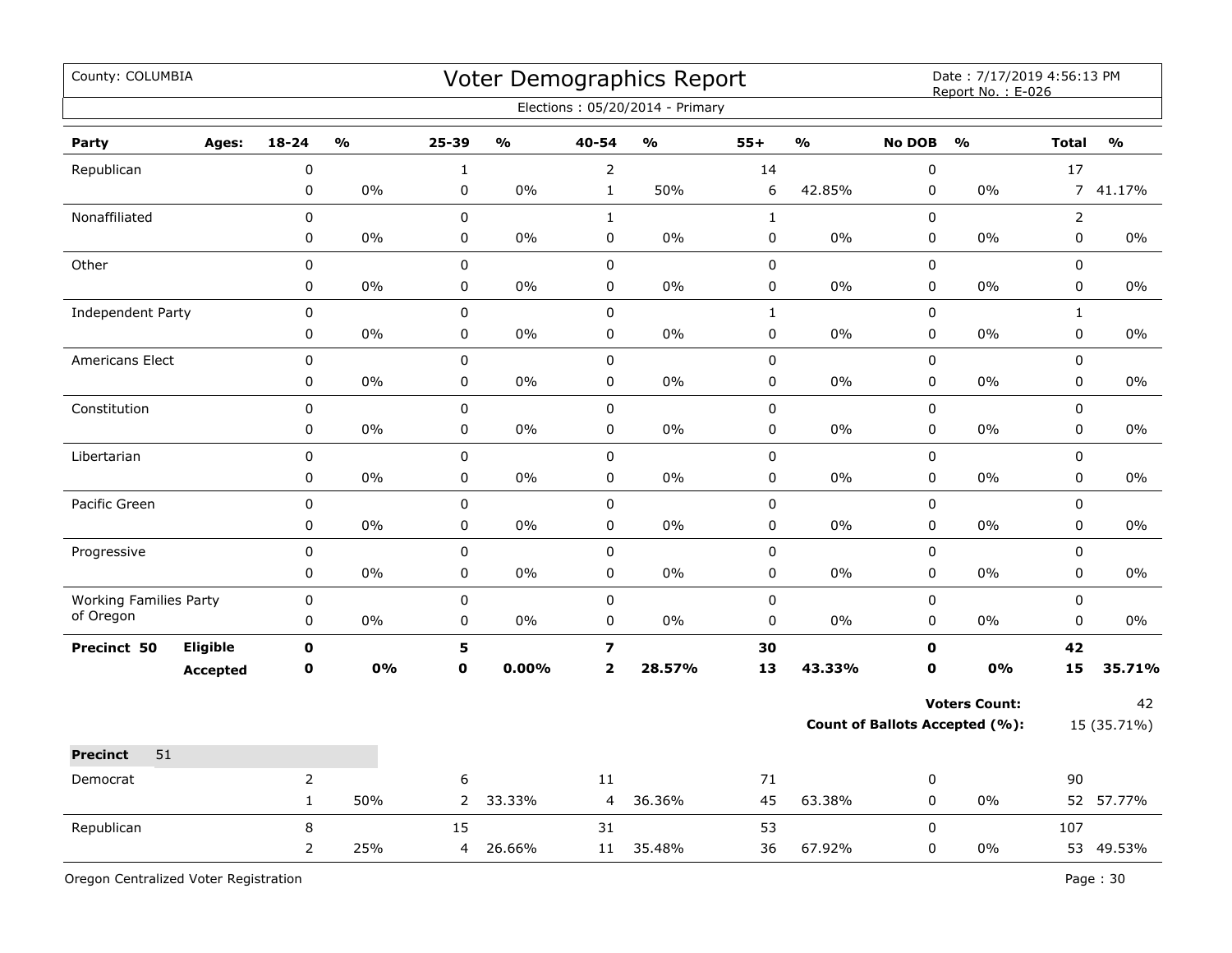| County: COLUMBIA                           |                 |              |               |                         |               |                | Voter Demographics Report       |              |               |                  | Date: 7/17/2019 4:56:13 PM<br>Report No.: E-026 |                |               |
|--------------------------------------------|-----------------|--------------|---------------|-------------------------|---------------|----------------|---------------------------------|--------------|---------------|------------------|-------------------------------------------------|----------------|---------------|
|                                            |                 |              |               |                         |               |                | Elections: 05/20/2014 - Primary |              |               |                  |                                                 |                |               |
| Party                                      | Ages:           | $18 - 24$    | $\frac{0}{0}$ | 25-39                   | $\frac{0}{0}$ | $40 - 54$      | $\frac{1}{2}$                   | $55+$        | $\frac{0}{0}$ | <b>No DOB</b>    | $\frac{1}{2}$                                   | <b>Total</b>   | $\frac{0}{0}$ |
| Nonaffiliated                              |                 | 5            |               | 13                      |               | 18             |                                 | 34           |               | $\boldsymbol{0}$ |                                                 | 70             |               |
|                                            |                 | 0            | 0%            | $\mathbf{1}$            | 7.69%         | 5              | 27.77%                          | 16           | 47.05%        | 0                | 0%                                              |                | 22 31.42%     |
| Other                                      |                 | $\mathbf 0$  |               | 0                       |               | $\mathbf{1}$   |                                 | $\mathbf{1}$ |               | 0                |                                                 | $\overline{2}$ |               |
|                                            |                 | 0            | $0\%$         | 0                       | 0%            | $\mathbf{1}$   | 100%                            | 0            | 0%            | 0                | 0%                                              | $\mathbf{1}$   | 50%           |
| Independent Party                          |                 | 0            |               | $\overline{2}$          |               | $\overline{2}$ |                                 | 6            |               | 0                |                                                 | 10             |               |
|                                            |                 | 0            | $0\%$         | $\mathbf 0$             | 0%            | $\mathbf{1}$   | 50%                             | 6            | 100%          | $\pmb{0}$        | 0%                                              | $\overline{7}$ | 70%           |
| Americans Elect                            |                 | 0            |               | 0                       |               | $\mathbf 0$    |                                 | $\pmb{0}$    |               | 0                |                                                 | 0              |               |
|                                            |                 | 0            | $0\%$         | 0                       | $0\%$         | $\pmb{0}$      | $0\%$                           | $\pmb{0}$    | $0\%$         | 0                | 0%                                              | 0              | 0%            |
| Constitution                               |                 | $\pmb{0}$    |               | 0                       |               | $\mathbf 0$    |                                 | $\mathbf{1}$ |               | 0                |                                                 | $\mathbf{1}$   |               |
|                                            |                 | 0            | $0\%$         | 0                       | 0%            | 0              | $0\%$                           | 0            | $0\%$         | 0                | 0%                                              | 0              | 0%            |
| Libertarian                                |                 | 0            |               | 0                       |               | $\mathsf 0$    |                                 | $\mathbf{1}$ |               | 0                |                                                 | $\mathbf{1}$   |               |
|                                            |                 | 0            | 0%            | 0                       | 0%            | $\pmb{0}$      | $0\%$                           | $\mathbf{1}$ | 100%          | $\pmb{0}$        | 0%                                              | $\mathbf{1}$   | 100%          |
| Pacific Green                              |                 | $\pmb{0}$    |               | $\mathbf 0$             |               | $\pmb{0}$      |                                 | $\pmb{0}$    |               | $\pmb{0}$        |                                                 | 0              |               |
|                                            |                 | 0            | $0\%$         | 0                       | 0%            | 0              | $0\%$                           | 0            | $0\%$         | 0                | $0\%$                                           | 0              | 0%            |
| Progressive                                |                 | 0            |               | $\pmb{0}$               |               | $\mathbf 0$    |                                 | $\pmb{0}$    |               | 0                |                                                 | 0              |               |
|                                            |                 | 0            | 0%            | 0                       | $0\%$         | 0              | $0\%$                           | 0            | $0\%$         | $\mathbf 0$      | 0%                                              | 0              | $0\%$         |
| <b>Working Families Party</b><br>of Oregon |                 | $\mathbf{1}$ |               | 0                       |               | $\mathbf 0$    |                                 | $\mathbf{1}$ |               | 0                |                                                 | $\overline{2}$ |               |
|                                            |                 | 0            | 0%            | $\pmb{0}$               | 0%            | 0              | 0%                              | $\mathbf{1}$ | 100%          | 0                | 0%                                              | $\mathbf{1}$   | 50%           |
| Precinct 51                                | Eligible        | 16           |               | 36                      |               | 63             |                                 | 168          |               | $\mathbf 0$      |                                                 | 283            |               |
|                                            | <b>Accepted</b> | 3            | 18.75%        | $\overline{\mathbf{z}}$ | 19.44%        | 22             | 34.92%                          | 105          | 62.50%        | 0                | 0%                                              | 137            | 48.41%        |
|                                            |                 |              |               |                         |               |                |                                 |              |               |                  | <b>Voters Count:</b>                            |                | 283           |
|                                            |                 |              |               |                         |               |                |                                 |              |               |                  | <b>Count of Ballots Accepted (%):</b>           |                | 137 (48.41%)  |
| <b>Precinct</b><br>53                      |                 |              |               |                         |               |                |                                 |              |               |                  |                                                 |                |               |
| Democrat                                   |                 | 22           |               | 56                      |               | 89             |                                 | 373          |               | 0                |                                                 | 540            |               |
|                                            |                 | 4            | 18.18%        | 16                      | 28.57%        | 34             | 38.2%                           | 276          | 73.99%        | 0                | 0%                                              |                | 330 61.11%    |
| Republican                                 |                 | 16           |               | 41                      |               | 105            |                                 | 220          |               | 0                |                                                 | 382            |               |
|                                            |                 | $\mathbf{1}$ | 6.25%         | 14                      | 34.14%        | 56             | 53.33%                          | 173          | 78.63%        | $\mathbf 0$      | 0%                                              |                | 244 63.87%    |